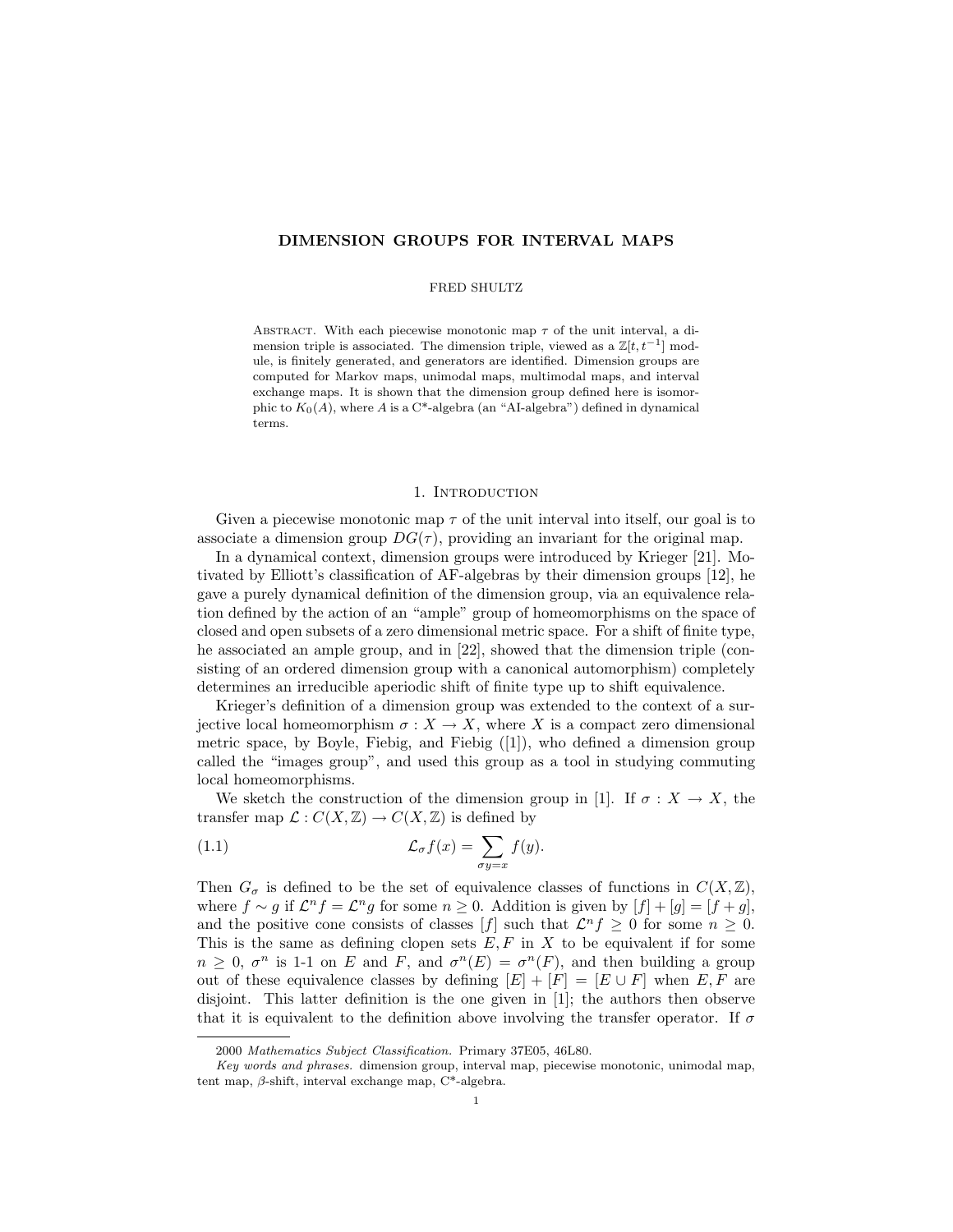is surjective, this dimension group is the same as the stationary inductive limit of  $\mathcal{L}_{\sigma}: C(X,\mathbb{Z}) \to C(X,\mathbb{Z})$ , cf. Lemma 3.8 and equation (3.8) in the current paper.

A related approach was taken by Renault in [27]. If  $X_1, X_2, \ldots$  are compact metric spaces, and  $T_n: C(X_n) \to C(X_{n+1})$  is a sequence of positive maps, Renault defined the associated dimension group to be the inductive limit of this sequence. If  $X_n = X$  for all n, and  $T = \mathcal{L}_{\sigma}$  for a surjective local homeomorphism  $\sigma$ , the resulting dimension group is formally similar to that in [1]. However, the use of  $C(X)$  instead of  $C(X, \mathbb{Z})$  results in different dimension groups.

These definitions of dimension groups aren't directly applicable to interval maps, since such maps are rarely local homeomorphisms. We therefore associate with each piecewise monotonic map  $\tau : [0, 1] \to [0, 1]$  a local homeomorphism. This is done by disconnecting the unit interval at a countable set of points, yielding a space  $X$ , and then lifting  $\tau$  to a local homeomorphism  $\sigma: X \to X$ . The properties of  $\sigma$  are closely related to those of  $\tau$ . A similar technique has long been used in studying interval maps, e.g., cf. [18, 14, 29, 32].

If  $\tau : I \to I$  is piecewise monotonic, and  $\sigma : X \to X$  is the associated local homeomorphism, the space  $X$  will be a compact subset of  $\mathbb{R}$ , but will not necessarily be zero dimensional. However the map  $\sigma$  will have the property that each point has a clopen neighborhood on which  $\sigma$  is injective, and this allows us to define a dimension group in the same way as in [1]. We then define  $DG(\tau)$  to be the dimension group  $G_{\sigma}$  associated with  $\sigma$ .

The result is a triple  $(DG(\tau), DG(\tau)^+, \mathcal{L}_*)$ , where  $DG(\tau)$  is a dimension group with positive cone  $DG(\tau)^+$ , and  $\mathcal{L}_*$  is a positive endomorphism of  $DG(\tau)$ , which will be an order automorphism if, for example,  $\tau$  is surjective. In this case,  $DG(\tau)$ can be viewed as a  $\mathbb{Z}[t, t^{-1}]$  module.

We now summarize this paper. Sections 2–3 lead up to the definition of the dimension group for a piecewise monotonic map (Definition 3.13). Sections 4–6 develop basic properties of the dimension group of a piecewise monotonic map, for example, characterizing when they are simple, and describing a canonical set of generators for the dimension module (Theorem 6.2), which is quite useful in computing dimension groups. Sections 7-11 compute the dimension group for various families of interval maps, some of which are sketched below. Section 12 gives a dynamical description of a C<sup>\*</sup>-algebra  $A_{\tau}$  such that  $K_0(A_{\tau})$  is isomorphic to  $DG(\tau)$ .



FIGURE 1. Examples of piecewise monotonic maps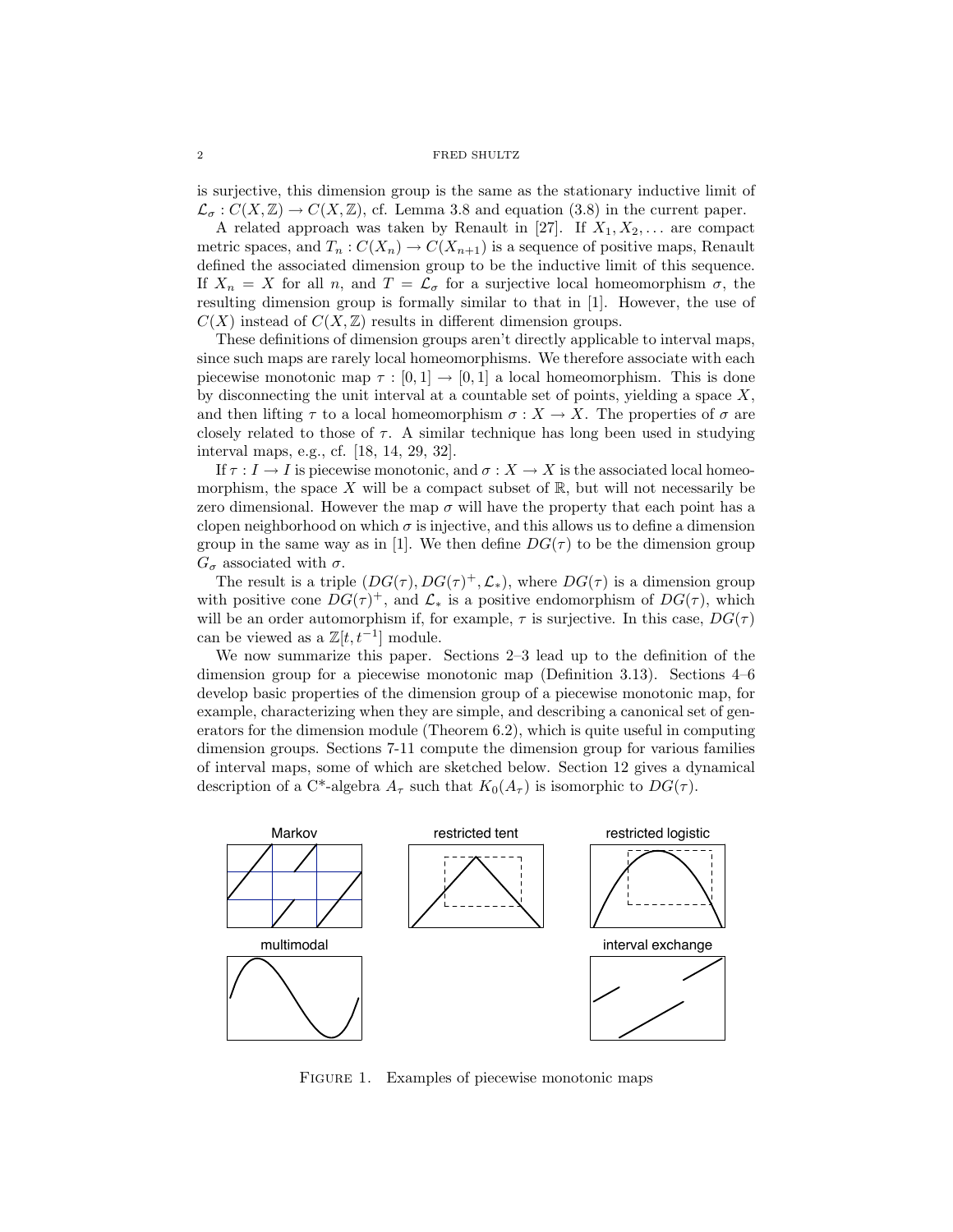This paper initiates a program to make use of dimension groups (and more generally, C\*-algebras and their K-theory) to find invariants for interval maps. In [30], we investigate dimension groups for transitive piecewise monotonic maps. For such maps, we describe the order on the dimension group in concrete terms, and show that for some families of maps, the dimension triple is a complete invariant for conjugacy.

In the paper [8], two C<sup>\*</sup>-algebras  $F_{\tau}$  and  $O_{\tau}$  are associated with piecewise monotonic maps, and the properties of these algebras are related to the dynamics. These algebras are analogs of the algebras  $F_A$  and  $O_A$  associated with shifts of finite type by Cuntz and Krieger [6], and  $F_{\tau}$  is isomorphic to the algebra  $A_{\tau}$  defined in Section 12 of this paper.

The author gratefully acknowledges partial support for this work by a Brachman Hoffman Fellowship from Wellesley College.

## 2. Piecewise monotonic maps and local homeomorphisms

Let  $I = [0, 1]$ . A map  $\tau : I \to I$  is piecewise monotonic if there are points  $0 = a_0 < a_1 < \ldots < a_n = 1$  such that  $\tau|_{(a_{i-1},a_i)}$  is continuous and strictly monotonic for  $1 \leq i \leq n$ . We denote by  $\tau_i : [a_{i-1}, a_i] \to I$  the unique continuous extension of  $\tau|_{(a_{i-1},a_i)}$ ; note that  $\tau_i$  will be a homeomorphism onto its range. We will refer to the ordered set  $C = \{a_0, a_1, \ldots, a_n\}$  as the partition associated with  $\tau$ , or as the endpoints of the intervals of monotonicity. We will say this partition is maximal if the intervals  $(a_{i-1}, a_i)$  are the largest open intervals on which  $\tau$  is continuous and strictly monotonic. For each piecewise monotonic function there is a unique maximal partition. We do not assume a partition associated with  $\tau$ is maximal unless that is specifically stated. (We will be primarily interested in maximal partitions, but there will be a few cases where non-maximal partitions are useful.)

Our goal in this section is to modify  $\tau$  slightly so that it becomes a local homeomorphism  $\sigma$  on a larger space X, in such a way that properties of  $(I, \tau)$  and  $(X, \sigma)$ are closely related. In general, points in the partition C cause trouble, since  $\tau$ is usually neither locally injective nor an open map at such points, and may be discontinuous. We will disconnect  $I$  at points in  $C$  (and at points in their forward and backward orbit).

We have to be a little careful about the values of  $\tau$  at points c in C where  $\tau$ is discontinuous: what are relevant for our purposes are the left and right limits  $\lim_{x\to c^{\pm}} \tau(x)$ , not the actual values  $\tau(c)$ . If  $\tau: I \to I$  is piecewise monotonic, we define a (possibly multivalued) function  $\hat{\tau}$  on I by setting  $\hat{\tau}(x)$  to be the set of left and right limits of  $\tau$  at x. At points where  $\tau$  is continuous,  $\hat{\tau}(x) = {\tau(x)}$ , and we identify  $\hat{\tau}(x)$  with  $\tau(x)$ . If  $A \subset I$ , then  $\hat{\tau}(A) = \bigcup_{x \in A} \hat{\tau}(x)$ , and  $\hat{\tau}^{-1}(A) = \{x \in I \mid \hat{\tau}(x) \cap A \neq \emptyset\}$ . Observe that  $\hat{\tau}$  is a closed map i.e. if A is a closed subset of L  $\hat{\tau}(x) \cap A \neq \emptyset$ . Observe that  $\hat{\tau}$  is a closed map, i.e., if A is a closed subset of I, then  $\widehat{\tau}(A)$  is closed, since  $\widehat{\tau}(A) = \cup_i \tau_i(A)$ .

The generalized orbit of C is the smallest subset  $I_1$  of I containing C and closed under  $\hat{\tau}$  and  $\hat{\tau}^{-1}$ . This is the same as the smallest subset of I closed under  $\tau_i$  and  $\tau^{-1}$  for  $1 \le i \le n$ . We define  $L = I \setminus L$ . Next we describe the space resulting from  $\tau_i^{-1}$  for  $1 \leq i \leq n$ . We define  $I_0 = I \setminus I_1$ . Next we describe the space resulting from disconnecting  $I$  at points in  $I_1$ . (The term "disconnecting" we have borrowed from Spielberg [31].)

**Definition 2.1.** Let  $I = [0, 1]$ , and let  $I_0$ ,  $I_1$  be as above. The *disconnection of* I at points in  $I_1$  is the totally ordered set X which consists of a copy of I with the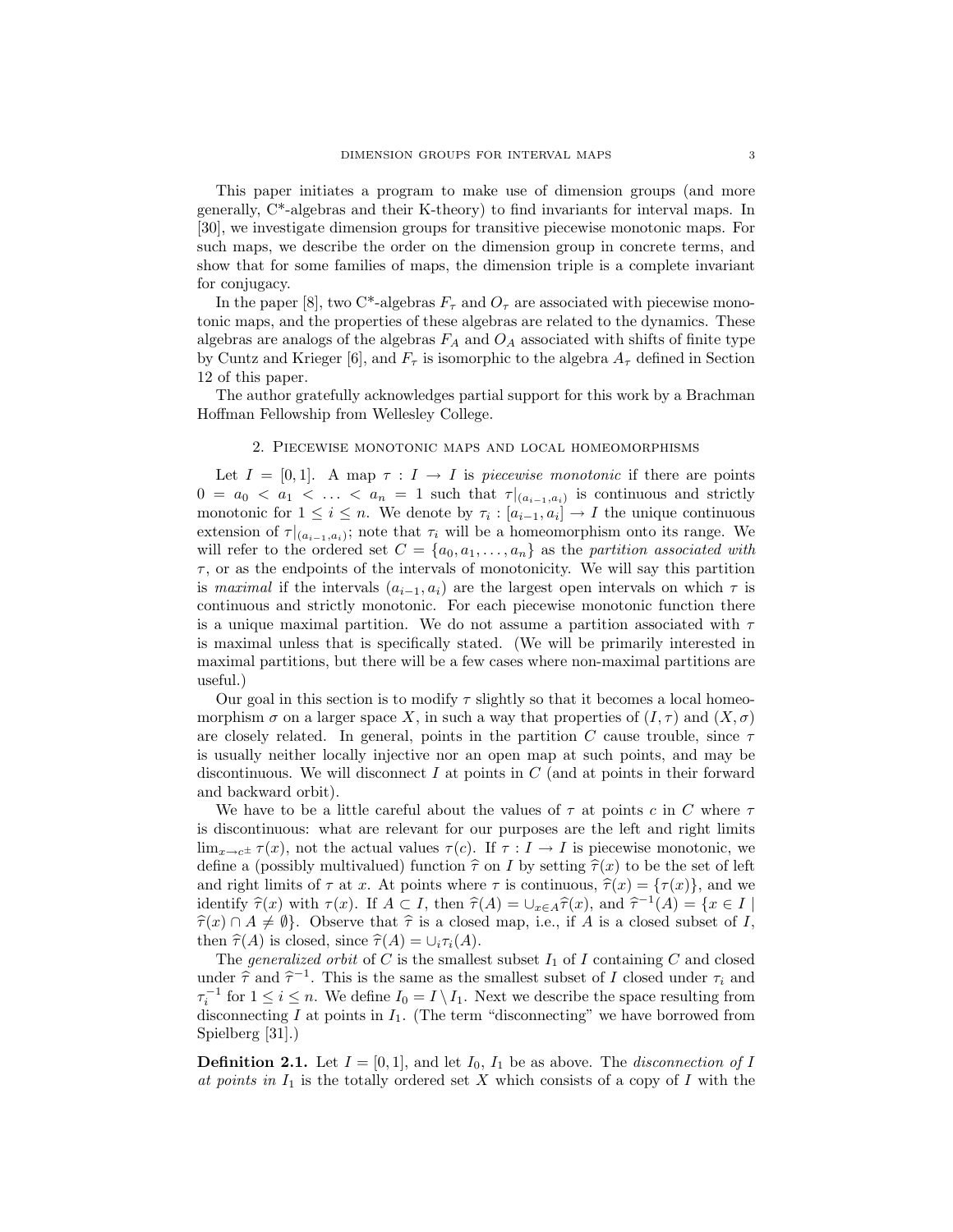usual ordering, but with each point  $x \in I_1 \setminus \{0,1\}$  replaced by two points  $x^- < x^+$ . We equip X with the order topology, and define the collapse map  $\pi : X \to I$  by  $\pi(x^{\pm}) = x$  for  $x \in I_1$ , and  $\pi(x) = x$  for  $x \in I_0$ . We write  $X_1 = \pi^{-1}(I_1)$ , and  $X_0 = \pi^{-1}(I_0) = X \setminus X_1.$ 

If  $x \in I_1$ , then  $x^-$  is the smallest point in  $\pi^{-1}(x)$ , and  $x^+$  is the largest. For  $x \in I_0$ , it will be convenient to define  $x^- = x^+ = \hat{x}$ , where  $\hat{x}$  is the unique preimage under  $\pi$  of x. For any pair  $a, b \in X$ , we write  $[a, b]_X$  for the order interval  ${x \in X \mid a \leq x \leq b}$ . More generally, if J is any interval in R, then we write  $J_X$ instead of  $J \cap X$ .

**Proposition 2.2.** Let X be the disconnection of I at points in  $I_1$ , and  $\pi: X \to I$ the collapse map. Then X is homeomorphic to a compact subset of  $\mathbb{R}$ , and

- (1)  $\pi$  is continuous and order preserving.
- (2)  $I_0$  is dense in  $I$ , and  $X_0$  is dense in  $X$ .
- (3)  $\pi|_{X_0}$  is a homeomorphism from  $X_0$  onto  $I_0$ .
- (4) X has no isolated points.
- (5) If  $a, b \in I_1$ , then  $[a^+, b^-]_X$  is clopen in X, and every clopen subset of X is a finite disjoint union of such order intervals.

*Proof.* Fix a listing of the elements of  $I_1$ , say  $I_1 = \{x_1, x_2, ...\}$ . Define  $\widehat{I}$  to be I with each point  $x_k$  in  $I_1 \setminus \{0,1\}$  replaced by a pair of points  $x_k^- < x_k^+$  and a gap of length  $2^{-k}$  inserted between these points. Then  $\widehat{I}$  is a compact subset of  $\mathbb{R}$ , and the order topology on  $\widehat{I}$  coincides with the topology inherited from R. Clearly  $\widehat{I}$  is order isomorphic to the set  $X$  in Definition 2.1. (Hereafter we will identify  $X$  with  $\widehat{I}$ .)

(1) The inverse image of each open interval under  $\pi$  is an open order interval in X, so  $\pi$  is continuous. It follows at once from the definitions of  $\pi$ , and of the order on X, that  $\pi$  is order preserving.

(2) The complement of any finite subset of  $I$  is dense in  $I$ . By the Baire category theorem, since  $I_1$  is countable, then  $I_0$  is dense in I, and this implies density of  $X_0$ in  $X$ .

(3) To prove that  $\pi$  restricted to  $X_0$  is a homeomorphism, let B be a closed subset of X. We will show  $\pi(B \cap X_0) = \pi(B) \cap I_0$ . If  $x \in \pi(B) \cap I_0$ , then x has a preimage in B, and since  $x \in I_0$ , by definition of  $X_0$ , that preimage is also in X<sub>0</sub>. Thus  $\pi(B) \cap I_0 \subset \pi(B \cap X_0)$ , and the opposite containment is clear. Hence  $\pi(B \cap X_0)$  is closed in  $I_0$ , so  $\pi|_{X_0}$  is a continuous, bijective, closed map from  $X_0$ onto  $X_0$ , and thus is a homeomorphism.

(4) Since  $I_0$  is infinite and dense in I, no point of  $I_0$  is isolated in  $I_0$ , so by (3) no point of  $X_0$  is isolated in  $X_0$ . By density of  $X_0$  in  $X$ , no point of  $X$  is isolated.

(5) Observe that if  $a \in I_1 \setminus \{1\}$ , then  $a^+$  is not a limit from the left, and if  $b \in I_1 \setminus \{0\}$ , then  $b^-$  is not a limit from the right. Thus for  $a, b \in I_1$  with  $a < b$ , the set  $[a^+, b^-]_X$  is clopen. Now let E be any clopen subset of X, and let  $x \in E$ . Since  $E$  is clopen, for each point x in  $E$  we can find an open order interval containing x and contained in  $E$ . The union of these intervals forms an open cover of the compact set  $E$ , so there is a finite subcover. The union of overlapping open order intervals is again an open order interval, so the intervals in this subcover can be expressed as a finite disjoint union of open order intervals. By construction, not only do these cover  $E$ , but they are contained in  $E$ , so  $E$  is equal to their disjoint union. Since each of these intervals is open, and each is the complement (in  $E$ ) of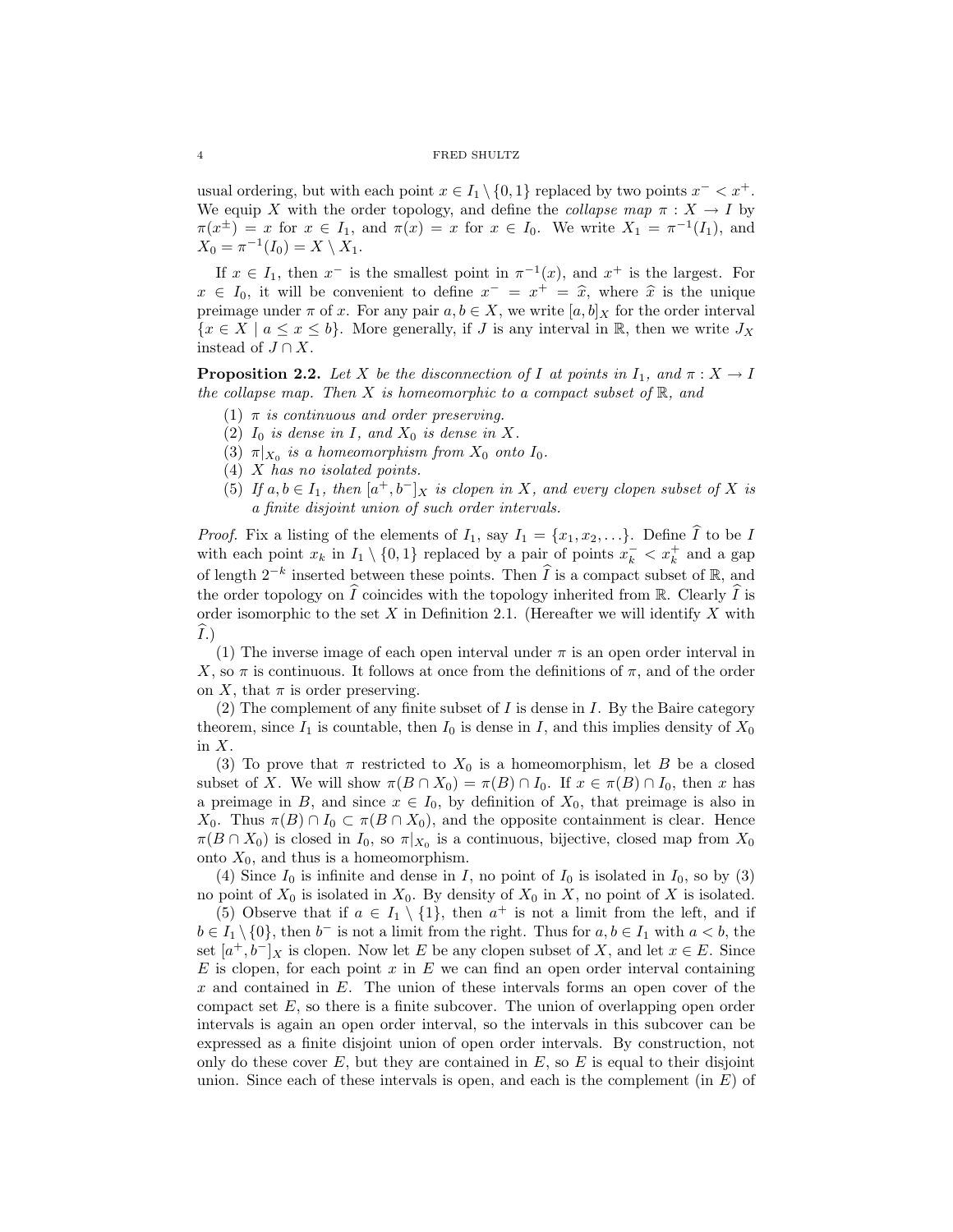the union of the others, each is also closed. Thus  $E$  is a disjoint union of a finite collection of clopen order intervals.

We will be done if we show that for each clopen order interval  $[c, d]_X$ , there exist  $a, b \in X_1$  with  $c = a^+$  and  $d = b^-$ . By density of  $I_0$  in I, each point of  $I_0$  is a limit from both the left and right of sequences from  $I_0$ , so each point of  $X_0$  is a limit from both the left and right of sequences from  $X_0$ . Since  $[c, d]_X$  is open, c cannot be a limit from the left, and d cannot be a limit from the right, so neither c nor d is in  $X_0$ . If  $a \in I_1 \setminus \{0\}$  and  $c = a^-$ , then c would be a left limit, which is impossible. Thus  $c = a^+$  for some  $a \in I_1$ , and similarly  $d = b$ −. □

We now turn to constructing a local homeomorphism  $\sigma : X \to X$ . Recall that if  $a_0 < a_1 < \cdots < a_n$  is the partition associated with a piecewise monotonic map  $\tau$ , we denote by  $\tau_i$  the extension of  $\tau|_{(a_{i-1},a_i)}$  to a homeomorphism on  $[a_{i-1},a_i]$ .

**Theorem 2.3.** Let  $\tau : I \to I$  be a piecewise monotonic map,  $C = \{a_0, a_1, \ldots, a_n\}$ the endpoints of the intervals of monotonicity,  $I_1$  the generalized orbit of C, and X the disconnection of  $I$  at the points of  $I_1$ .

- (1) The sets  $\widehat{J}_i = [a_{i-1}^+, a_i^-]_X$  for  $i = 1, ..., n$  form a partition of X into clopen sets.
- (2) There is a unique continuous map  $\sigma : X \to X$  such that  $\pi \circ \sigma = \tau \circ \pi$  on  $X_0$ .
- (3) For  $1 \leq i \leq n$ ,  $\sigma$  is a monotone homeomorphism from  $\widehat{J}_i$  onto the clopen order interval with endpoints  $\sigma(a_{i-1}^+)$  and  $\sigma(a_i^-)$ .
- (4) For  $1 \leq i \leq n$ ,  $\pi \circ \sigma = \tau_i \circ \pi$  on  $\widehat{J}_i$ .

*Proof.* For  $1 \leq i \leq n$ , let  $J_i = [a_{i-1}, a_i]$ , and define  $J_i$  as in (1) above. By Proposition 2.2, the order intervals  $J_1, \ldots, J_n$  are clopen and form a partition of X.

Now we define  $\sigma$  on  $J_1, \ldots, J_n$ . Fix i, and recall that  $\tau_i$  is strictly monotonic. We will assume that  $\tau_i$  is increasing; the decreasing case is similar. Then  $\tau_i$  is a homeomorphism from  $J_i$  onto  $[\tau_i(a_{i-1}), \tau_i(a_i)].$ 

Since  $\pi(\tilde{J}_i) = J_i$ , each point in  $\tilde{J}_i$  has the form  $x^+$  or  $x^-$  for some  $x \in J_i$ . If  $y \in \widehat{J}_i$  and  $y = x^{\pm}$ , then we define  $\sigma(y) = \sigma(x^{\pm}) = \tau_i(x)^{\pm}$ . This is well defined, since if  $y = x^+ = x^-$ , then  $x \in I_0$ , so  $\tau_i(x) \in I_0$ , and thus  $\tau_i(x)^+ = \tau_i(x)^-$ . It follows that  $\sigma$  is an order isomorphism from  $\hat{J}_i$  onto  $[\tau_i(a_{i-1})^+, \tau_i(a_i)^-]_X$ . Since the topology on compact subsets of R coincides with the order topology,  $\sigma$  is an increasing homeomorphism from  $\tilde{J}_i$  onto  $\sigma(\tilde{J}_i)$ , so (3) holds. Since  $\tau_i(I_1) \subset I_1$ , then by Proposition 2.2,  $\sigma(\widehat{J}_i) = [\tau_i(a_{i-1})^+, \tau_i(a_i)^-]_X$  is clopen. Since each order interval  $J_i$  is clopen, then  $\sigma$  is continuous on all of X. From the definition of  $\sigma$ ,  $\pi \circ \sigma = \tau \circ \pi$  on  $X_0$ , and so by continuity of  $\sigma$  and density of  $X_0$ , (2) follows. Now  $(4)$  is immediate.

From the proof above, if  $\tau$  is increasing on the interval  $J_i = [a_{i-1}, a_i]$ , and if  $c, d \in J_i \cap I_1$  with  $c < d$ , then

(2.1) 
$$
\sigma([c^+, d^-]_X) = [\tau_i(c)^+, \tau_i(d)^-]_X,
$$

while if  $\tau$  decreases on  $J_i$  then

(2.2) 
$$
\sigma([c^+, d^-]_X) = [\tau_i(d)^+, \tau_i(c)^-]_X.
$$

**Corollary 2.4.**  $\pi|_{X_0}$  is a conjugacy from  $(X_0, \sigma)$  to  $(I_0, \tau)$ .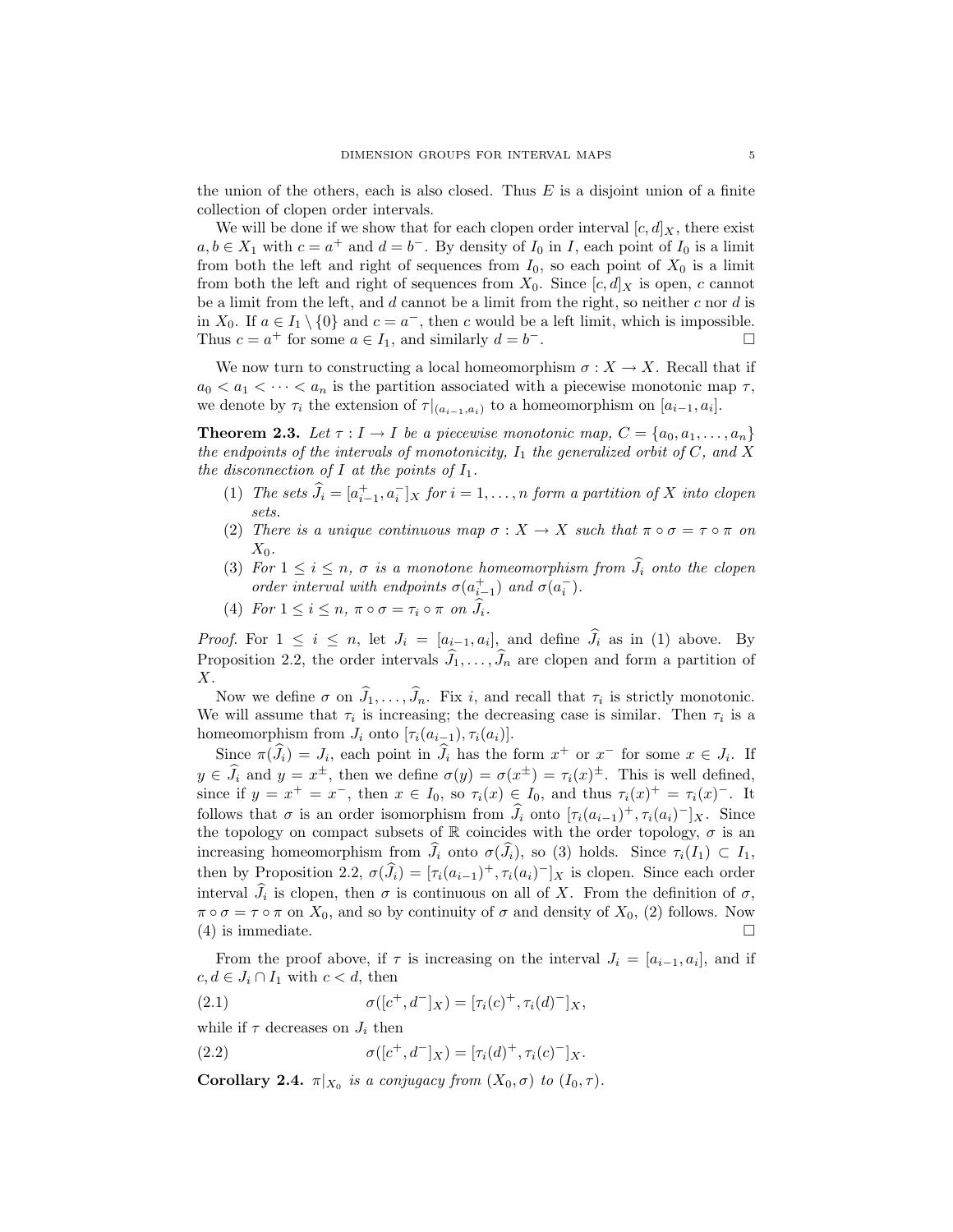*Proof.* By Proposition 2.2,  $\pi|_{X_0}$  is a homeomorphism onto  $I_0$ , and by Theorem 2.3,  $\pi$  intertwines  $(X_0, \sigma)$  and  $(I_0, \tau)$ .

The map  $\sigma$  in Theorem 2.3 is a local homeomorphism, i.e., it is an open map, and each point admits an open neighborhood on which  $\sigma$  is a homeomorphism.

**Definition 2.5.** We will call the map  $\sigma: X \to X$  in Theorem 2.3 the local homeomorphism associated with  $\tau$ .

**Example 2.6.** Let  $\tau$  : [0,1]  $\rightarrow$  [0,1] be the full tent map given by  $\tau(x) = 1-|2x-1|$ . Here the set C of endpoints of intervals of monotonicity is  $\{0, 1/2, 1\}$ . This set is invariant under  $\tau$ , so the generalized orbit  $I_1$  is  $\cup_{n\geq 0} \tau^{-n}(C)$ , which is just the set of dyadic rationals. The order intervals  $\hat{J}_1, \hat{J}_2$  defined in Theorem 2.3 satisfy  $\sigma(\widehat{J}_1) = \sigma(\widehat{J}_2) = X$ . For  $x \in X$ , let  $S(x) = s_0 s_1 s_2 \dots$ , where  $s_n = i$  if  $\sigma^n x \in \widehat{J}_i$ . Then S is a conjugacy from  $(X, \sigma)$  onto the full (one-sided) 2-shift.

For a general piecewise monotonic map  $\tau : I \to I$ , the associated local homeomorphism  $\sigma: X \to X$  will not be a shift of finite type, nor even a subshift. For example, for a logistic map  $\tau(x) = kx(1-x)$  with an attractive fixed point, X will contain non-trivial connected components.

In the remainder of this section, we will see that properties of a piecewise monotonic map  $\tau : I \to I$  and the associated local homeomorphism  $\sigma$  are closely related. We illustrate this relationship for transitivity.

**Definition 2.7.** If X is any topological space, and  $f : X \to X$  is a continuous map, then f is transitive if for each pair U, V of non-empty open sets, there exists  $n \geq 0$ such that  $f^{n}(U) \cap V \neq \emptyset$ . We say f is *strongly transitive* if for every non-empty open set U, there exists n such that  $\bigcup_{k=0}^{n} f^{k}(U) = X$ .

**Definition 2.8.** If  $\tau : I \to I$  is piecewise monotonic, we view  $\tau$  as undefined at the set C of endpoints of intervals of monotonicity, and say  $\tau$  is transitive if for each pair U, V of non-empty open sets, there exists  $n \geq 0$  such that  $\tau^{n}(U) \cap V \neq \emptyset$ . We say  $\tau$  is *strongly transitive* if for every non-empty open set U, there exists n such that  $\bigcup_{k=0}^{n} \hat{\tau}^k(U) = I$ . (Recall that  $\hat{\tau}$  denotes the (possibly multivalued) function<br>whose value at each point x is given by the left and right hand limits of  $\tau$  at x) whose value at each point x is given by the left and right hand limits of  $\tau$  at x.)

It is well known that for  $X$  compact metric with no isolated points, and  $f$ :  $X \to X$  continuous, transitivity is equivalent to the existence of a point with a dense orbit. The same equivalence holds if  $\tau : I \to I$  is piecewise monotonic, and is viewed as undefined on the set C of endpoints of intervals of monotonicity. (Apply the standard Baire category argument to show that transitivity implies the existence of a dense orbit, cf. e.g. [33, Thm. 5.9]).)

If  $\tau : I \to I$  is piecewise monotonic and continuous, then any dense orbit must eventually stay out of  $C$ . It follows that the definitions of transitivity in Definitions 2.7 and 2.8 are consistent. In addition, in this case  $\tau = \hat{\tau}$ , so the definitions of strong transitivity also are consistent.

For general compact metric spaces  $X$ , transitive maps need not be strongly transitive. For example, the (two-sided) shift on the space of all bi-infinite sequences of two symbols is transitive in the sense of Definition 2.7, but is not strongly transitive, since the complement of a fixed point is open and invariant. However, the next proposition shows that every piecewise monotonic transitive map is strongly transitive. (For continuous piecewise monotonic maps, this follows from [26, Thm.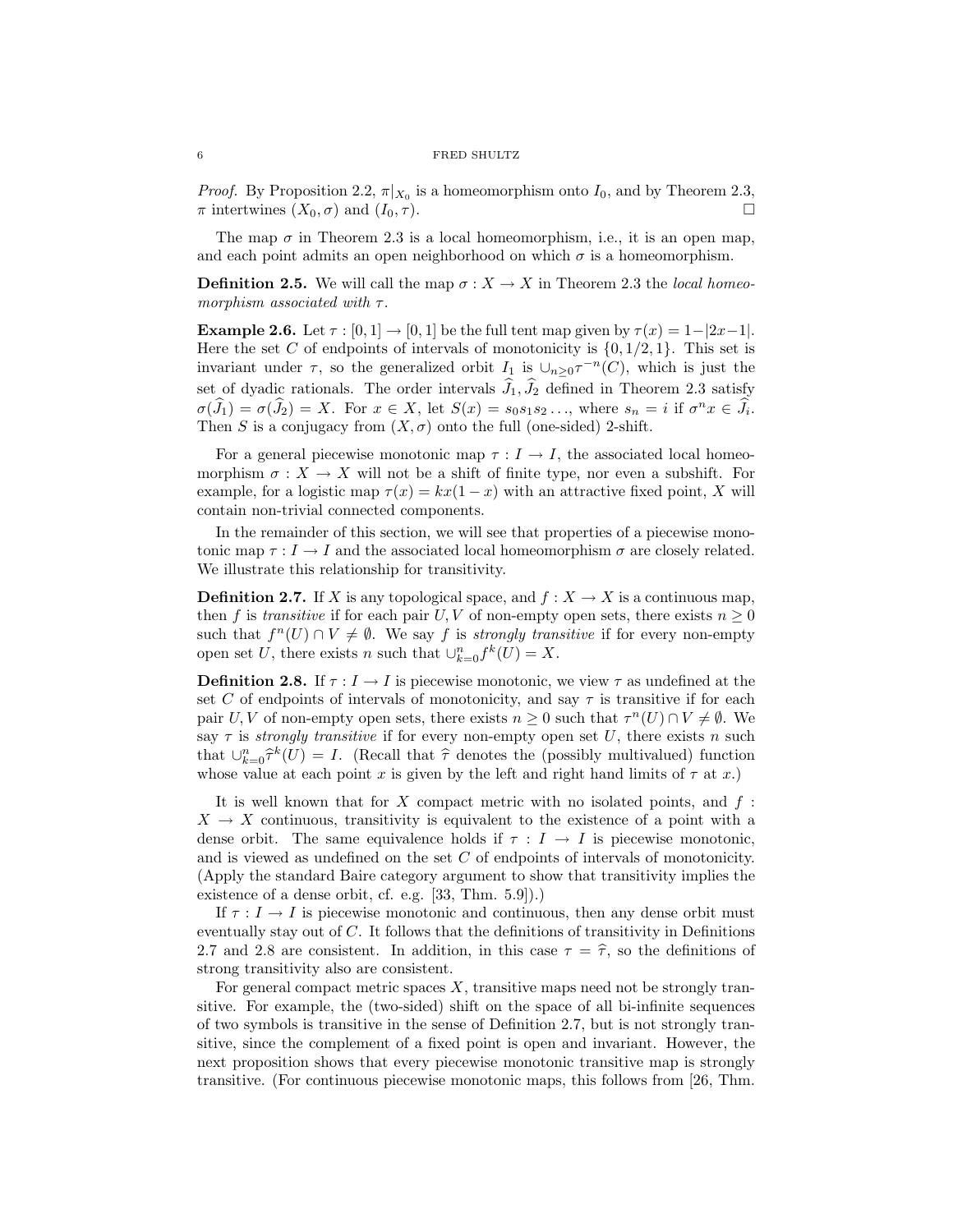2.5].) In the proof below, we will repeatedly use the fact that the collapse map  $\pi: X \to I$ , when restricted to  $X_0$ , is a conjugacy from  $(X_0, \sigma)$  onto  $(I_0, \tau)$ , cf. Corollary 2.4.

**Proposition 2.9.** For a piecewise monotonic map  $\tau : I \to I$ , with associated local homeomorphism  $\sigma : X \to X$ , the following are equivalent.

- (1)  $\tau$  is transitive.
- (2)  $\tau$  is strongly transitive.
- (3)  $\sigma$  is transitive.
- (4)  $\sigma$  is strongly transitive.

*Proof.* Assume  $\tau$  is transitive. View  $\tau$  as undefined on the set of endpoints of intervals of monotonicity. Let  $V$  be an open interval. Choose an open interval  $W$ such that  $\overline{W} \subset V$ . By [4, Prop. 2.6], or [15, Corollary on p. 382], there exists an N such that  $\bigcup_{0}^{\infty} \tau^{k}(W) = \bigcup_{0}^{N} \tau^{k}(W)$ . The right side is a finite union of open intervals. Since  $\tau$  is transitive, the left side is dense, and thus  $I \setminus \cup_0^N \tau^k(W)$  is finite. On the other hand, for each  $k, \tau^k(W) \subset \hat{\tau}^k(\overline{W}) \subset \hat{\tau}^k(V)$ . Since  $\hat{\tau}$  is a closed map,<br>it follows that  $\cup^N \hat{\tau}^k(\overline{W}) = L$  so  $\cup^N \hat{\tau}^k(V) = L$ . Thus  $\tau$  is strongly transitive it follows that  $\bigcup_{0}^{N} \widehat{\tau}^{k}(\overline{W}) = I$ , so  $\bigcup_{0}^{N} \widehat{\tau}^{k}(V) = I$ . Thus  $\tau$  is strongly transitive.

Strong transitivity of  $\tau$  is equivalent to strong transitivity of  $\tau|_{I_0}$ . This in turn is equivalent to strong transitivity of  $\sigma|_{X_0}$ , and then to strong transitivity of  $\sigma$  on X. Finally, if  $\sigma$  is transitive on X, it is transitive on  $X_0$ , so  $\tau$  is transitive on  $I_0$ , which in turn implies transitivity of  $\tau$  on I.

### 3. Dimension groups

In this section we will associate a dimension group  $DG(\tau)$  with each piecewise monotonic map  $\tau$ . Our method will be to define a dimension group  $G_{\sigma}$ , where  $\sigma$  is the local homeomorphism associated with  $\tau$ , and then define  $DG(\tau) = G_{\sigma}$ . We start by defining a class of functions that includes the local homeomorphisms associated with piecewise monotonic maps, but also includes any local homeomorphism of a zero dimensional metric space.

**Definition 3.1.** Let X be a topological space. A map  $\sigma: X \to X$  is a piecewise homeomorphism if  $\sigma$  is continuous and open, and X admits a finite partition into clopen sets  $X_1, X_2, \ldots, X_n$  such that  $\sigma$  is a homeomorphism from  $X_i$  onto  $\sigma(X_i)$ for  $i = 1, \ldots, n$ .

If  $\tau : I \to I$  is piecewise monotonic, and  $\sigma : X \to X$  is the associated local homeomorphism, then  $\sigma$  is a piecewise homeomorphism, cf. Theorem 2.3. Every local homeomorphism  $\sigma$  on a compact zero dimensional metric space X is a piecewise homeomorphism. In fact, each open neighborhood of a point in a zero dimensional space contains a clopen neighborhood of that point, so there is a cover of X by clopen subsets on which  $\sigma$  is injective. Since X is compact, we can take a finite subcover, and the resulting partition that arises from all intersections of these subsets and their complements is the desired partition. Note that a composition of piecewise homeomorphisms is again a piecewise homeomorphism.

Hofbauer [15] and Keller [19] have studied the dynamics of maps that are *piece*wise invertible, i.e., that meet the requirements of a piecewise homeomorphism except for the requirement that the map be open.

We begin by defining  $G_{\sigma}$  as an ordered abelian group; later we will show  $G_{\sigma}$  is in fact a dimension group. Recall that an abelian group  $G$  is *ordered* if there is a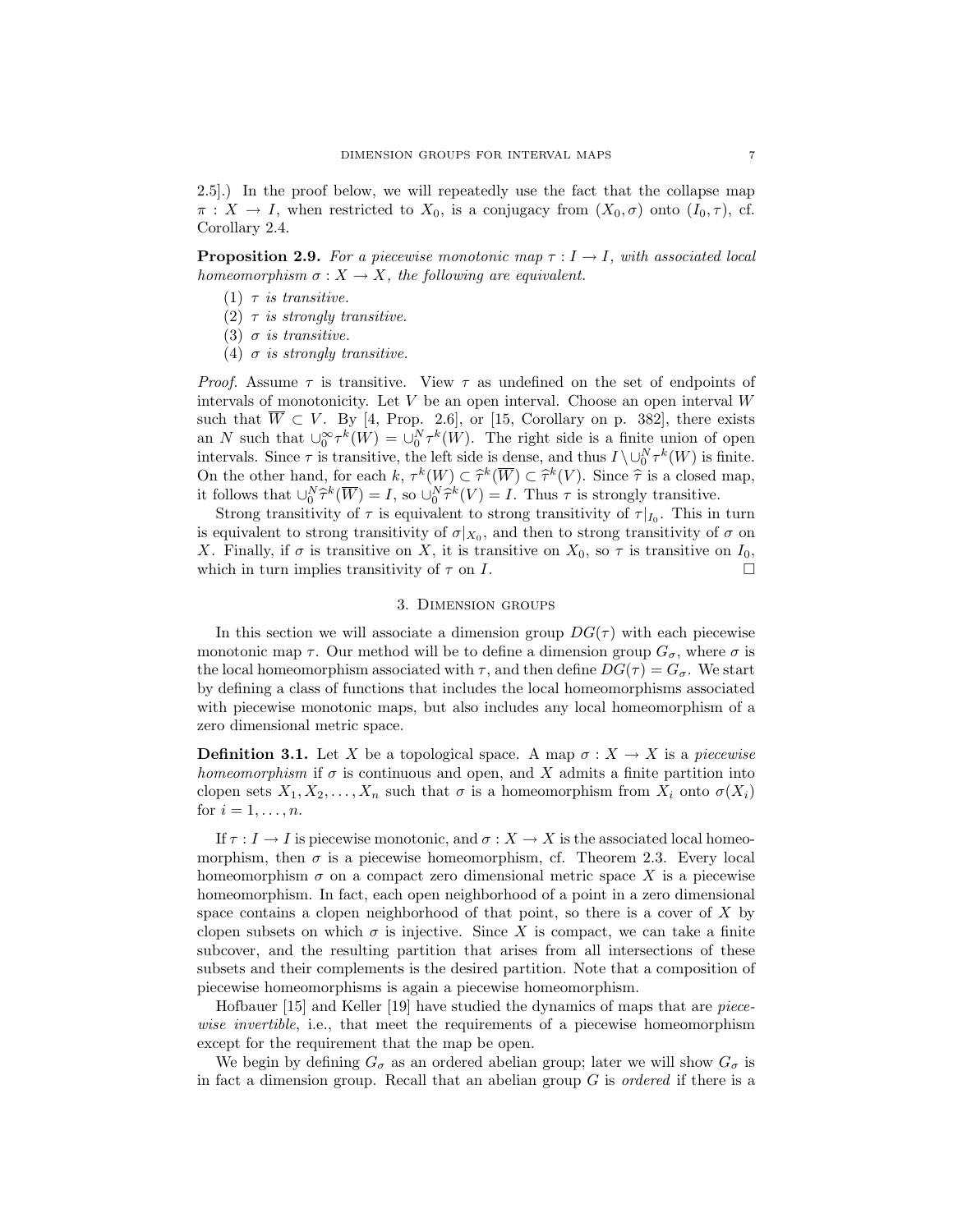subset  $G^+$  such that  $G = G^+ - G^+$ ,  $G^+ \cap (-G^+) = \{0\}$  and  $G^+ + G^+ \subset G^+$ . Then for  $x, y \in G$  with  $y - x \in G^+$ , we write  $x \leq y$ . We write  $nx$  for the sum of n copies of x. An element u of an ordered abelian group  $G$  is an order unit if for each x in G there is a positive integer n such that  $-nu \leq x \leq nu$ .

The motivating idea for  $G_{\sigma}$  is to build a group out of equivalence classes of clopen subsets of  $X$ . As discussed in the introduction, this idea originated with Krieger [21], and was extended by Boyle-Fiebig-Fiebig [1]. In [1] a dimension group is associated with any surjective local homeomorphism on a zero dimensional compact metric space. Our context is a slight generalization of that in [1], namely, piecewise homeomorphisms on an arbitrary compact metric space.

In what follows, a key role will be played by the *transfer map*. We will use this map both to define the dimension group for a piecewise homeomorphism, and to provide a key tool in computing this group.

**Definition 3.2.** Let X, Y be compact metric spaces. If  $\sigma: Y \to X$  is any map which is finitely-many-to-one, the *transfer map*  $\mathcal{L}_{\sigma}$  associated with  $\sigma$  is defined by

(3.1) 
$$
(\mathcal{L}_{\sigma}f)(x) = \sum_{\sigma(y)=x} f(y)
$$

for each  $f: X \to \mathbb{C}$ . (We will usually have  $Y = X$ .) We will write  $\mathcal{L}$  instead of  $\mathcal{L}_{\sigma}$ when the map  $\sigma$  intended is clear from the context.

We note some simple properties of  $\mathcal{L}$ , which are immediate consequences of the definition. If  $f \geq 0$ , then  $\mathcal{L}f \geq 0$ . If  $f \geq 0$  and  $\mathcal{L}f = 0$ , then  $f = 0$ . If  $\sigma$  is injective on  $E$ , then

$$
(3.2) \t\t\t\t \mathcal{L}\chi_E = \chi_{\sigma(E)}.
$$

If  $\sigma: X \to X$  is a piecewise homeomorphism, then every function in  $C(X, \mathbb{Z})$  can be written as a sum  $\sum n_i \chi_{E_i}$  where  $\sigma$  is injective on  $E_i$ , so  $\mathcal L$  maps  $C(X,\mathbb Z)$  into  $C(X, \mathbb{Z})$ . Observe that for  $\sigma : X \to X$ ,

$$
(3.3) \t\t \t\t \mathcal{L}_{\sigma^n} = (\mathcal{L}_{\sigma})^n.
$$

If X is a compact metric space, we will write  $1<sub>X</sub>$  (or simply 1) for the function constantly 1 on X.

**Definition 3.3.** Let X be a compact metric space, and  $\sigma : X \to X$  a piecewise homeomorphism. Write  $\mathcal L$  for  $\mathcal L_{\sigma}$ . We define an equivalence relation on  $C(X,\mathbb Z)$  by  $f \sim g$  if  $\mathcal{L}^n f = \mathcal{L}^n g$  for some  $n \geq 0$ , and write  $G_{\sigma}$  for the set of equivalence classes, and  $G_{\sigma}^{+} = \{ [f] \mid f \ge 0 \}$ . We define addition on  $G_{\sigma}$  by  $[f] + [g] = [f + g]$ , and we order  $G_{\sigma}$  by  $[f] \leq [g]$  if  $[g - f] \in G_{\sigma}^+$ . We call  $[1_X]$  the *distinguished order unit* of  $G_{\sigma}$ .

It is easily verified that  $G_{\sigma}$  is an ordered abelian group. We will show  $G_{\sigma}$  is a dimension group, after developing some properties of the ordering on  $G_{\sigma}$ . When X is a zero dimensional space and  $\sigma: X \to X$  is a local homeomorphism, then  $G_{\sigma}$  is the same as the "images group" defined by Boyle-Fiebig-Fiebig in [1]. Our definition is different from theirs, but equivalent, as observed in [1, Rmk. 9.4].

**Lemma 3.4.** Let X be a compact metric space and  $\sigma: X \to X$  a piecewise homeomorphism. Then for each clopen subset F of  $\sigma(X)$ , there exists a clopen subset E of X such that  $\sigma$  is injective on E and  $\sigma(E) = F$ .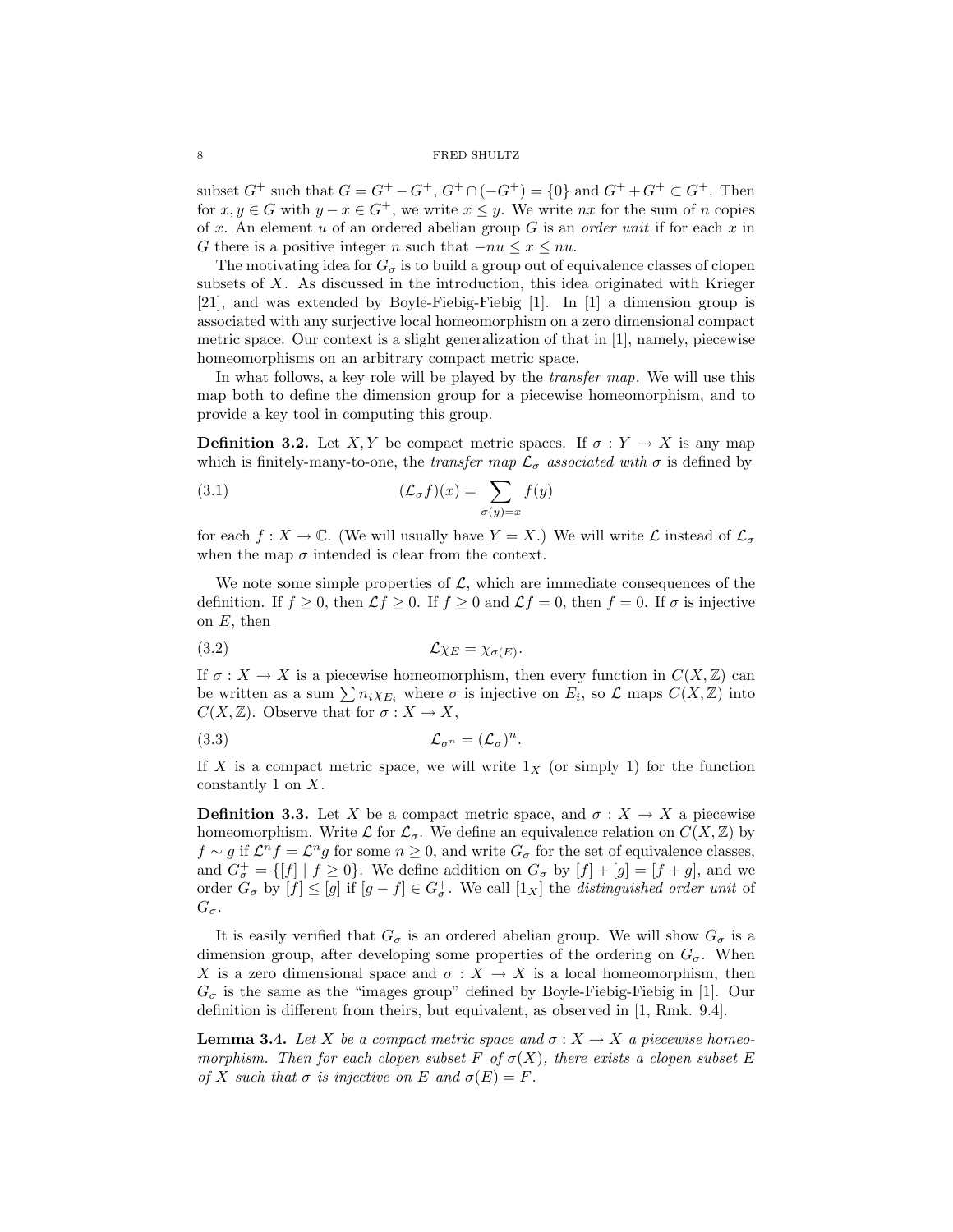*Proof.* Since  $\sigma$  is a piecewise homeomorphism, there exists a partition  $G_1, G_2, \ldots, G_n$ of X into clopen sets on which  $\sigma$  is injective. If  $F \subset \sigma(G_i)$  for some i, then the set  $E = G_i \cap \sigma^{-1}(F)$  has the desired properties. Otherwise, let  $F_1, F_2, \ldots, F_k$  be the partition of F generated by the sets  $\{F \cap \sigma(G_i) \mid 1 \leq i \leq n\}$ . For each k, choose a clopen set  $E_k$  such that  $\sigma$  is injective on  $E_k$  and  $\sigma(E_k) = F_k$ . Then  $\sigma$  is injective on  $E = E_1 \cup E_2 \cup \cdots E_k$ , and  $\sigma(E) = F$ .

If  $f \in C(X,\mathbb{Z})$ , we define the *support* of f to be the set of x in X where f is nonzero, and denote this set by supp f. Note that by the definition of  $\mathcal L$  we have

(3.4) 
$$
\mathrm{supp}\,\mathcal{L}f\subset\sigma(\mathrm{supp}\,f),
$$

with equality if  $f \geq 0$ . In particular, since  $\mathcal{L}_{\sigma}^{n} = \mathcal{L}_{\sigma^{n}}$ , we have

(3.5) 
$$
\operatorname{supp} \mathcal{L}^n f \subset \sigma^n(X).
$$

A result similar to the following can be found in [1, Lemma 2.8].

**Lemma 3.5.** Let X be a compact metric space, and  $\sigma: X \to X$  a piecewise homeomorphism. If  $f \in C(X,\mathbb{Z})$ , and the support of f is contained in  $\sigma^n(X)$ , then there exists  $f_0 \in C(X,Z)$  such that  $\mathcal{L}^n f_0 = f$ . If  $f \geq 0$ , then  $f_0$  can be chosen so that  $f_0 \geq 0$ .

*Proof.* Let  $f \in C(X, \mathbb{Z})$ , with supp  $f \subset \sigma^n(X)$ . Write  $f = \sum_{i=1}^p n_i \chi_{E_i}$ , with  $E_1, \ldots, E_p$  disjoint, and  $n_1, \ldots, n_p \in \mathbb{Z}$ . We may assume that for each index i,  $n_i \neq 0$ . Then each  $E_i$  is contained in the support of f, and thus is contained in  $\sigma^{n}(X)$ . Applying Lemma 3.4 to  $\sigma^{n}$ , for each index i we can find a clopen set  $F_i$  such that  $\sigma^n$  is injective on  $F_i$  and  $\sigma^n(F_i) = E_i$ . Let  $f_0 = \sum n_i \chi_{F_i}$ . Then  $\mathcal{L}^n f_0 = \sum n_i \chi_{\sigma^n(F_i)} = \sum n_i \chi_{E_i} = f.$  If  $f \geq 0$ , we can arrange  $n_i > 0$  for all i, so  $f_0 \geq 0.$ 

**Lemma 3.6.** Let X be a compact metric space, and  $\sigma : X \to X$  a piecewise homeomorphism. In  $G_{\sigma}$ ,  $[f] \leq [g]$  iff  $\mathcal{L}^n f \leq \mathcal{L}^n g$  for some  $n \geq 0$ .

*Proof.* It suffices to show  $[f] \geq [0]$  iff  $\mathcal{L}^n f \geq 0$  for some  $n \geq 0$ . If  $[f] \geq [0]$ , then by definition there is  $h \geq 0$  such that  $f \sim h$ , and therefore  $\mathcal{L}^n f = \mathcal{L}^n h \geq 0$  for some  $n \geq 0$ . Conversely, fix n and suppose  $\mathcal{L}^n f \geq 0$ . By (3.5) and Lemma 3.5, there exists  $h \geq 0$  such that  $\mathcal{L}^n f = \mathcal{L}^n h$ . Then  $f \sim h$ , so  $[f] \geq [0]$ . □

**Definition 3.7.**  $\mathcal{L}_*: G_{\sigma} \to G_{\sigma}$  is defined by  $\mathcal{L}_*[f] = [\mathcal{L}f]$ .

This is an injective homomorphism. If  $\sigma$  is surjective, by Lemma 3.5  $\mathcal L$  is surjective, so  $\mathcal{L}_{*}$  is surjective, and thus is an automorphism of  $G_{\sigma}$ . Note, however, that  $\mathcal{L}_*$  is usually not unital.

If  $\sigma$  is injective on a clopen set E, then by (3.2)

$$
(3.6) \t\t \t\t \mathcal{L}_*[\chi_E] = [\chi_{\sigma(E)}].
$$

*Notation.* Let  $G_1 \xrightarrow{T_1} G_2 \xrightarrow{T_2} G_3 \cdots$  be a sequence of ordered abelian groups with positive connecting homomorphisms. We review the construction of the inductive limit of this sequence. Let  $G_{\infty}$  be the set of sequences  $(g_1, g_2, \ldots)$  such that  $g_i \in G_i$ for each *i*, and such that there exists N such that  $T_n g_n = g_{n+1}$  for all  $n \geq N$ . Make  $G_{\infty}$  into a group with coordinate wise addition. Consider two sequences  $(g_i)$ ,  $(h_i)$ to be equivalent if they eventually agree, i.e., if there exists N such that  $g_i = h_i$  for  $i \geq N$ . The quotient group G is then an abelian group. Denote equivalence classes by square brackets. Define  $G^+$  to be the set of equivalence classes of sequences that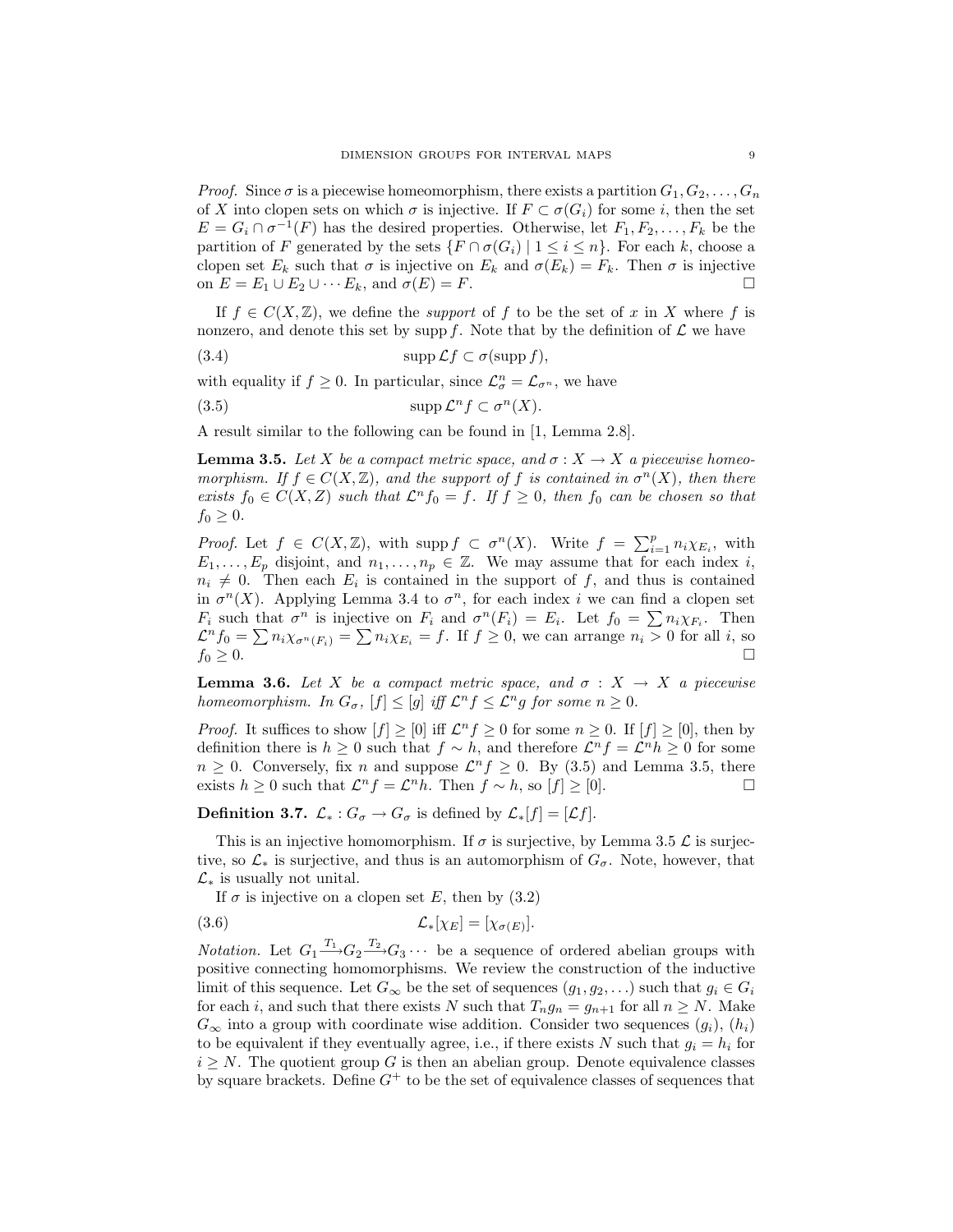are eventually positive, and order G by  $g \leq h$  if  $h-g \in G^+$ . Then G is the inductive limit in the category of ordered abelian groups. If  $G_1, G_2, \ldots$  are identical, and  $T_1$ ,  $T_2, \ldots$  are the same map, we call G the *stationary* inductive limit with connecting maps  $T_1:G_1\to G_1.$ 

**Lemma 3.8.** Let X be a compact metric space, and  $\sigma : X \to X$  a piecewise homeomorphism. Then  $G_{\sigma}$  is isomorphic as an ordered group to the inductive limit

(3.7) 
$$
C(X,\mathbb{Z}) \xrightarrow{\mathcal{L}} C(X,\mathbb{Z}) \xrightarrow{\mathcal{L}} C^2 C(X,\mathbb{Z}) \xrightarrow{\mathcal{L}} \cdots
$$

and this isomorphism carries the map  $\mathcal{L}_*$  to the shift map  $[(g_1, g_2, \ldots)] \mapsto [(g_2, g_3, \ldots)].$ 

*Proof.* Let G be the inductive limit of this sequence. Every element of G has the form  $[(0_0, 0_1, \ldots, 0_{n-1}, \mathcal{L}^n g, \mathcal{L}^{n+1} g, \ldots)] = [(g, \mathcal{L}g, \ldots)],$  where  $0_i$  denotes a zero in the *i*-th position. The map  $\pi: G \to G_{\sigma}$  given by  $\pi([(g,\mathcal{L}g,\ldots)]) = [g]$  is an order isomorphism of G onto  $G_{\sigma}$ , and carries  $\mathcal{L}_{*}$  to the shift map.

If  $\sigma : X \to X$  is surjective, then  $\mathcal{L} : C(X,\mathbb{Z}) \to C(X,\mathbb{Z})$  is also surjective (Lemma 3.5). Hence for surjective  $\sigma$ , the dimension group  $G_{\sigma}$  is isomorphic to the inductive limit of the sequence

$$
(3.8) \tC(X,\mathbb{Z}) \xrightarrow{\mathcal{L}} C(X,\mathbb{Z}) \xrightarrow{\mathcal{L}} C(X,\mathbb{Z}) \xrightarrow{\mathcal{L}} \cdots.
$$

**Lemma 3.9.** Let X be a compact metric space, and  $\sigma : X \to X$  a piecewise homeomorphism. For each  $n \geq 0$ ,  $\mathcal{L}^n C(X,\mathbb{Z})$  (with the order inherited from  $C(X,\mathbb{Z})$ ) is isomorphic as an ordered group to  $C(\sigma^n(X), \mathbb{Z})$ .

*Proof.* By (3.5), supp  $\mathcal{L}^nf \subset \sigma^n(X)$ , so the map  $f \mapsto f|_{\sigma^n(X)}$  is an order isomorphism from  $\mathcal{L}^nC(X,\mathbb{Z})$  into  $C(\sigma^n(X),\mathbb{Z})$ . To prove this map is surjective, let  $g \in C(\sigma^n(X), \mathbb{Z})$ . Extend g to be zero on  $X \setminus \sigma^n(X)$ , so that g is in  $C(X, \mathbb{Z})$  with support in  $\sigma^{n}(X)$ . There exists  $f \in C(X, \mathbb{Z})$  with  $L^{n} f = g$  by Lemma 3.5. Then  $\mathcal{L}^n f|_{\sigma^n X} = g$ , so  $f \mapsto f|_{\sigma^n X}$  is surjective.

**Definition 3.10.** An ordered abelian group  $G$  has the Riesz decomposition property if whenever  $x_1, x_2, y_1, y_2 \in G$  with  $x_i \leq y_j$  for  $i, j = 1, 2$ , then there exists  $z \in G$ with  $x_i \leq z \leq y_j$  for  $i, j = 1, 2$ . G is unperforated if  $ng \geq 0$  for some  $n > 0$ implies  $g \geq 0$ . A dimension group is a countable ordered abelian group G which is unperforated and which has the Riesz decomposition property.

A more common definition is that a dimension group is the inductive limit of a sequence of ordered groups  $Z^{n_i}$  (where  $Z^{n_i}$  is given the usual coordinate-wise order.) By a result of Effros, Handelman, and Shen [11], this is equivalent to the definition we have given. Two standard references on dimension groups are the books of Goodearl [13] and of Effros [10].

If G is a dimension group with a distinguished order unit  $u$ , then we refer to the pair  $(G, u)$  as a *unital dimension group*. A homomorphism between unital dimension groups  $(G_1, u_1), (G_2, u_2)$  is unital if it takes  $u_1$  to  $u_2$ .

Below  $C(X, \mathbb{Z})$  is viewed as an ordered abelian group with the usual addition and ordering of functions.

**Lemma 3.11.** If X is a compact metric space, then  $C(X, \mathbb{Z})$  is a dimension group, with order unit  $1_X$ .

*Proof.* We show  $G_{\sigma}$  is countable. Since X is a compact metric space, then the space  $C(X)$  of continuous complex valued functions on X is a separable Banach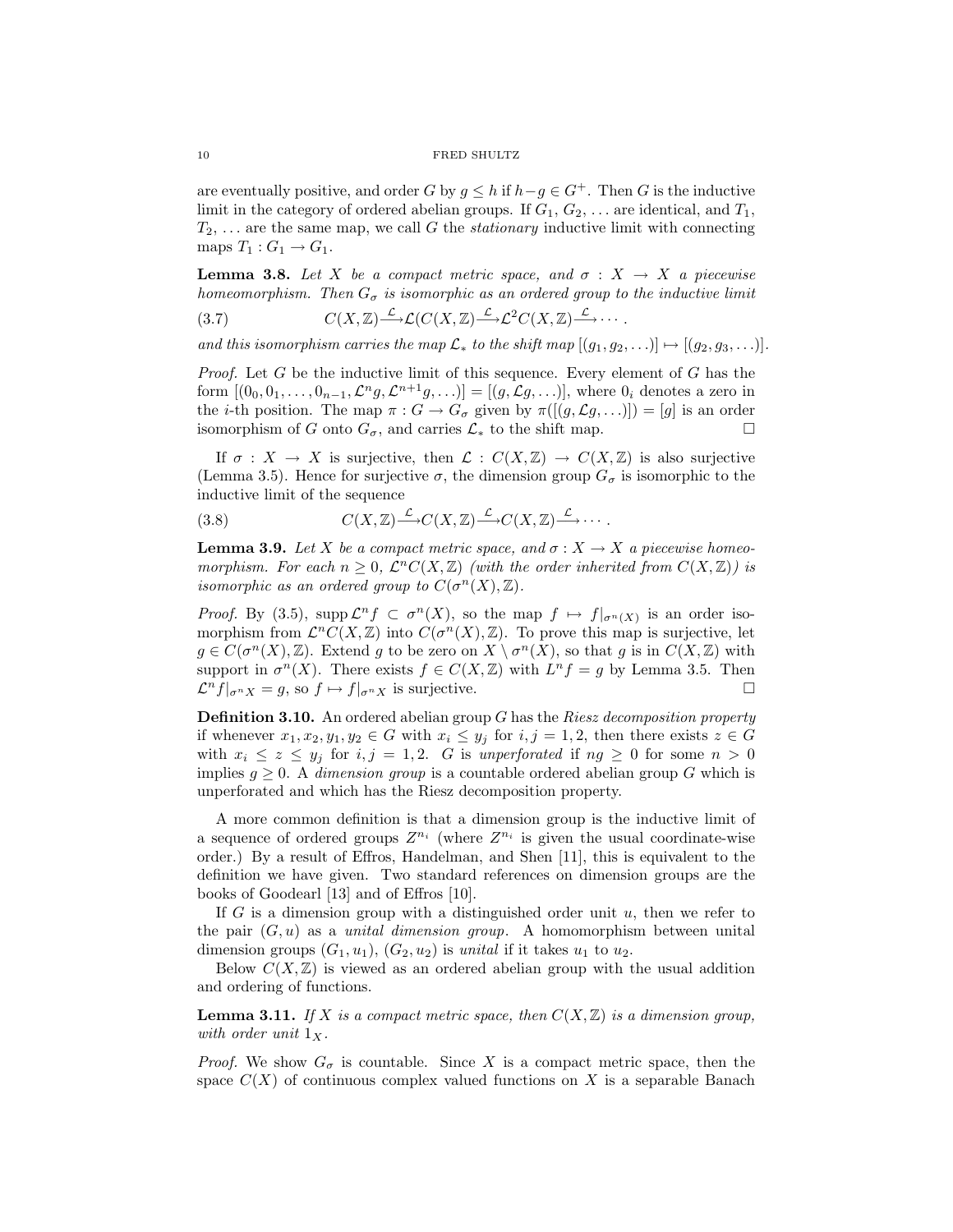space. Any two characteristic functions of clopen sets are a distance 2 apart in  $C(X)$ , so there are at most countably many clopen sets in X. Since every element of  $C(X, \mathbb{Z})$  is a finite integral combination of characteristic subsets of clopen sets, then  $C(X, \mathbb{Z})$  is also countable.

Suppose that  $f_i, g_j$  are in  $C(X, \mathbb{Z})$  with  $f_i \leq g_j$  for  $i = 1, 2, j = 1, 2$ . If  $h =$  $\max(f_1, f_2)$ , then  $f_i \leq h \leq g_j$  for  $i = 1, 2, j = 1, 2$ , so  $C(X, \mathbb{Z})$  satisfies the Riesz decomposition property. It is evident that  $C(X, \mathbb{Z})$  is unperforated.

**Corollary 3.12.** If X is a compact metric space, and  $\sigma : X \to X$  a piecewise homeomorphism, then  $G_{\sigma}$  is a dimension group, with distinguished order unit  $[1_X]$ .

*Proof.* Since  $C(X, \mathbb{Z})$  is countable (cf. Lemma 3.11), and since  $G_{\sigma}$  is a quotient of  $C(X, \mathbb{Z})$ , then  $G_{\sigma}$  is countable. With the order inherited from  $C(X, \mathbb{Z})$ ,  $\mathcal{L}^n C(X, \mathbb{Z})$ is a dimension group, since it is isomorphic to the dimension group  $C(\sigma^n(X), \mathbb{Z})$ , cf. Lemma 3.9. Each of the properties defining a dimension group (being unperforated, and the Riesz decomposition property) are preserved by inductive limits, so by Lemma 3.8,  $G_{\sigma}$  is a dimension group. For any  $f \in C(X,\mathbb{Z})$  there exists k such that  $-k1_X \le f \le k1_X$ , so  $\lfloor 1_X \rfloor$  is an order unit.

**Definition 3.13.** If  $\tau : I \to I$  is piecewise monotonic, and  $\sigma : X \to X$  is the associated local homeomorphism, then  $DG(\tau)$  is defined to be the dimension group  $G_{\sigma}$ . Here we assume the partition C associated with  $\tau$  is the maximal one; if not, then we instead write  $DG(\tau, C)$  for this dimension group.

### 4. Reduction to surjective maps

In this section, we will see that we can often reduce the computation of the dimension group  $DG(\tau)$  to the case where  $\tau$  is surjective.

**Definition 4.1.** If X is a metric space and  $\sigma : X \to X$  is continuous, we say  $\sigma$ is eventually surjective if  $\sigma^{n+1}(X) = \sigma^n(X)$  for some  $n \geq 0$ . In this case we refer to  $\sigma^{n}(X)$  as the *eventual range* of  $\sigma$ . If  $\tau: I \to I$  is piecewise monotonic but not continuous, we say  $\tau$  is eventually surjective if  $\tau|_{I_0}$  is eventually surjective, and  $\tau$ is surjective if  $\hat{\tau}$  is surjective (i.e., if  $\hat{\tau}(I) = I$ ).

If  $\tau$  is piecewise monotonic and continuous, it is straightforward to check that the two definitions of eventual surjectivity in Definition 4.1 that are applicable are consistent.

**Lemma 4.2.** If  $\tau : I \to I$  is piecewise monotonic, and  $\sigma : X \to X$  is the associated local homeomorphism, then  $\sigma$  is essentially surjective iff  $\tau$  is essentially surjective, and  $\sigma$  is surjective iff  $\tau$  is surjective.

*Proof.* Since  $I_0$  is dense in I, and  $\hat{\tau}$  is a closed map, surjectivity of  $\tau$  is equivalent to surjectivity of  $\tau | I_0$ . By density of  $X_0$  in X and continuity of  $\sigma$ , surjectivity of σ is equivalent to surjectivity of  $\sigma|_{X_0}$ . By the conjugacy of  $(I_0, \tau)$  and  $(X_0, \sigma)$ , surjectivity of  $\tau$  is equivalent to surjectivity of  $\sigma$ .

Similarly,  $\tau^{n+1}(I_0) = \tau^n(I_0)$  is equivalent to  $\sigma^{n+1}(X_0) = \sigma^n(X_0)$ , which in turn is equivalent to  $\sigma^{n+1}X = \sigma^n X$ , so eventual surjectivity of  $\sigma$  is equivalent to eventual surjectivity of  $\tau$ .

An alternative definition for eventual surjectivity of discontinuous  $\tau$  might be that  $\hat{\tau}^{n+1}(I) = \hat{\tau}^n(I)$  for some  $n \geq 0$ . This implies  $\tau^{n+1}(I_0) = \tau^n(I_0)$ , so  $\tau$  is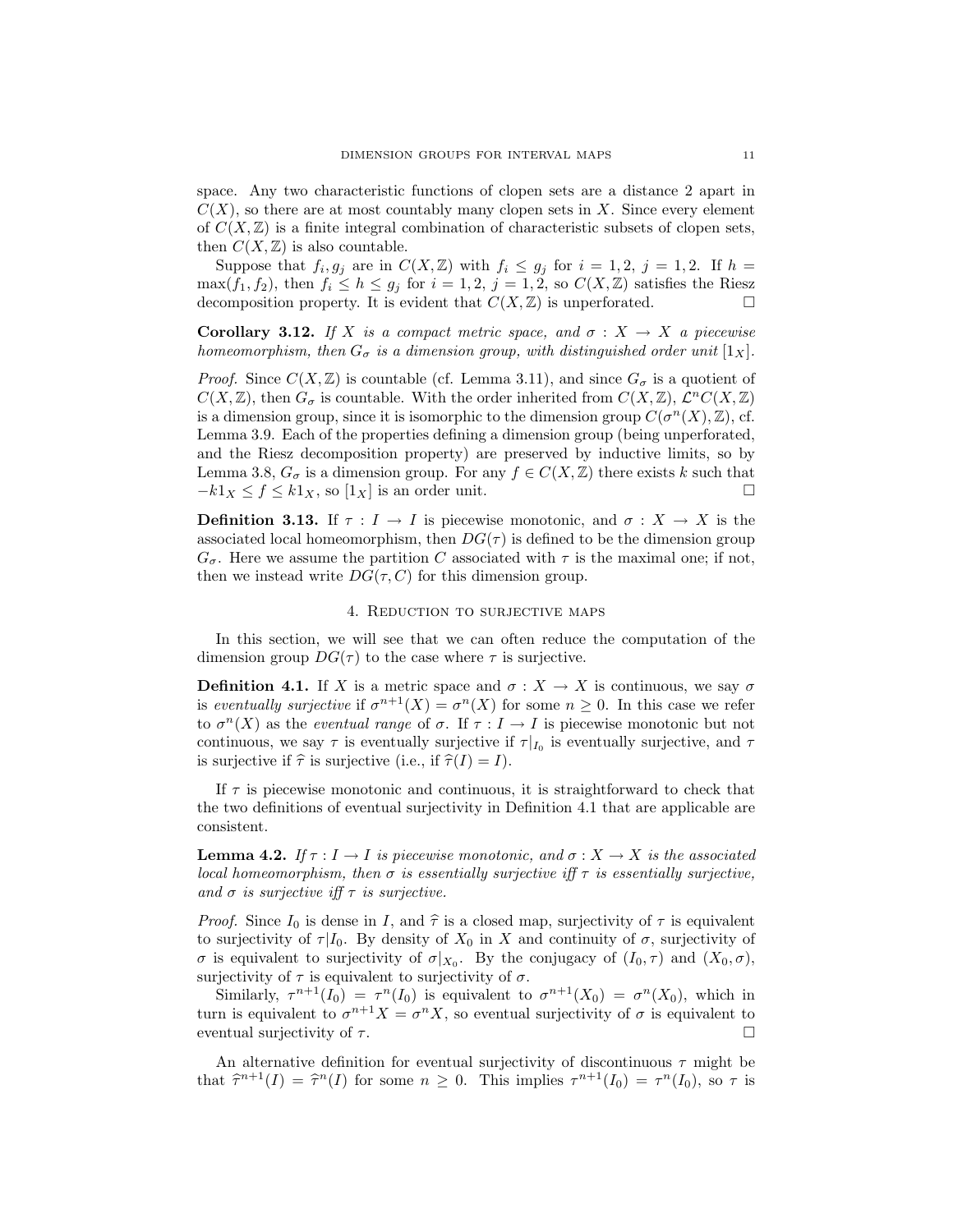eventually surjective in the sense of Definition 4.1. The converse is also true, but is a little tedious to prove when  $\tau$  is discontinuous, and won't be needed in the sequel, so we have chosen to define eventual surjectivity of  $\tau$  as in Definition 4.1 instead.

**Proposition 4.3.** If X is a compact metric space and  $\sigma : X \to X$  is an eventually surjective piecewise homeomorphism with eventual range Y, then  $G_{\sigma}$  is isomorphic to the stationary inductive limit

(4.1) 
$$
C(Y,\mathbb{Z}) \stackrel{\mathcal{L}}{\longrightarrow} C(Y,\mathbb{Z}) \stackrel{\mathcal{L}}{\longrightarrow} C(Y,\mathbb{Z}) \stackrel{\mathcal{L}}{\longrightarrow} \cdots
$$

*Proof.* This follows from Lemmas 3.8 and 3.9.

Example 4.4. If  $\tau : [0, 1] \rightarrow [0, 1]$  is defined by  $\tau(x) = kx(1-x)$ , and  $2 \leq k < 4$ , then  $\tau([0,1]) = \tau([0,1/2]) = [0,k/4] \supset [0,1/2]$ , so  $\tau^2([0,1]) = \tau([0,1])$ . Thus  $\tau$  is eventually surjective, but is not surjective. By Lemma 4.2, the associated piecewise homeomorphism  $\sigma: X \to X$  is also eventually surjective but not surjective. On the other hand, if  $0 \leq k < 2$ , then the sets  $\tau^{n}([0, 1])$  are nested with intersection  $\{0\}$ , so  $\tau$  is not eventually surjective.

The following is [1, Thm. 4.3], adapted to our current context.

**Proposition 4.5.** Let X be a compact metric space, and  $\sigma : X \to X$  a piecewise homeomorphism. Then  $\mathcal{L}_*$  is a homomorphism and an order isomorphism of  $G_{\sigma}$ onto its image, and is surjective iff  $\sigma$  is eventually surjective.

*Proof.* We observed after Definition 3.7 that  $\mathcal{L}_*$  is injective. Since  $\mathcal{L}$  is a positive operator, it follows that  $\mathcal{L}_*$  is positive. If  $\mathcal{L}_*[f] \geq 0$ , then  $|\mathcal{L}f| \geq 0$ , which by definition implies  $\mathcal{L}^{n+1}f \geq 0$  for some  $n \geq 0$ , and thus  $[f] \geq 0$ . Hence  $\mathcal{L}_{*}$  is an order isomorphism onto its image.

Next we show  $\mathcal{L}_*$  is surjective if  $\sigma$  is eventually surjective. Suppose that  $\sigma^{n+1}(X) =$  $\sigma^{n}(X)$ , and let  $f \in C[X,\mathbb{Z}]$ . Then the support of  $\mathcal{L}^{n}f$  is contained in  $\sigma^{n}(X) =$  $\sigma^{n+1}(X)$ , so there exists  $g \in C(X,\mathbb{Z})$  such that  $\mathcal{L}^{n+1}g = \mathcal{L}^nf$ . It follows that  $\mathcal{L}_*[g] = [f].$ 

Finally, suppose  $\mathcal{L}_*$  is surjective. Choose  $f \in C(X,\mathbb{Z})$  such that  $\mathcal{L}_*[f] = [1]$ . Then for some  $n \geq 0$ ,  $\mathcal{L}^{n+1}f = L^n1$ . Then  $\sigma^n X = \text{supp }\mathcal{L}^{n+1} = \text{supp }\mathcal{L}^{n+1}f \subset$  $\sigma^{n+1}X$ , so  $\sigma^n X = \sigma^{n+1}X$ . Thus  $\sigma$  is eventually surjective.

**Definition 4.6.** Let X be a compact metric space, and  $\sigma : X \to X$  a piecewise homeomorphism. Then  $(G_{\sigma}, G_{\sigma}^+, (\mathcal{L}_{\sigma})_*)$  is the *dimension triple* associated with  $\sigma$ .

Suppose  $X_1, X_2$  are compact metric spaces,  $\sigma_i : X_i \to X_i$  for  $i = 1, 2$  are piecewise homeomorphisms, and  $\psi: X_1 \to X_2$  is a piecewise homeomorphism that intertwines  $\sigma_1$  and  $\sigma_2$ , i.e.,  $\psi \circ \sigma_1 = \sigma_2 \circ \psi$ . Then  $\mathcal{L}_{\psi} \mathcal{L}_{\sigma_1} = \mathcal{L}_{\psi \circ \sigma_1} = \mathcal{L}_{\sigma_2 \circ \psi} = \mathcal{L}_{\sigma_2} \mathcal{L}_{\psi}$ . It follows that  $\mathcal{L}_{\psi}\mathcal{L}_{\sigma_1}^n = \mathcal{L}_{\sigma_2}^n\mathcal{L}_{\psi}$ . Thus the map  $(\mathcal{L}_{\psi})_* : G_{\sigma_1} \to G_{\sigma_2}$  defined by  $(\mathcal{L}_{\psi})_*[f] = [\mathcal{L}_{\psi}f]$  is well defined, and is a positive homomorphism that intertwines  $(\mathcal{L}_{\sigma_1})_*$  and  $(\mathcal{L}_{\sigma_2})_*$ .

**Proposition 4.7.** Let X be a compact metric space, and  $\sigma : X \to X$  an eventually surjective piecewise homeomorphism. Let Y be the eventual range of  $\sigma$ , and choose N so that  $\sigma^N(X) = Y$ . Then there is a group and order isomorphism  $\Phi$  from  $G_{\sigma}$ onto  $G_{\sigma|Y}$ , which carries the automorphism  $(\mathcal{L}_{\sigma})_*$  to the automorphism  $(\mathcal{L}_{\sigma|Y})_*$ , and carries the distinguished order unit  $[1_X]$  to the order unit  $[(\mathcal{L}^N1)|_Y]$ .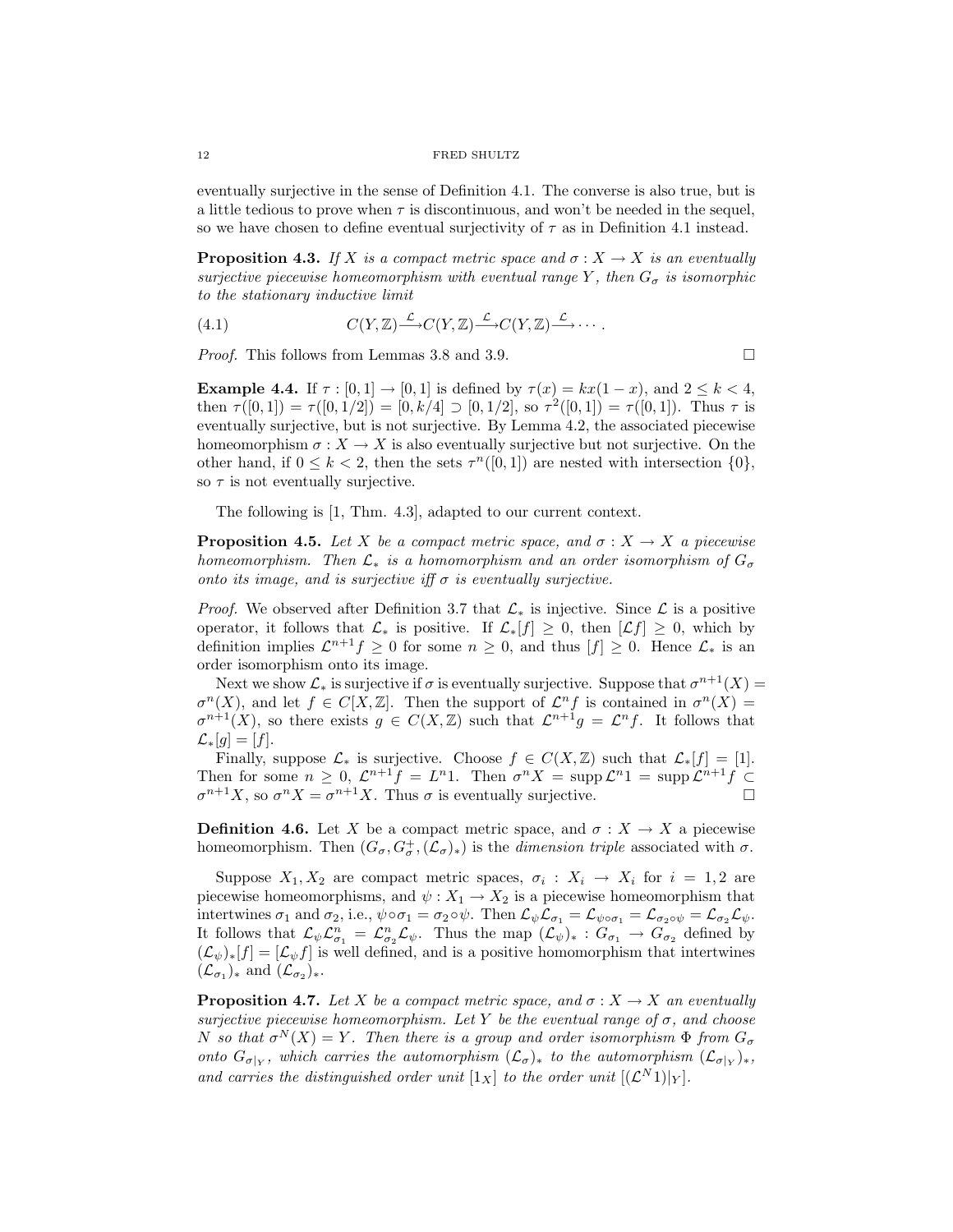*Proof.* Let  $\psi: Y \to X$  be the inclusion map; note that  $\psi$  intertwines  $\sigma|_Y$  and  $\sigma$ . By the remarks preceding this proposition,  $\Phi_0 = (\mathcal{L}_{\psi})_*$  is a positive homomorphism from  $G_{\sigma}|_Y$  into  $G_{\sigma}$ , intertwining  $(\mathcal{L}_{\sigma}|_Y)_*$  and  $(\mathcal{L}_{\sigma})_*$ . We will show that  $\Phi_0$  is a order isomorphism of  $G_{\sigma}|_Y$  onto  $G_{\sigma}$ .

Observe that  $\mathcal{L}_{\psi}f$  is the function that agrees with f on Y, and is zero off Y; in particular,  $\mathcal{L}_{\psi}$  is 1-1 on  $C(Y,\mathbb{Z})$ , and  $\mathcal{L}_{\psi} f \geq 0$  iff  $f \geq 0$ .

To prove that  $\Phi_0$  is surjective, let  $f \in C(X, \mathbb{Z})$ . Note that  $\text{supp }\mathcal{L}^N_\sigma f \subset \sigma^N(X)$ Y. Since  $\sigma$  is surjective on Y, Lemma 3.5 (applied to  $\sigma|_Y$ ) implies that there exists  $g \in C(Y,\mathbb{Z})$  such that  $\mathcal{L}^N_{\sigma|Y}g = (\mathcal{L}^N_{\sigma}f)|_Y$ . Applying  $\mathcal{L}_{\psi}$  to both sides gives  $\mathcal{L}_{\sigma}^{N}\mathcal{L}_{\psi}g = \mathcal{L}_{\psi}(\mathcal{L}_{\sigma}^{N}f|_{Y}) = \mathcal{L}_{\sigma}^{N}f$  (since  $\text{supp }\mathcal{L}_{\sigma}^{N}f \subset Y$ ), so  $\Phi_{0}([g]) = [\mathcal{L}_{\psi}g] = [f].$ Thus  $\Phi_0$  is surjective. Furthermore, if  $[f] = [\mathcal{L}_{\psi} g] \geq 0$ , then there exists n such that  $\mathcal{L}_{\sigma}^n \mathcal{L}_{\psi} g \geq 0$ . Then  $\mathcal{L}_{\psi} L_{\sigma|_{Y}}^n g \geq 0$ , which implies  $L_{\sigma|_{Y}}^n g \geq 0$ . Thus  $[g] \geq 0$ , so  $\Phi_0$  is an order isomorphism.

Finally, if  $f = 1_X$  in the last paragraph, and  $g \in C(Y, \mathbb{Z})$  is chosen so that  $\mathcal{L}_{\sigma|_Y}^N g = (\mathcal{L}_{\sigma}^N 1_X)|_Y$ , then  $\Phi_0([g]) = [1_X]$ . Thus  $\Phi_0^{-1}[1_X] = (\mathcal{L}_{\sigma|_Y})_*^{-N}[(\mathcal{L}_{\sigma}^N 1_X)|_Y]$ . Since  $\sigma|_Y$  is surjective, by Proposition 4.5,  $(\mathcal{L}^N_{\sigma|_Y})_*$  is an order automorphism of  $C(Y, \mathbb{Z})$ . Now the map  $\Phi = (\mathcal{L}_{(\sigma|_Y)})_*^N \Phi_0^{-1}$  satisfies the conclusion of the proposition.  $\Box$ 

**Remark** Suppose that  $\tau : I \to I$  is continuous, and piecewise monotonic, and let C be the set of endpoints of the associated maximal partition. If  $\tau$  is eventually surjective, with eventual range J, then  $\tau|_J$  is surjective, and we can reduce calculation of  $DG(\tau)$  to finding  $DG(\tau|_J, C')$  for a suitable partition  $C'$  as follows.

Choose N so that  $J = \tau^N(X) = \tau^{N+1}(X)$ . Since  $\tau$  is continuous, then J is a closed interval. Let  $C' = (C \cap J) \cup \tau^N(C)$ . (If desired, we may omit from C' any points in  $\tau^{N}(C)$  that are in the generalized orbit of  $C \cap J$  under  $\tau|_{J}$ .) Associate with  $\tau|_J$  the partition whose endpoints are the points in C'. Then the generalized orbit of C' under  $\tau|_J$  will be  $I_1 \cap J$ . If  $\sigma : X \to X$  is the local homeomorphism associated with  $\tau$ , then  $\sigma$  will be eventually surjective; let Y be its eventual range. Then the local homeomorphism associated with  $\tau|_J$  (with the partition C') will be  $\sigma|_Y$ . Thus by Proposition 4.7,  $DG(\tau) \cong DG(\tau|_J, C').$ 

**Example 4.8.** Let  $\tau$  be the map on [0, 2] which has the values  $\tau(0) = 0$ ,  $\tau(1/2) = 1$ ,  $\tau(1) = 0, \tau(3/2) = k < 1, \tau(2) = 0$ , with  $\tau$  linear between these points. The eventual range of  $\tau$  is  $J = \tau([0, 2]) = [0, 1]$ . We take as a partition of  $\tau|_J$  the non-maximal partition  $C' = \{0, 1/2, k, 1\}$ . Then  $DG(\tau) \cong DG(\tau|_J, C')$ .

**Example 4.9.** Let  $\tau$  be the logistic map in Example 4.4, with  $2 \leq k \leq 4$ . The eventual range of  $\tau$  is  $J = \tau([0, 1]) = [0, \tau]$ . We can take as partition for  $\tau|_J$  the maximal partition  $C' = \{0, 1/2, \tau\}$ . Thus  $DG(\tau) \cong DG(\tau|J)$ .

#### 5. Simplicity of the dimension group

An order ideal in a dimension group G is a subgroup J such that  $a, b \in J$  and  $a \leq c \leq b$  implies  $c \in J$ . An ideal J of a dimension group is positively generated if  $J = J^+ - J^+$  where  $J^+ = J \cap G^+$ . A dimension group G is *simple* if it has no positively generated order ideals other than  $\{0\}$  and G. We will use the following equivalent condition:  $G$  is simple iff every nonzero positive element of  $G$  is an order unit. We now examine conditions that guarantee that  $G_{\sigma}$  is simple.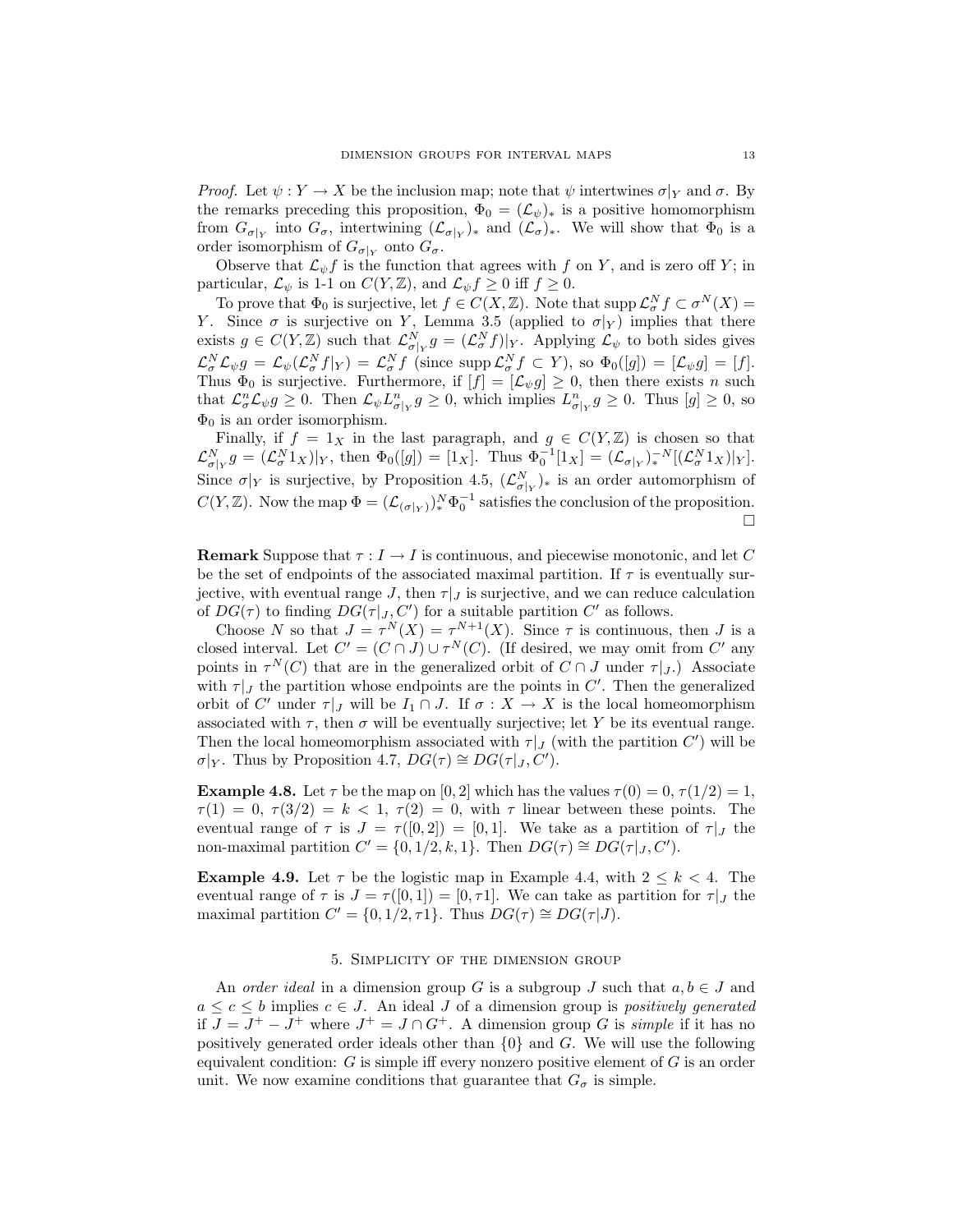**Definition 5.1.** Let X be a compact metric space and  $\sigma: X \to X$  a continuous map. Then  $\sigma$  is *(topologically) exact* if for every open set V there exists  $n \geq 0$ such that  $\sigma^{n}(V) = X$ . If  $\tau : I \to I$  is piecewise monotonic (but not necessarily continuous everywhere), then  $\tau$  is topologically exact if for every open set V there exists  $n \geq 0$  such that  $\hat{\tau}^n(V) = I$ . (Recall that if  $\tau$  is continuous, then  $\hat{\tau} = \tau$ , so these two definitions of exactness are consistent) these two definitions of exactness are consistent.)

If X is a compact metric space, and  $\sigma : X \to X$  is topologically exact, then evidently  $\sigma$  is topologically mixing. The converse is not necessarily true, but is true for a broad class of piecewise monotonic maps. For a more thorough discussion of the relationship, see [30, Prop. 4.9].

Two examples of topologically exact maps are  $\beta$ -transformations, and tent maps Two examples of topologically exact maps are  $\beta$ -transformations, a with slopes  $\pm s$  with  $\sqrt{2} < s \leq 2$ , restricted to a suitable interval [17].

**Lemma 5.2.** Let  $\tau : I \to I$  be piecewise monotonic, with associated local homeomorphism  $\sigma : X \to X$ . Then  $\tau$  is topologically exact iff  $\sigma$  is topologically exact.

*Proof.* We first show that  $\tau$  is exact iff  $\tau|_{I_0}$  is exact. Assume  $\tau$  is exact, and let V be an open subset of  $I_0$ . Choose an open subset W of I such that  $W \cap I_0 = V$ . By exactness of  $\tau$ , there exists n such that  $\hat{\tau}^n(W) = I$ . Since  $I_0$  is forward and hadronical interior  $\hat{\tau}$  than  $\tau^n(V) = \tau^n(W \cap I_1) - I_2$ , which proves that  $\tau|$ . backward invariant under  $\hat{\tau}$ , then  $\tau^{n}(V) = \tau^{n}(W \cap I_0) = I_0$ , which proves that  $\tau|_{I_0}$ is exact.

Conversely, suppose  $\tau|_{I_0}$  is exact, and let W be a non-empty open subset of I. Choose a non-empty open set  $V \subset W$  such that  $\overline{V} \subset W$ . Then  $V \cap I_0$  is open in I<sub>0</sub>, and is non-empty by density of I<sub>0</sub>. Choose n so that  $\tau^{n}(V \cap I_0) = I_0$ . Then  $\hat{\tau}^n(V) \supset \tau^n(V \cap I_0) = I_0$ . Since  $\hat{\tau}$  is a closed map, then  $\hat{\tau}^n(\overline{V})$  is a closed subset of  $I_0$  containing the dones set  $I_0$  so equals  $I_1$ . Then  $\hat{\tau}^n(W) = I_0$  which proves that  $\hat{\tau}$ I, containing the dense set  $I_0$ , so equals I. Then  $\hat{\tau}^n(W) = I$ , which proves that  $\hat{\tau}$ is exact.  $\Box$ 

Recall that a compact metric space is zero dimensional if there is a base of clopen sets, and that this is equivalent to being totally disconnected, cf. [16].

**Theorem 5.3.** Let X be a compact metric space, and  $\sigma : X \to X$  a piecewise homeomorphism. Then  $G_{\sigma}$  is simple iff

- (1)  $\sigma$  is eventually surjective, and
- (2) for every compact open subset V of the eventual range Y of  $\sigma$ , there exists  $n \geq 0$  such that  $\sigma^{n}(V) = Y$ .

In particular, if  $\sigma$  is eventually surjective and is topologically exact when restricted to its eventual range, then  $G_{\sigma}$  is simple. The converse is true if X is totally disconnected.

*Proof.* Suppose that (1) and (2) hold. By Proposition 4.7, if  $Y$  is the eventual range of  $\sigma$ , then  $G_{\sigma}$  is isomorphic to  $G_{\sigma|Y}$ , so we may assume without loss of generality that  $\sigma$  is surjective. Let  $f \in C(X, \mathbb{Z})^+$ , with  $f \neq 0$ , and let E be a clopen set such that  $\chi_E \leq f$ . (Since  $f \geq 0$  takes on integer values, such an E exists.) Choose  $n \geq 0$ such that  $\sigma^{n}(E) = X$ , and choose a positive integer k such that  $\mathcal{L}^{n}1 \leq k1$ . (Since  $\mathcal{L}^{n}$ 1 is bounded, such an integer k exists.) Then

(5.1) 
$$
\mathcal{L}_{\sigma}^n f \geq \mathcal{L}_{\sigma^n}(\chi_E) \geq \chi_{\sigma^n(E)} = 1_X \geq (1/k)\mathcal{L}^n 1_X.
$$

Thus  $k[f] \geq [1_X]$ . Since  $[1_X]$  is an order unit, then so is  $[f]$ , and this proves that  $G_{\sigma}$  is simple.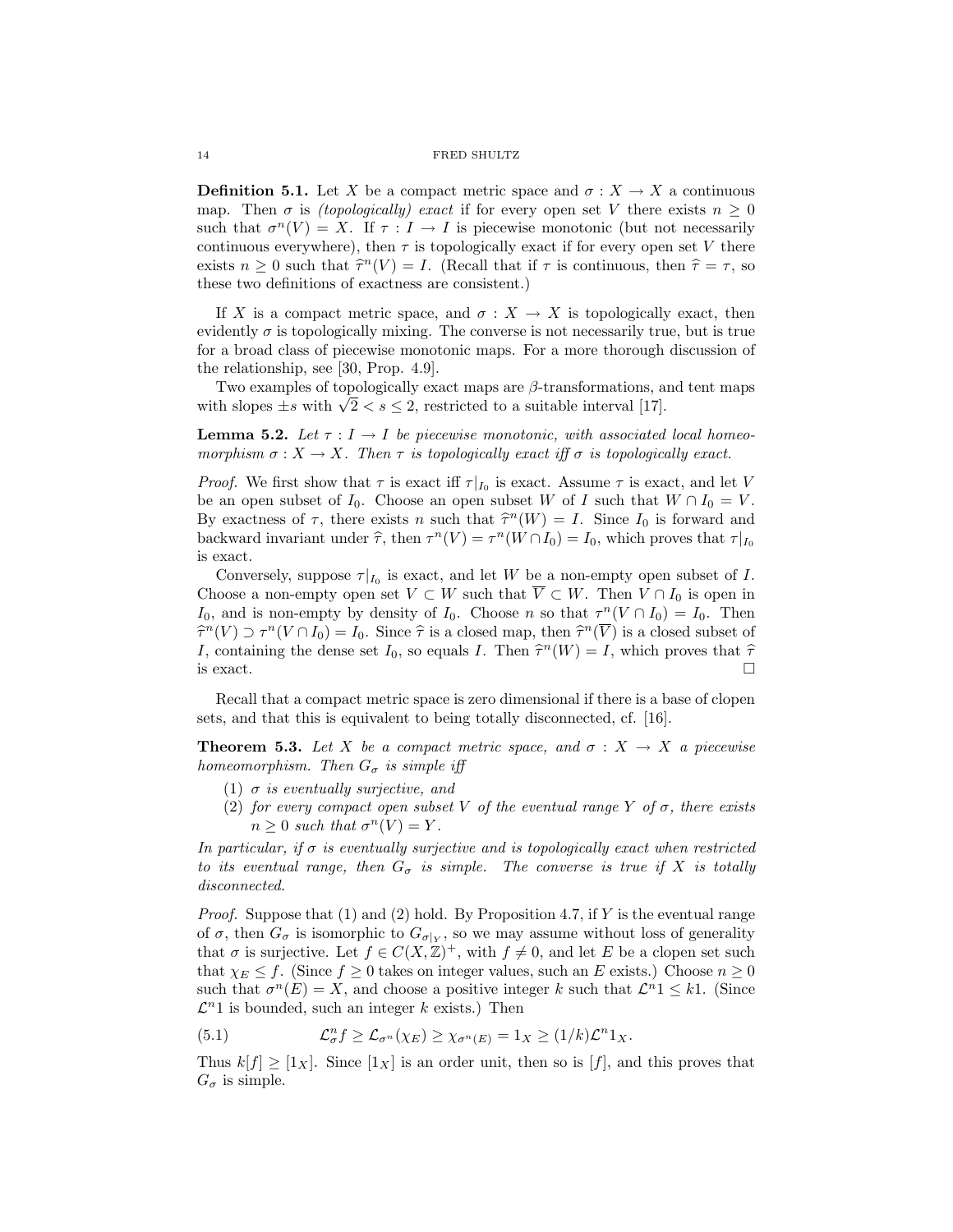Conversely, suppose  $G_{\sigma}$  is simple. We first show that  $\sigma$  is eventually surjective. We have  $X \supset \sigma(X) \supset \sigma^2(X) \cdots$ . Since  $G_{\sigma}$  is simple, then there is some  $k \geq 0$ such that  $[1_X] \leq k[\chi_{\sigma(X)}].$  Then for some  $n \geq 0$ ,  $\mathcal{L}^n 1_X \leq k\mathcal{L}^n \chi_{\sigma(X)}$ . The support of  $\mathcal{L}^n 1_X$  is  $\sigma^n(X)$ , and the support of  $\mathcal{L}^n \chi_{\sigma(X)}$  is  $\sigma^{n+1}(X)$ , so  $\sigma^n(X) \subset \sigma^{n+1}(X)$ . Since the opposite inclusion also holds, we must have equality, so  $\sigma$  is eventually surjective.

Now let Y be the eventual range of  $\sigma$ . If  $Y \neq X$ , replace  $\sigma$  by  $\sigma|_Y$ , so that we may assume  $\sigma$  is surjective. Let E be any non-empty clopen subset of X. By simplicity of  $G_{\sigma}$ , there exists  $k > 0$  such that  $k[\chi_E] \geq [1_X]$ , and thus there exists  $n \geq 0$  such that  $k\mathcal{L}^n\chi_E \geq \mathcal{L}^n\chi$ . Comparing supports, we conclude that  $\sigma^n(E) = X$ , so (2) holds.

Finally, suppose that X is totally disconnected, and that  $G_{\sigma}$  is simple. Then by (1),  $\sigma$  is eventually surjective. Let Y be the eventual range of  $\sigma$ . Let V be any non-empty open subset of  $Y$ . Then  $V$  contains a non-empty clopen subset  $W$ , and so by (2) there exists n such that  $\sigma^{n}(W) = Y$ . Therefore  $\sigma^{n}(V) = Y$ , proving that  $\sigma$  is topologically exact on Y.

**Corollary 5.4.** If  $\tau : I \to I$  is piecewise monotonic and topologically exact, then  $DG(\tau)$  is a simple dimension group.

*Proof.* Let  $\sigma: X \to X$  be the associated local homeomorphism, and assume  $\tau$  is topologically exact. By Lemma 5.2,  $\sigma$  is topologically exact, so by Theorem 5.3,  $DG(\tau)$  is simple.

By Theorem 5.3, simplicity of  $DG(\tau)$  is most informative when X is totally disconnected. We now explore when this occurs. Recall that the generalized orbit of a subset A of I is the smallest set containing A and closed under  $\hat{\tau}$  and  $\hat{\tau}^{-1}$ .

**Lemma 5.5.** Let  $\tau : I \to I$  be piecewise monotonic, let C be the set of points in the associated partition, and let  $\sigma : X \to X$  be the associated local homeomorphism. Then X is totally disconnected iff the generalized orbit  $I_1$  of C is dense in I.

*Proof.* Suppose that  $I_1$  is dense in I. Let  $d \in X$ , and let  $(a, b)_X$  contain d. We will assume  $\pi(a) < \pi(d) < \pi(b)$ ; the cases where  $\pi(a) = \pi(d)$  or  $\pi(d) = \pi(b)$  can be proved in a similar manner. By density of  $I_1$ , we can choose  $x, y \in I_1$  with  $\pi(a) < x < \pi(d) < y < \pi(b)$ . Then  $a < x^+ < d < y^- < b$ , and  $[x^+, y^-]_X$  is a clopen order interval containing d and contained in  $(a, b)_X$ . Thus the clopen sets form a base for the topology of  $X$ , so  $X$  is totally disconnected.

Conversely, suppose that  $I_1$  is not dense in  $I$ . Let  $(a, b)$  be an open interval in I containing no point of  $I_1$ . Then every point in  $(a, b)$  is in  $I_0 = I \setminus I_1$ , so every point in the open set  $\pi^{-1}(a, b)$  is in  $X_0$ . Since each clopen subset of X contains points of  $X_1$  (cf. Proposition 2.2), then  $\pi^{-1}(a, b)$  is a non-empty open subset of X containing no non-empty clopen subset. Thus X is not totally disconnected.  $\square$ 

Below "interval" will always denote an interval that is not a single point.

**Definition 5.6.** Let  $\tau: I \to I$  be piecewise monotonic, and J an open interval. Then *J* is a *homterval* if  $\tau^n$  is a homeomorphism on *J* for all *n*.

Note that if J is a hometryal for  $\tau$ , then for each  $p \geq 0$ , J will be a hometryal for  $\tau^p$ . For additional background on homtervals, see the books of Collet-Eckmann [5, §II.5] or de Melo-van Strien [25, Lemma II.3.1]. The following result characterizes the existence of homtervals for polynomials.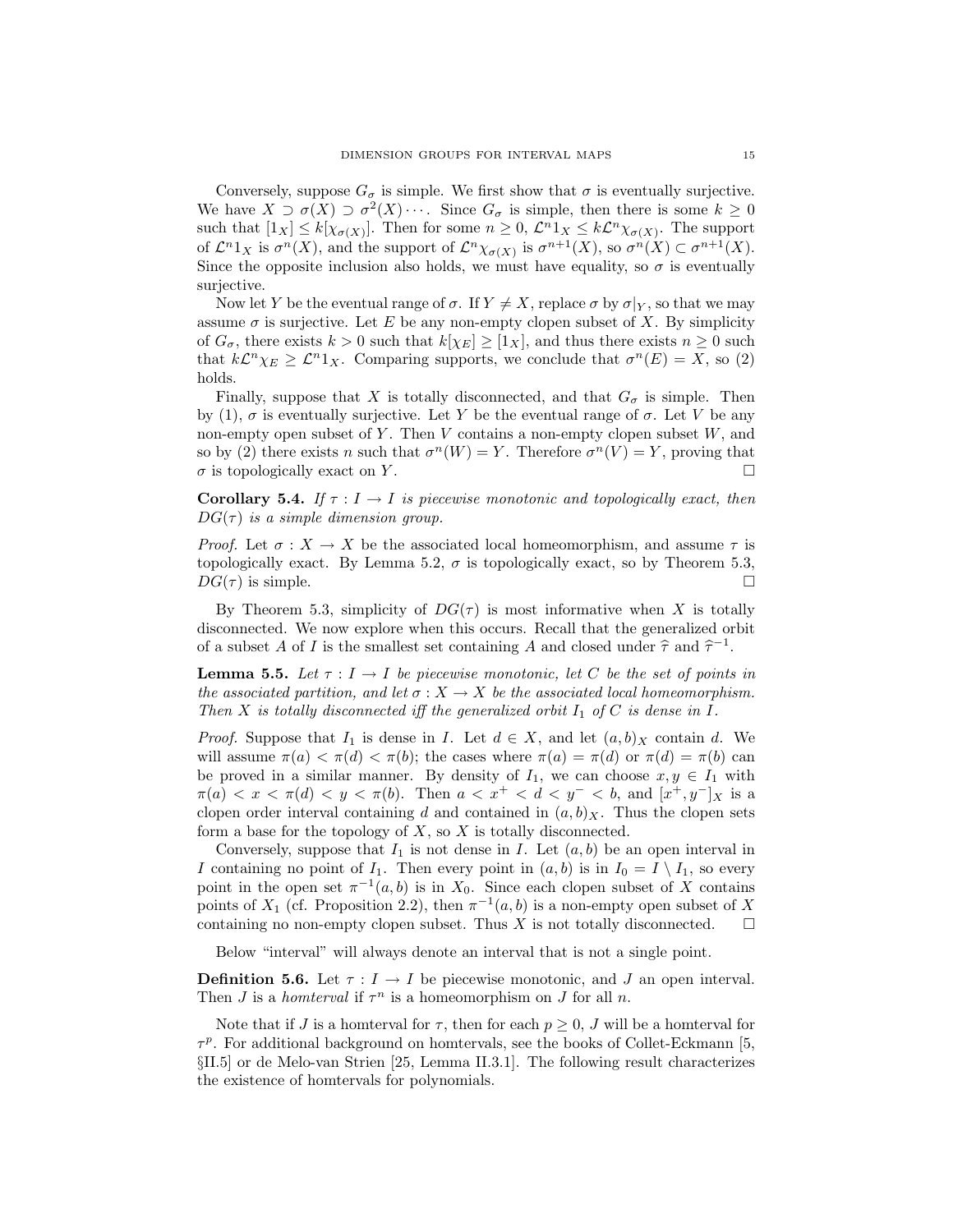Let  $\tau : I \to I$  be piecewise monotonic and continuous. An *attracting periodic* orbit is a periodic orbit such that the set of points whose orbits converge to that periodic orbit has non-empty interior.

**Proposition 5.7.** If  $\tau : I \to I$  is a polynomial of degree  $\geq 2$ , then  $\tau$  has a homterval iff  $\tau$  has an attractive periodic orbit.

*Proof.* If f has a homterval, by [25, Lemma II.3.1 and Thm. A, p.267], there exists an attractive periodic orbit. Conversely, let  $x_0$  be an attractive periodic point of f, say  $f^p(x_0) = x_0$ . Let  $h = f^{2p}$ ; then h has  $x_0$  an attractive fixed point. Note  $h'(x_0) = ((f^p)'(x_0))^2 \geq 0$ . If  $h'(x_0) > 0$ , since  $x_0$  is attractive, there must be an open interval V with endpoint  $x_0$  such that  $0 < h' < 1$  on V. By the mean value theorem,  $h(V) \subset V$ , and h is 1-1 on V. Thus V is a hometryal for h, and therefore also for  $f$ .

If  $h'(x_0) = 0$ , choose  $\delta > 0$  such that  $0 < |h'(x)| < 1$  for  $0 < |x - x_0| < \delta$ . Let  $W = (x_0 - \delta, x_0 + \delta) \cap I$ . By the mean value theorem, h maps  $W \setminus \{x_0\}$  into itself. If V is a component of  $W \setminus \{x_0\}$ , then V is a homterval for h, and thus for f.

**Proposition 5.8.** Let  $\tau : I \to I$  be piecewise monotonic, and let  $\sigma : X \to X$  be the associated local homeomorphism. The following are equivalent.

- (1) I contains no homterval.
- (2)  $I_1$  is dense in  $I$ .
- (3) X is totally disconnected.

In particular, these hold if  $\tau$  is transitive.

*Proof.* (1)  $\Rightarrow$  (2) If I contains no hometryal, then for any open interval J, there exists *n* such that  $\tau^{n}(J)$  meets *C*. Thus  $I_1$  is dense in *I*.

 $(2) \Leftrightarrow (3)$  Lemma 5.5.

 $(2) \Rightarrow (1)$  Suppose that there exists a hometryal J; we will show  $I_1$  is not dense in I. We first show that either (1) there exists  $p \geq 1$  and a homterval whose images under  $\tau^p$  are disjoint, or (2) there exists  $p \geq 1$  and an interval fixed pointwise by  $\tau^p$ .

Suppose the images of J under  $\tau$  are not disjoint, so that  $\tau^{n}(J) \cap \tau^{n+p}(J) \neq \emptyset$ for some  $n \geq 0$  and  $p \geq 1$ . Then for  $k \geq 0$ ,  $\tau^{n+kp}(J) \cap \tau^{n+(k+1)p}(J) \neq \emptyset$ , so  $V = \bigcup_{k=0}^{\infty} \tau^{n+kp}(J)$  is an interval invariant under  $\tau^p$ . Since J is a  $\tau^p$ -homterval, therefore  $\tau^p$  is continuous and monotonic on each of the overlapping open intervals  $\tau^{n+kp}(J)$  for  $k = 0, 1, \ldots$ , so  $\tau^p$  is a homeomorphism from V into V. Replacing  $\tau^p$ by  $\tau^{2p}$  if necessary, we may assume that  $\tau^p$  is increasing on V.

If some point x in V is not fixed by  $\tau^p$ , then the  $\tau^p$ -orbit of x is a monotonic sequence converging to some point of  $\overline{V}$ . Let K be the open interval with endpoints x and  $\tau^p(x)$ . Then K is an  $\tau^p$ -homterval whose images under  $\tau^p$  are disjoint. Thus we've shown either (1) or (2) must hold. We will show in both cases that  $I_1$  is not dense in I.

Let  $p \ge 1$  and  $h = \hat{\tau}^p$ , and suppose that J is a homterval whose images under h<br>politiciant. We will prove that  $h^N(I) \cap L$  is finite for some  $N \ge 0$ , showing that are disjoint. We will prove that  $h^N(J) \cap I_1$  is finite for some  $N \geq 0$ , showing that I<sub>1</sub> is not dense in I. Let  $D = \bigcup_{k=0}^{p} \hat{\tau}^k(C)$ . Observe that  $\bigcup_{k=1}^{\infty} h^k(D) = \bigcup_{n=1}^{\infty} \hat{\tau}^n(C)$ is invariant under  $\hat{\tau}$ , and that the generalized orbit of C under  $\tau$  is the same as the generalized orbit of  $D$  under  $h$ , i.e., (5.2)

$$
I_1 = \{x \mid \hat{\tau}^m x \cap \hat{\tau}^n C \neq \emptyset \text{ for some } m, n \ge 0\} = \{x \mid h^j x \cap h^k D \neq \emptyset \text{ for some } j, k \ge 0\}.
$$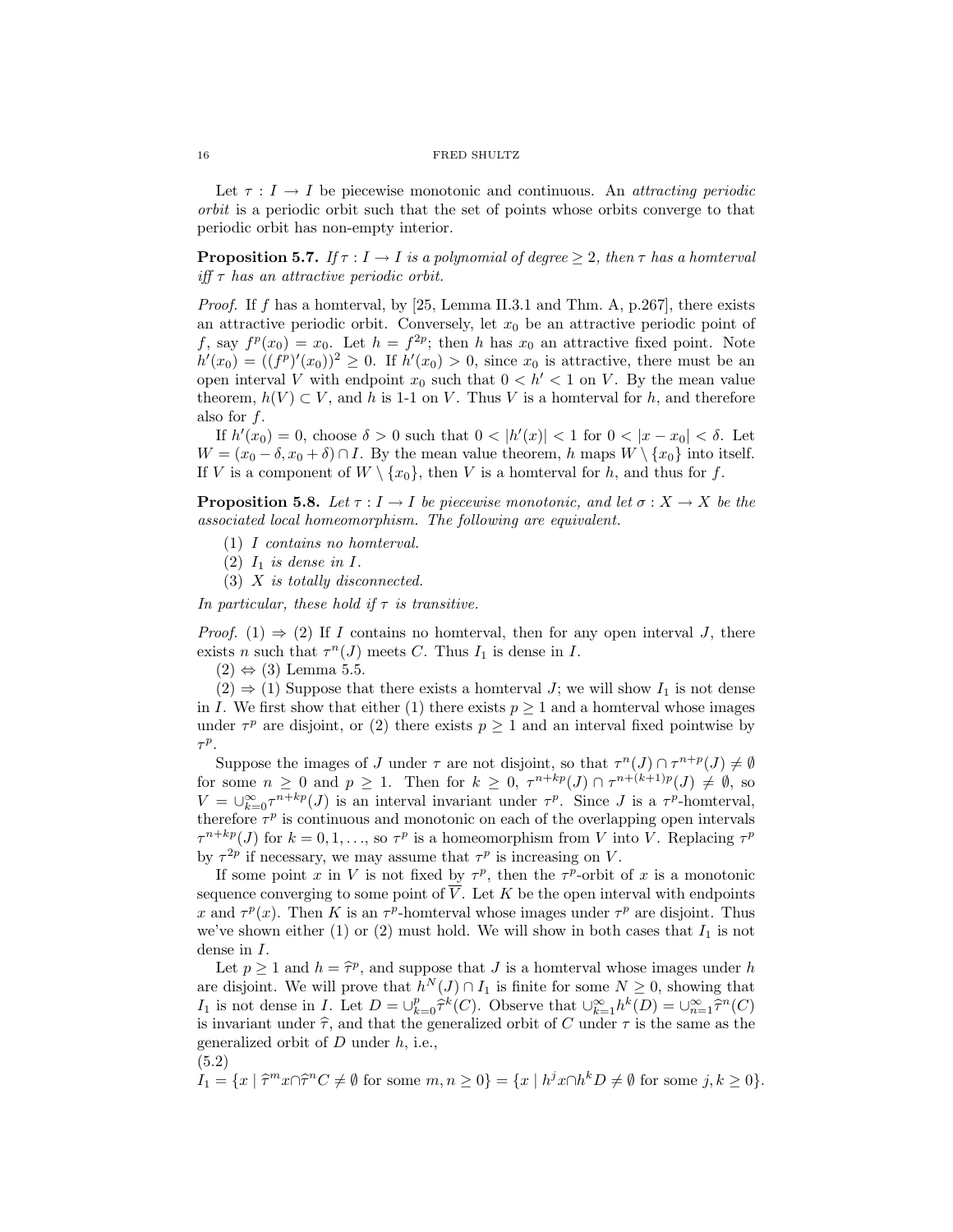In the rest of this proof, "orbit" means the orbit under the map h unless otherwise specified.

Since the orbit of J consists of disjoint intervals, by replacing J by  $h^k(J)$  for suitable  $k \geq 0$ , we can arrange that the orbit of J is disjoint from the finite set  $C \cup h(C)$ . (Since  $\hat{\tau}$  may be multivalued at points in C, it simplifies the discussion to avoid such points where possible.)

Let  $D_1$  consist of those points in D whose orbits miss C and meet the orbit of J. If  $d \in D_1$ , let  $n_d$  be the least integer such that  $\text{orbit}(d) \cap \tau^{n_d}(J) \neq \emptyset$ , and let  $N = \max_{d \in D_1} n_d$ , and  $J_N = \tau^N(J)$ . (If  $D_1 = \emptyset$ , define  $J_N = J$ .) The orbit of each point d in  $D_1$  meets  $J_{n_d}$ , and therefore meets  $J_N$ . Furthermore, orbit(d) meets  $J_N$  in a unique point  $y_d$ , since having  $\tau^k d \in J_N$  and  $\tau^{k+q} d \in J_N$  would imply  $\tau^q J_N \cap J_N \neq \emptyset$ , contrary to the assumption that the orbit of J consists of disjoint intervals.

Let  $P = J_N \cap I_1$ ; we will prove P is finite. If  $x \in P$ , by (5.2) the orbit of x meets the orbit of some  $d_0 \in D$ . Then there is a sequence  $d_0, d_1, \ldots, d_k$  such that  $d_{i+1} \in h(d_i)$  for  $0 \leq i \leq k-1$ , and  $d_k \in \text{orbit}(x)$ . By construction of J, the orbit of J misses C, so the orbit of x misses C; thus  $d_k \notin C$ . Let j be the least index such that  $d_j, d_{j+1}, \ldots, d_k$  miss C, and set  $d = d_j$ . Then  $d \in D_1$ , and the orbit of d meets the orbit of x. Let  $y_d$  be the unique point where the orbit of d meets  $J_N$ . Distinct points in  $J_N$  have disjoint orbits, so  $y_d = x$ . Thus for each  $x \in P$ , there exists a point  $d \in D_1$  whose orbit meets  $J_N$  exactly in the single point x. Since  $D_1$ is finite, then  $P$  is finite, which finishes the proof that  $I_1$  is not dense in  $I$ .

Suppose instead that there exists an interval V fixed pointwise by  $h = \tau^p$  for some  $p \geq 1$ . Replacing V by a component of  $V \setminus (C \cup \hat{\tau} C)$  if necessary, we can assume that V is disjoint from  $C \cup \hat{\tau}C$ . Let  $D_2$  be the set of points in D whose orbits land in V and miss C. Each orbit of a point in  $D_2$  is finite; let A be the union of such orbits. Then no point in C has an orbit that meets  $V \setminus A$ , so any component of  $V \setminus A$  is disjoint from  $I_1$ . Thus  $I_1$  is not dense in  $I$ .

Finally, suppose  $\tau$  is transitive. Then  $\tau$  is strongly transitive by Proposition 2.9. If V is any non-empty open subset of I, and  $c \in C$ , by strong transitivity there exists  $n \geq 0$  such that  $c \in \hat{\tau}^n(V)$ . Then V meets  $\hat{\tau}^{-n}(c)$ , so  $V \cap I_1 \neq \emptyset$ . Thus  $I_1$  is dense in  $I$ dense in  $I$ .

**Example 5.9.** Let  $1 < s \leq 2$  and let  $\tau$  be the tent map with slopes  $\pm s$ . The length of each interval not containing the critical point  $1/2$  is expanded by  $\tau$  by a factor s, so for every open interval J, there exists n such that  $1/2$  is in  $\tau^{n}(J)$ . Thus  $I_1$  is dense in I, so if  $\sigma: X \to X$  is the local homeomorphism associated with  $\tau$ , then X is totally disconnected.

We have the following partial converse for Corollary 5.4.

**Corollary 5.10.** If  $\tau : I \to I$  is piecewise monotonic, is surjective, has no homtervals, and  $DG(\tau)$  is simple, then  $\tau$  is topologically exact.

*Proof.* Let  $\sigma: X \to X$  be the associated local homeomorphism. Then X is totally disconnected (Proposition 5.8), and by hypothesis, the dimension group  $G_{\sigma}$  =  $DG(\tau)$  is simple. Since  $\tau$  is surjective, then  $\sigma$  is surjective, cf. Lemma 4.2. By Theorem 5.3,  $\sigma$  is topologically exact on its eventual range, namely, X, and then by Lemma 5.2,  $\tau$  is topologically exact.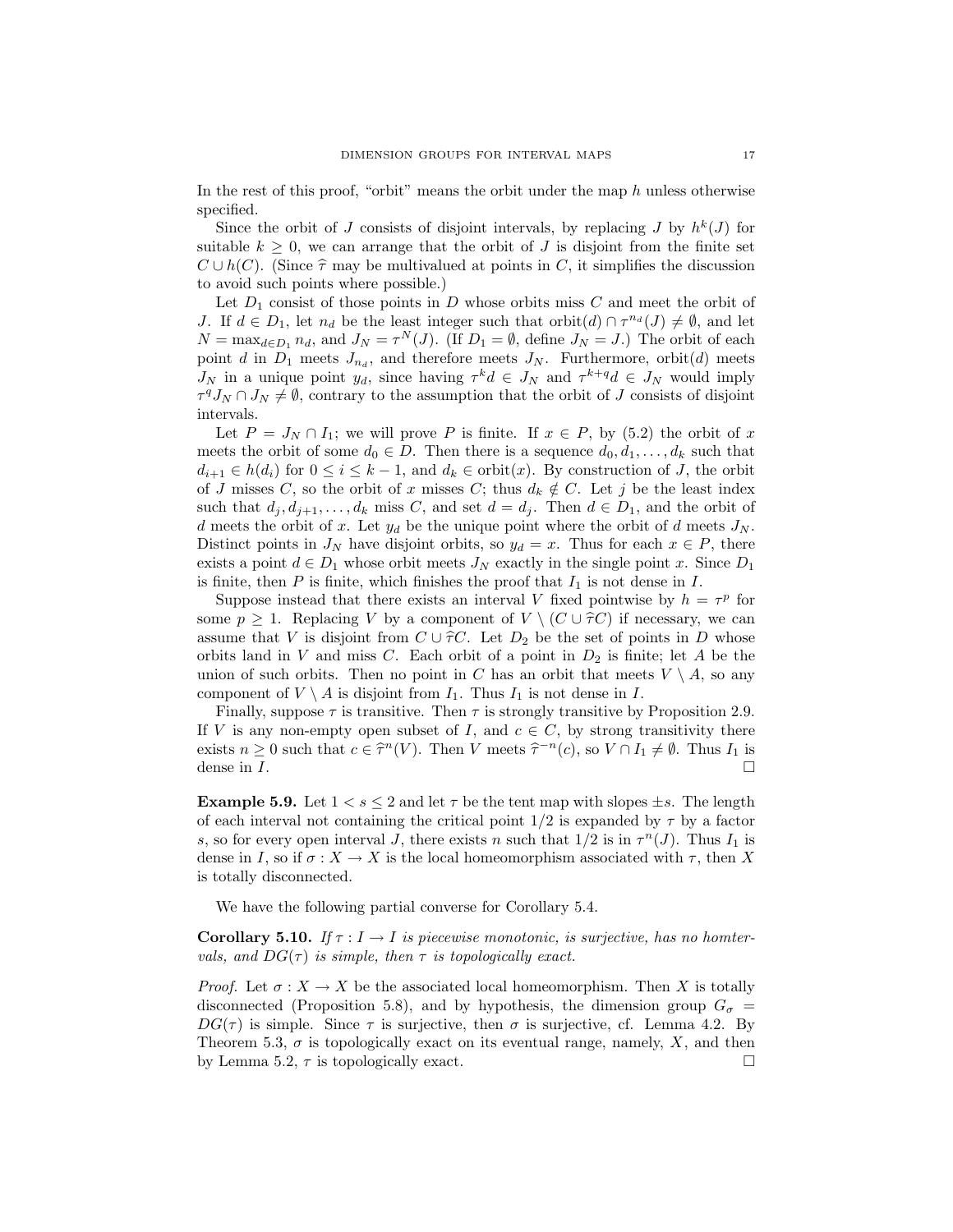**Example 5.11.** Let  $\tau : I \to I$  be a polynomial of degree  $\geq 2$ , and let  $\sigma : X \to X$ be the associated local homeomorphism. Then X will be totally disconnected iff  $\tau$ has no attractive periodic orbit (Propositions 5.7 and 5.8).

## 6. Module structure of the dimension group

In this section we will generally work with eventually surjective piecewise monotonic maps  $\tau : I \to I$ , cf. Definition 4.1. For such maps, if  $\sigma : X \to X$  is the associated local homeomorphism, then by Proposition 4.5,  $(\mathcal{L}_{\sigma})_*$  is an order automorphism of  $DG(\tau) = G_{\sigma}$ . We use this to give  $DG(\tau)$  the structure of a module. We will show that this module is finitely generated, and will identify generators.

**Definition 6.1.** Let  $\tau : I \to I$  be piecewise monotonic and eventually surjective. Then we view  $DG(\tau)$  as a  $\mathbb{Z}[t, t^{-1}]$ -module by defining

(6.1) 
$$
\left(\sum_{i=-n}^{m} z_i t^i\right) [f] = \left(\sum_{i=-n}^{m} z_i (\mathcal{L}_*)^i\right) [f]
$$

for  $z_{-n}, \ldots, z_m \in \mathbb{Z}$  and  $[f] \in DG(\tau)$ . Thus  $DG(\tau)$  is both a dimension group and a  $\mathbb{Z}[t, t^{-1}]$  module, and we call it the *dimension module* for  $\tau$ .

Let  $0 = a_0 < a_1 < \ldots < a_n = 1$  be the partition associated with  $\tau$ . Recall that  $\tau_i$  denotes the unique extension of  $\tau|_{(a_{i-1},a_i)}$  to a homeomorphism from  $[a_{i-1},a_i]$ onto its image.

If  $a, b \in I_1$  with  $a < b$ , then we write  $I(a, b)$  for the order interval  $[a^+, b^-]_X$ . If  $a > b$ , then we define  $I(a, b) = I(b, a)$ , and we set  $I(a, a) = 0$ . Recall that each such set  $I(a, b)$  is clopen, and that every clopen subset of X is a finite disjoint union of such sets, cf. Proposition 2.2. We generally will not distinguish between an order interval E in X, its characteristic function  $\chi_E \in C(X, \mathbb{Z})$ , and the equivalence class  $[\chi_E] \in DG(\tau)$ ; it should be clear from the context which is intended. In particular, if  $a, b \in I_1$ , we consider  $I(a, b)$  as a member of  $DG(\tau)$ .

We also observe that if  $a, b$  are in  $[a_{i-1}, a_i] \cap I_1$ , then by equations (2.1) and  $(2.2),$ 

(6.2) 
$$
\sigma(I(a,b)) = I(\tau_i(a), \tau_i(b)).
$$

If D is a finite subset of R, we will say distinct points  $x, y \in D$  are *adjacent* in  $D$  if there is no element of  $D$  between them.

**Theorem 6.2.** Let  $\tau : I \to I$  be piecewise monotonic and eventually surjective, with associated partition  $C = \{a_0, a_1, \ldots, a_n\}$ . Let M be any member of the set  $\hat{\tau}C = {\tau_1(a_0), \tau_1(a_1), \tau_2(a_1), \tau_2(a_2), \ldots, \tau_n(a_{n-1}), \tau_n(a_n)}$ . Let<br>
(6.3)  $\mathcal{J}_1 = {I(c, d) | c, d \text{ are adjacent points in } \{a_0, a_1, a_2\}}$ 

 $\mathcal{J}_1 = \{ I(c,d) | c, d \text{ are adjacent points in } \{ a_0, a_1, \ldots, a_n, M \} \},$ 

and let  $\mathcal{J}_2$  be the set of intervals corresponding to jumps at partition points, i.e.,

(6.4) 
$$
\mathcal{J}_2 = \{ I(\tau_i(a_i), \tau_{i+1}(a_i)) \mid 1 \leq i \leq n-1 \}.
$$

Then  $DG(\tau)$  is generated as a module by  $\mathcal{J}_1 \cup \mathcal{J}_2$ .

*Proof.* Let H be the submodule of  $DG(\tau)$  generated by  $\mathcal{J}_1 \cup \mathcal{J}_2$ . By Proposition 2.2,  $DG(\tau)$  is generated by the intervals  $I(c, d)$  for  $c, d \in I_1$ , so it suffices to show each such interval is in H. Define  $c \sim d$  if  $I(c, d) \in H$ . Then we need to show  $c \sim d$  for all  $c, d \in I_1$ . This relation is clearly reflexive and symmetric. To show it is transitive, suppose  $c \sim d$  and  $d \sim e$ . If  $c \leq d \leq e$ , then  $I(c,d)$  and  $I(d,e)$  are in H, and are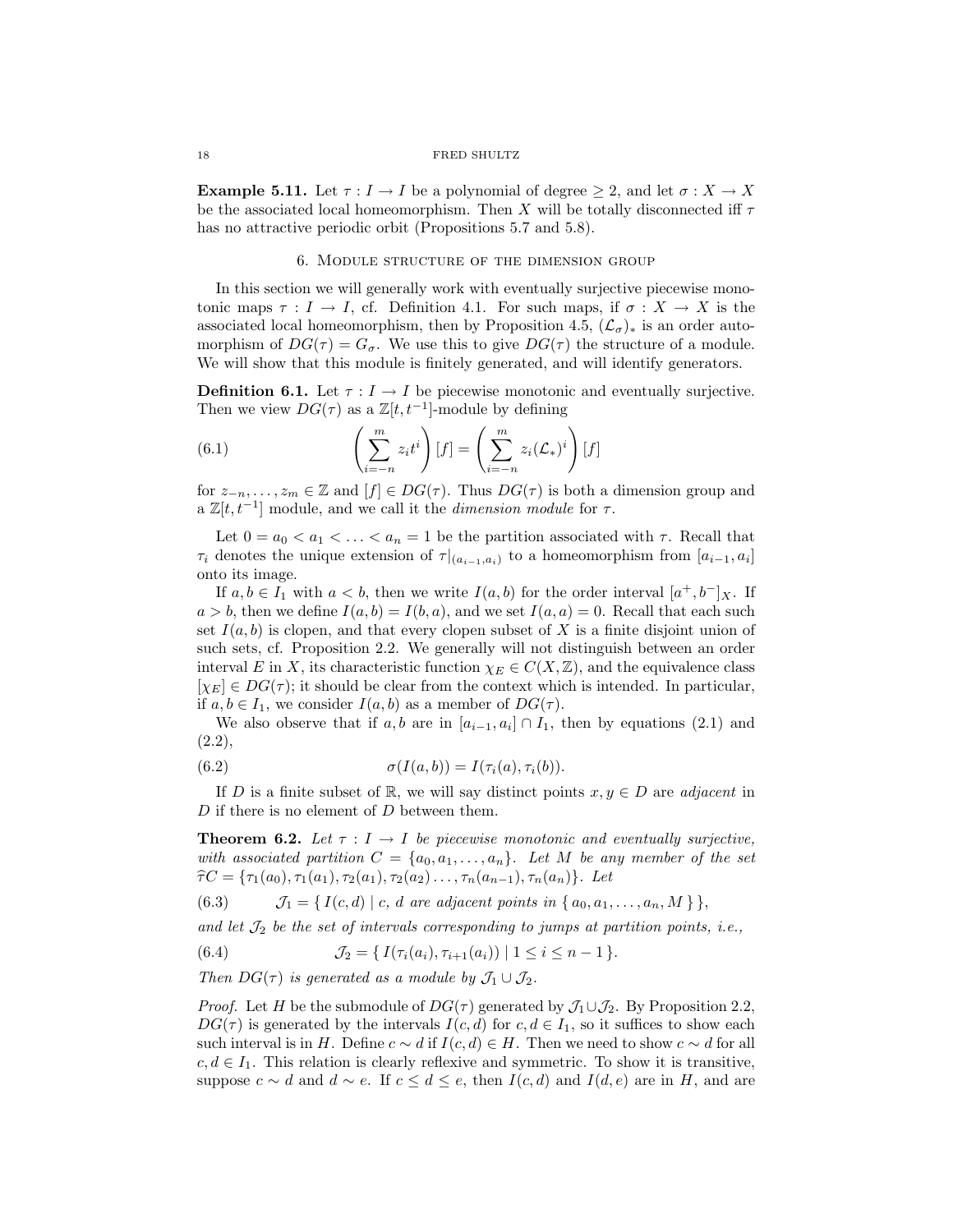disjoint intervals, so the sum  $I(c, e)$  of their corresponding characteristic functions is also in H, and thus  $c \sim e$ . If  $c \le e \le d$ , then  $I(c, e) = I(c, d) - I(e, d) \in H$ , so again  $c \sim e$ . The case  $e \leq c \leq d$  is similar.

By the definition of  $\mathcal{J}_1$ , each pair of adjacent points in  $\{a_0, a_1, \ldots, a_n, M\}$  is equivalent. By transitivity, all points in  $\{a_0, a_1, \ldots, a_n, M\}$  are equivalent. Suppose  $c, d \in [a_{i-1}, a_i] \cap I_1$ . We will show

(6.5) 
$$
c \sim d \iff \tau_i(c) \sim \tau_i(d).
$$

Recall from Theorem 2.3 that  $\sigma$  is a homeomorphism on  $[a_{i-1}^+, a_i^-]_X \supset I(c, d)$ , so by (3.6) we have  $\mathcal{L}_*(I(c,d)) = \sigma(I(c,d))$ . From (6.2),  $I(\tau_i(c), \tau_i(d)) = \mathcal{L}_*(I(c,d))$ . Thus  $I(\tau_i(c), \tau_i(d)) \in H$  iff  $I(c, d) \in H$ , which gives (6.5).

In particular,  $\tau_i(a_{i-1}) \sim \tau_i(a_i)$  for  $1 \leq i \leq n$ . By the definition of  $\mathcal{J}_2$ , we have  $\tau_i(a_i) \sim \tau_{i+1}(a_i)$  for  $1 \leq i \leq n-1$ . Then by transitivity we conclude that  $\tau_1(a_0), \tau_1(a_1), \ldots, \tau_n(a_{n-1}), \tau_n(a_n)$  are equivalent. By definition, M is one of these numbers, so we conclude that each of these is also equivalent to each of  $a_0, a_1, \ldots, a_n$ .

Let P be the set of all points in  $I_1$  equivalent to  $a_0$ . So far we have shown that P contains  $a_0, a_1, \ldots, a_n$ , and  $\tau_1(a_0), \tau_1(a_1), \ldots, \tau_n(a_{n-1}), \tau_n(a_n)$ . Let  $x \in P$ . Then for some index *i*, *x* is in  $[a_{i-1}, a_i]$ . Since  $x \in P$ , then  $x \sim a_0$ , and since  $a_0 \sim a_{i-1}$ , then  $x \sim a_{i-1}$ . By (6.5),  $\tau_i(x) \sim \tau_i(a_{i-1}) \sim a_0$ , so  $\tau_i(x) \in P$ . Thus P is closed under application of each  $\tau_i$ .

Now suppose that  $x \in P$  and  $y \in [a_{i-1}, a_i]$  with  $\tau_i(y) = x$ . Since  $\tau_i(a_i) \in P$ , then  $\tau_i(y) = x \sim \tau_i(a_i)$ . By  $(6.5)$ ,  $y \sim a_i$ , so  $y \in P$ . Therefore P contains  $\{a_0, a_1, \ldots, a_n\}$ and is closed under application of each  $\tau_i$  and  $\tau_i^{-1}$ , so must coincide with  $I_1$ .  $\Box$ 

**Corollary 6.3.** If  $\tau : I \to I$  is a continuous, surjective piecewise monotonic map with associated partition  $\{a_0, a_1, \ldots, a_n\}$ , then  $DG(\tau)$  is generated as a module by  $I(a_0, a_1), I(a_1, a_2), \ldots, I(a_{n-1}, a_n).$ 

*Proof.* Since  $\tau$  is continuous, then all intervals in  $\mathcal{J}_2$  in Theorem 6.2 are empty, so can be omitted. Since  $\tau$  is continuous and monotonic on each interval  $[a_i, a_{i+1}]$ , its maximum must occur at one of  $a_0, \ldots, a_n$ . On the other hand, since  $\tau$  is surjective, its maximum value must be  $a_n$ . Thus  $a_n = \tau(a_i)$  for some j, so M as defined in Theorem 6.2 is equal to  $a_n$ . Now the result follows from Theorem 6.2.

**Example 6.4.** Let  $1 \leq s \leq 2$ , and let  $\tau : [0,1] \rightarrow [0,1]$  be the map  $\tau(x) = sx$ for  $0 \leq x \leq 1/2$  and  $\tau(x) = s - sx$  for  $x > 1/2$ . By Theorem 6.2, for the maximal partition  $\{0, 1/2, 1\}$ , taking  $M = \tau(0) = 0$ ,  $DG(\tau)$  is generated as a  $Z[t, t^{-1}]$  module by  $I(0, 1/2)$  and  $I(1/2, 1)$ . Furthermore, we have  $\mathcal{L}_*(I(0, 1/2)) =$  $I(0, s/2) = \mathcal{L}_{*}I(1/2, 1)$ , so in fact this module is singly generated, with generator  $I(0, s/2)$ .

**Example 6.5.** Let  $\tau$  be the map  $\tau(x) = 2x$  for  $0 \le x \le 1/3$  and  $\tau(x) = (4/3 - x)$ for  $1/3 < x \leq 1$ . Then  $DG(\tau)$  is generated by the intervals  $I(0, 1/3)$ ,  $I(1/3, 1)$ , and  $I(2/3, 1)$ . The last interval is included because of the jump discontinuity at  $1/3$ ; note that  $\tau_1(1/3) = 2/3$  while  $\tau_2(1/3) = 1$ .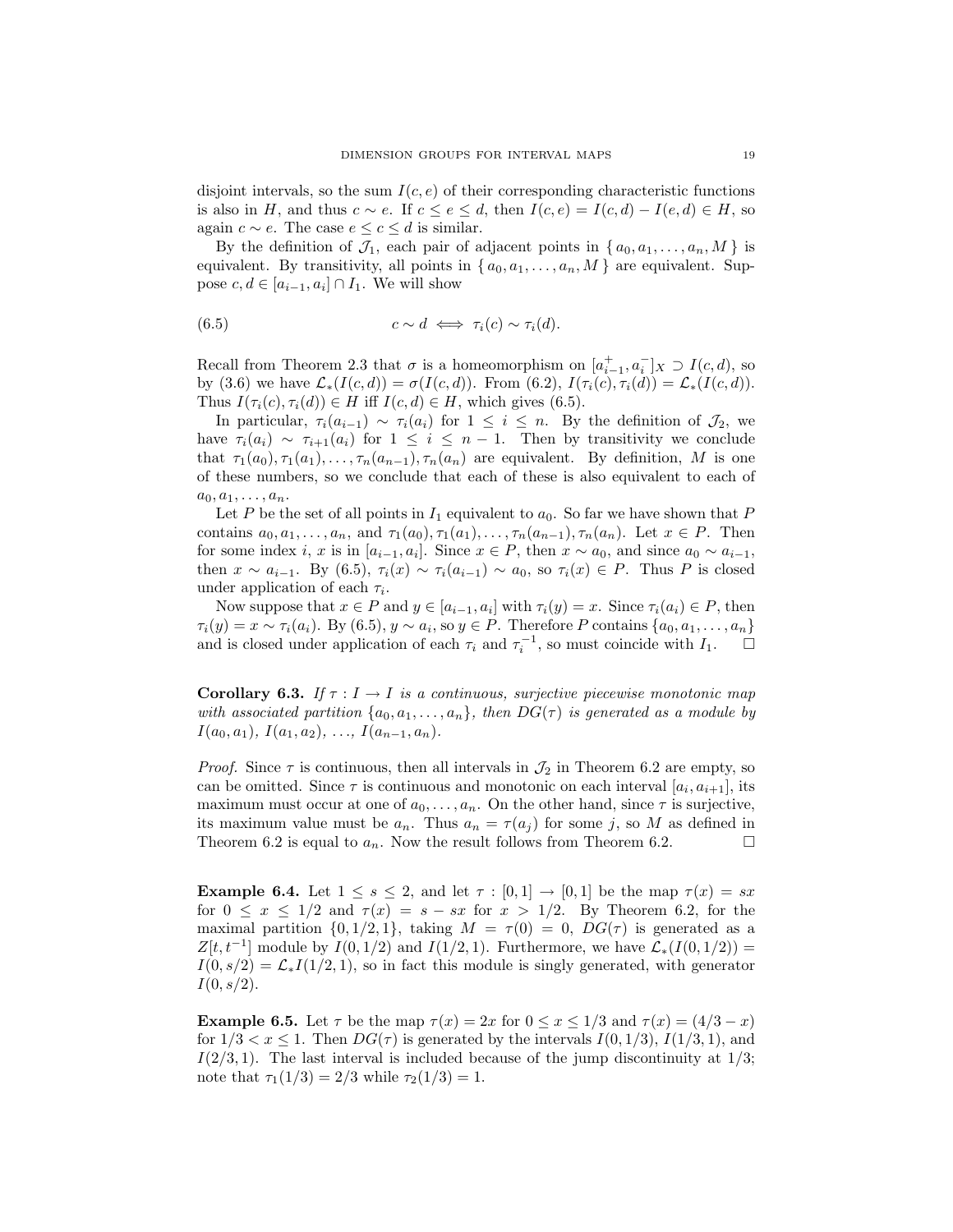#### 7. Cyclic dimension modules

We will see later that the dimension modules of surjective unimodal maps are cyclic (i.e., singly generated). In the current section, we find conditions that guarantee that cyclic dimension modules are free. These conditions involve requirements that certain orbits of critical points are infinite and disjoint.

Let  $\tau : I \to I$  be piecewise monotonic, with associated local homeomorphism  $\sigma: X \to X$ . We will identify functions in  $C(X, \mathbb{Z})$  with functions in  $L^1(\mathbb{R})$  in the following manner. If  $g \in C(X,\mathbb{Z})$ , there is a unique  $f \in L^1(\mathbb{R})$  such that  $(f \circ \pi)(x) = g(x)$  for  $x \in X_1$ , with  $f(x) = 0$  for  $x \notin I$ . We will always choose f to be continuous except at a finite set of points in  $I_1$ . (This is possible by Proposition 2.2(5). For example, for  $a, b \in I_1$ , the function in  $L^1(\mathbb{R})$  corresponding to the characteristic function of the order interval  $[a^+, b^-]_X$  is the characteristic function of  $[a, b]$ .) Any two such choices for f will agree except on a finite set.

Since we identify functions that agree except at a finite number of points, then by a "discontinuity" for a function in  $C(X, \mathbb{Z})$ , viewed as a function on  $\mathbb{R}$ , we will mean a point where left and right limits exist but are different. We denote the set of discontinuities of g by  $\mathcal{D}(g)$ . Note that  $\mathcal{D}(1_X) = \{0, 1\}.$ 

Next we will develop some basic facts about  $\mathcal{D}(q)$ . For the definition of  $I(a, b)$ , see the beginning of the previous section.

Let  $\tau : I \to I$  be piecewise monotonic, with associated partition C, and let  $C_0 = C \setminus \{0,1\}.$  For  $g \in C(X,\mathbb{Z})$ , let  $x_0 < x_1 < \cdots < x_q$  be the points in  $C_0$ , together with the points where g is discontinuous. Then for some  $n_1, \ldots, n_q$  in  $\mathbb{Z}$ , we can write

(7.1) 
$$
g = \sum_{i=1}^{q} n_i I(x_{i-1}, x_i),
$$

and

(7.2) 
$$
\mathcal{L}g = \sum_{i} n_i \sigma(I(x_{i-1}, x_i)) = \sum_{i} n_i I(\tau_i(x_{i-1}), \tau_i(x_i)).
$$

It follows that

(7.3) 
$$
\mathcal{D}(\mathcal{L}g) \subset \widehat{\tau}(\mathcal{D}(g)) \cup \widehat{\tau}C_0,
$$

so for all  $n \geq 0$ ,

(7.4) 
$$
\mathcal{D}(\mathcal{L}^n g) \subset \hat{\tau}^n \mathcal{D}(g) \cup \bigcup_{k=1}^n \hat{\tau}^k C_0.
$$

Note in Lemma 7.1, we interpret  $\tau e \notin \hat{\tau}C_0$ , where  $C_0 = C \setminus \{0, 1\}$ , to mean in particular that  $e \notin C_0$ , so that  $\tau$  is single-valued at e.

**Lemma 7.1.** Let  $\tau : I \to I$  be piecewise monotonic, with associated partition C, and let  $C_0 = C \setminus \{0, 1\}$ . Let  $e \in I_1$  satisfy  $\tau e \notin \hat{\tau} C_0$ . If  $g \in C(X, \mathbb{Z})$  is discontinuous at e, and g is continuous at all points in  $\tau^{-1}(\tau e)$  except e, then  $\mathcal{L}g$  is discontinuous at τe.

*Proof.* Since we are viewing functions in  $C(X, \mathbb{Z})$  as members of  $L^1(\mathbb{R})$ , if  $a, b \in I_1$ , we will write  $\tau([a, b])$  for characteristic function of the closed interval  $\overline{\tau((a, b))}$ . With the notation in (7.1), since  $\mathcal{D}(g) \subset \{x_0, \ldots, x_q\}$ , there is some index j such that  $e = x_i$ . First consider the case  $0 \lt j \lt q$ . Since g is discontinuous at e, then  $n_j \neq n_{j+1}$ . Since  $e \notin C_0$ , then  $\tau$  is monotonic and continuous on  $(x_{j-1}, x_{j+1})$ .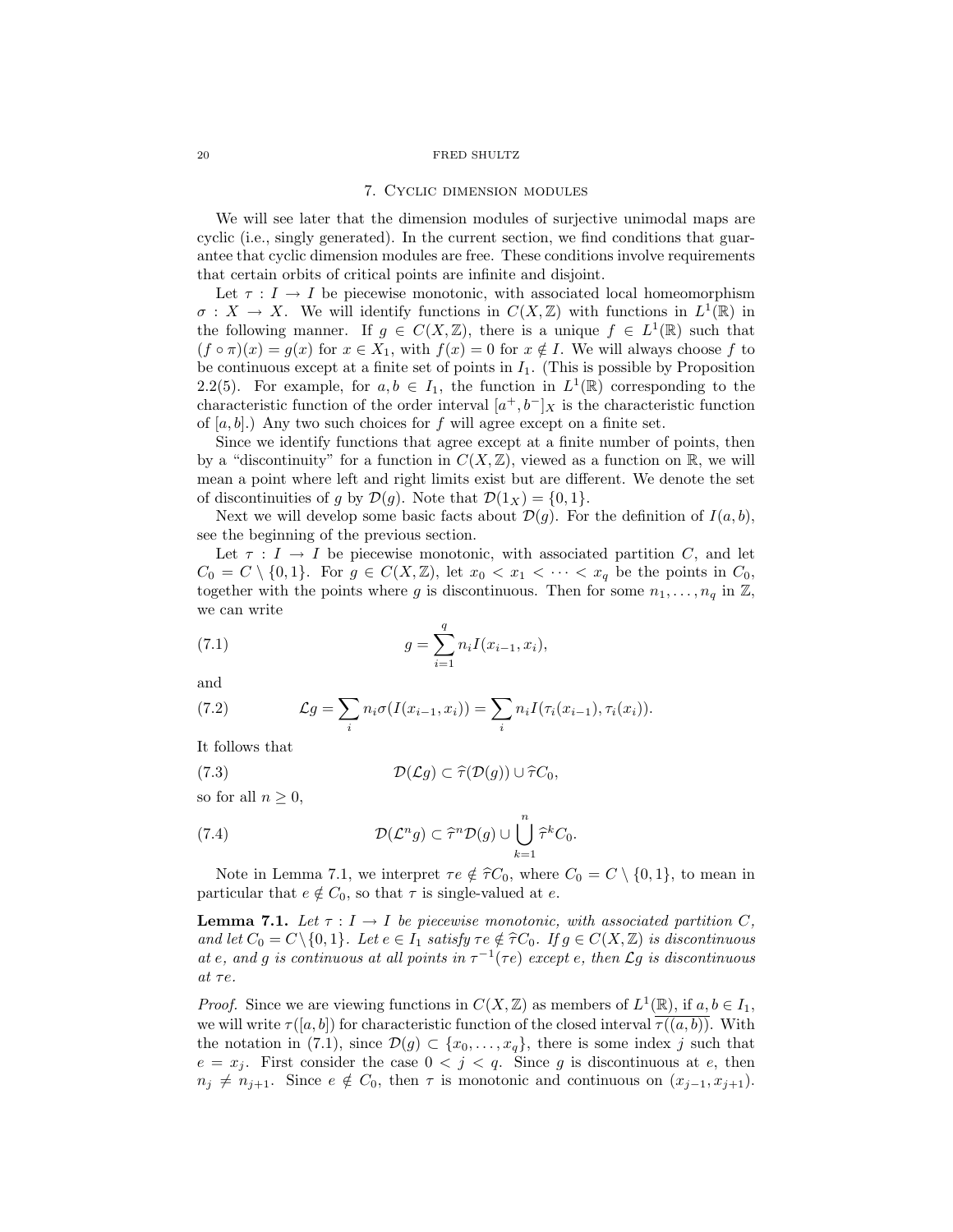Therefore  $\tau([x_{j-1}, x_j])$  and  $\tau([x_j, x_{j+1}]$  are closed intervals with just the endpoint  $\tau x_j = \tau e$  in common. Since  $n_j \neq n_{j+1}$ , then  $n_j \tau (\lbrack x_{j-1}, x_j \rbrack) + n_{j+1} \tau (\lbrack x_j, x_{j+1} \rbrack)$ is discontinuous at  $\tau x_j = \tau e$ . On the other hand, for all  $i \neq j$ , either  $x_i \in C_0$ or else  $x_i$  is a point of discontinuity of g. If  $x_i \in C_0$ , then  $\tau e \notin \hat{\tau}C_0$  implies that  $\tau e \notin \hat{\tau} x_i$ . If  $x_i \in \mathcal{D}(g)$ , by hypothesis  $x_i \notin \tau^{-1} \tau e$ , so again  $\tau e \notin \hat{\tau} x_i$ . Thus none<br>of the ordinaints of the intervals  $\tau([x_i, x_i])$  for  $i \notin [i, i+1]$  is quality  $\tau e$ , so by of the endpoints of the intervals  $\tau([x_{i-1}, x_i])$  for  $i \notin \{j, j+1\}$  is equal to  $\tau e$ , so by  $(7.2)$ ,  $\mathcal{L}g$  is discontinuous at  $\tau e$ .

Now consider the remaining case where  $j \in \{0, q\}$ . We treat the case  $j = q$ ; the other case is similar. Since g is discontinuous at  $e = x_j$ , then  $n_j \neq 0$ , so  $n_j \tau([x_{j-1}, x_j])$  is discontinuous at  $\tau x_j = \tau e$ . As in the previous paragraph, none of the endpoints of the intervals  $\tau([x_{i-1}, x_i])$  for  $i \neq j$  is equal to  $\tau e$ , so by (7.2),  $\mathcal{L}g$ is discontinuous at  $\tau e$ .

**Lemma 7.2.** Let  $\tau : I \to I$  be piecewise monotonic, with associated partition C, and let  $C_0 = C \setminus \{0, 1\}$ . Let  $g \in C(X, \mathbb{Z})$ , and  $e \in \mathcal{D}(g) \setminus C_0$ . If for all  $n \geq 0$ ,

- (1)  $\tau^n e \notin \hat{\tau}^k C_0$  for  $k \leq n$ , and  $\tau^n e \notin \hat{\tau}^n (\mathcal{D}(e) \setminus \{e\})$
- (2)  $\tau^n e \notin \hat{\tau}^n(\mathcal{D}(g) \setminus \{e\}),$

then for all  $n \geq 0$ ,  $\mathcal{L}^n g$  is discontinuous at  $\tau^n e$ .

Proof. By (7.4),

(7.5) 
$$
\mathcal{D}(\mathcal{L}^n g) \subset \hat{\tau}^n(\mathcal{D}(g) \setminus \{e\}) \cup \{\tau^n e\} \cup \bigcup_{k=1}^n \hat{\tau}^k C_0.
$$

We will prove

$$
(7.6) \t\t\t\t\tau^n e \in \mathcal{D}(\mathcal{L}^n g)
$$

for all n, by induction on n. Suppose (7.6) holds for a particular  $n \geq 0$ . We will apply Lemma 7.1 with  $\tau^n e$  in place of e. By (1),  $\tau(\tau^n e) \notin \hat{\tau}C_0$ . Suppose  $x \in \tau^{-1}\tau(\tau^n e) \cap \mathcal{D}(\mathcal{L}^n e)$  so that  $\tau x = \tau^{n+1} e$ . We will show that x is not in  $x \in \tau^{-1} \tau(\tau^n e) \cap \mathcal{D}(\mathcal{L}^n g)$ , so that  $\tau x = \tau^{n+1} e$ . We will show that x is not in the first or third set on the right side of (7.5), so must be in the second. By (2),  $\tau x = \tau^{n+1} e \notin \hat{\tau}^{n+1}(\mathcal{D}(g) \setminus \{e\}),$  so  $x \notin \hat{\tau}^n(\mathcal{D}(g) \setminus \{e\}).$  Similarly, if  $x \in \hat{\tau}^k C_0$ <br>with  $k \leq n$  then  $\tau^{n+1} e = \tau x \in \hat{\tau}^{k+1} C$ , which controllets (1). Thus (7.5) implies with  $k \leq n$ , then  $\tau^{n+1}e = \tau x \in \hat{\tau}^{k+1}C_0$ , which contradicts (1). Thus (7.5) implies  $x = \tau^n e$ , so we've shown  $x = \tau^n e$ , so we've shown

(7.7) 
$$
\tau^{-1}\tau(\tau^n e) \cap \mathcal{D}(\mathcal{L}^n g) = {\tau^n e}.
$$

By Lemma 7.1,  $\tau^{n+1}e \in \mathcal{D}(\mathcal{L}^{n+1}g)$ , so by induction,  $\tau^n e \in \mathcal{D}(\mathcal{L}^n g)$  for all  $n \geq 0$ .  $\Box$ 

Recall that a  $\mathbb{Z}[t, t^{-1}]$  module G is cyclic if there is an element  $e \in G$  such that  $G = \mathbb{Z}[t, t^{-1}]e$ .

**Proposition 7.3.** Let  $\tau: I \to I$  be piecewise monotonic, with associated partition C. Assume that  $DG(\tau)$  is cyclic, and that there exists  $a \in \{0,1\}$  with an infinite orbit, such that

$$
\widehat{\tau}(C \setminus \{a\}) \subset C.
$$

Then  $DG(\tau) \cong \mathbb{Z}[t, t^{-1}]$  as abelian groups, with the action of  $\mathcal{L}_*$  given by multiplication by t.

*Proof.* Let  $b \in C$  be adjacent to a (i.e., there are no points in C between a and b). Since the orbit of a is infinite,  $\tau^n a \neq \tau^k a$  for  $k \neq n$ , and  $\tau^n a \notin C$  for  $n \geq 1$ .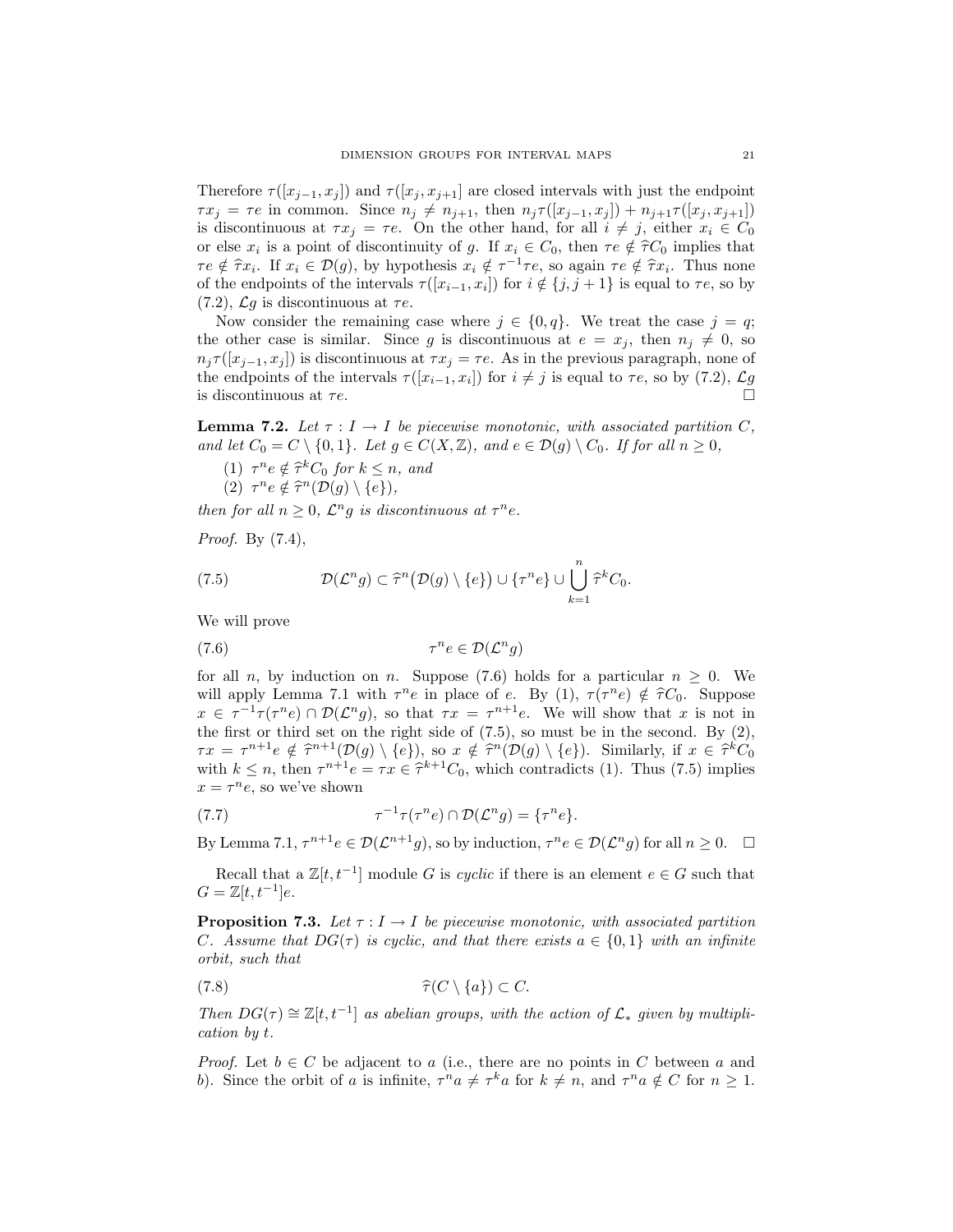By (7.8) and Lemma 7.2 (with  $e = a$  and  $g = I(a, b)$ ), for each  $n \geq 0$ ,  $\mathcal{L}^n I(a, b)$  is discontinuous at  $\tau^n a$ . On the other hand, by (7.4), for  $k < n$ ,

(7.9) 
$$
\mathcal{D}(\mathcal{L}^k I(a,b)) \subset \{\tau^k a\} \cup \hat{\tau}^k b \cup \bigcup_{j=1}^k \hat{\tau}^j C_0,
$$

where  $C_0 = C \setminus \{0,1\}$ . It follows that  $\mathcal{L}^k I(a,b)$  is continuous at  $\tau^n a$  for  $k < n$ . Therefore, for any polynomial  $p \in \mathbb{Z}[t]$  of degree n,  $p(\mathcal{L})I(a, b)$  is discontinuous at  $\tau^n a$ , and in particular is not identically zero.

By hypothesis,  $DG(\tau)$  is cyclic, so there exists  $g \in C(X,\mathbb{Z})$  such that [g] is a generator for  $DG(\tau)$ . Suppose that  $q(\mathcal{L}_*)[g] = 0$  for some  $q \in \mathbb{Z}[t, t^{-1}]$ . Choose  $q' \in \mathbb{Z}[t, t^{-1}]$  so that  $q'(\mathcal{L}_*)[g] = I(a, b)$ . Then  $q(\mathcal{L}_*)q'(\mathcal{L}_*)I(a, b) = 0$ . It follows that there is a non-zero polynomial  $q'' \in Z[t]$  such that  $q''(\mathcal{L})I(a,b) = 0$ , contrary to the result established in the first paragraph. We conclude that  $p \to p(\mathcal{L}_*)[g]$  is an isomorphism from  $\mathbb{Z}[t, t^{-1}]$  onto  $DG(\tau)$ .

We will apply Proposition 7.2 to find dimension groups of unimodal maps later in this paper, cf. Theorem 9.1, and we will show for multimodal maps that a similar requirement of infinite disjoint orbits for critical points leads to the dimension module being free, cf. Proposition 10.6.

## 8. Markov maps

**Definition 8.1.** A piecewise monotonic map  $\tau$  is *Markov* if there is a partition  $0 = b_0 < b_1 < \ldots < b_n = 1$ , with each  $b_i$  being in  $I_1$ , such that for each  $i, \tau$ is monotonic on  $(b_i, b_{i+1}), \tau(b_i, b_{i+1})$  is a union of intervals of the form  $[b_j, b_{j+1}],$ and for some  $k \geq 0$ ,  $\hat{\tau}^k(C) \subset \{b_0, b_1, \ldots, b_n\}$ . We call such a partition a *Markov*<br>*partition* for  $\tau$ , and will refer to  $(b_0, b_1)$ ,  $(b_1, b_2)$ ,  $(b_2, b_1)$  as the *partition* partition for  $\tau$ , and will refer to  $(b_0, b_1), (b_1, b_2), \ldots, (b_{n-1}, b_n)$  as the partition intervals for  $\tau$ .

For a Markov map, we have both the original partition associated with  $\tau$ , and the Markov partition. Since we don't require that  $\tau$  be continuous on each interval  $(b_{i-1}, b_i)$ , a Markov partition for  $\tau$  may not even qualify as a "partition associated" with  $\tau$ " in the sense defined at the start of this paper.

If C is the set of endpoints in the partition associated with  $\tau$ , then  $\tau$  will be Markov iff the forward orbit of C under  $\hat{\tau}$  is finite. In that case, the points of the forward orbit of C will be the endpoints of a Markov partition. When  $\tau$  is continuous,  $\tau$  will be Markov iff each point in C is eventually periodic.

If  $\tau : I \to I$  is piecewise monotonic, and  $\sigma : X \to X$  is the associated local homeomorphism, a Markov partition for  $\sigma$  is a partition of X into clopen order intervals  $E_1, \ldots E_k$  such that  $\sigma$  is monotonic on each  $E_i$ , and maps  $E_i$  onto a union of some of  $E_1, \ldots, E_k$ . If  $0 = b_0 < b_1 < \ldots < b_n = 1$  is a Markov partition for τ, then defining  $E_i = I(b_{i-1}, b_i)$  gives a Markov partition for σ. The associated zero-one incidence matrix A is given by  $A_{ij} = 1$  iff  $\sigma(E_i) \supset E_j$ , or equivalently, if  $\tau(b_{i-1}, b_i) \supset (b_{j-1}, b_j)$ ..

Note that if  $E_1, \ldots, E_n$  is a Markov partition for  $\sigma$ , then  $\{\sigma^k(X)\}\$  will be a nested decreasing sequence of sets, with each being a union of some of  $E_1, \ldots, E_n$ . Thus  $\sigma$  will be eventually surjective (Definition 4.1), and similarly so will  $\tau$  (Lemma 4.2).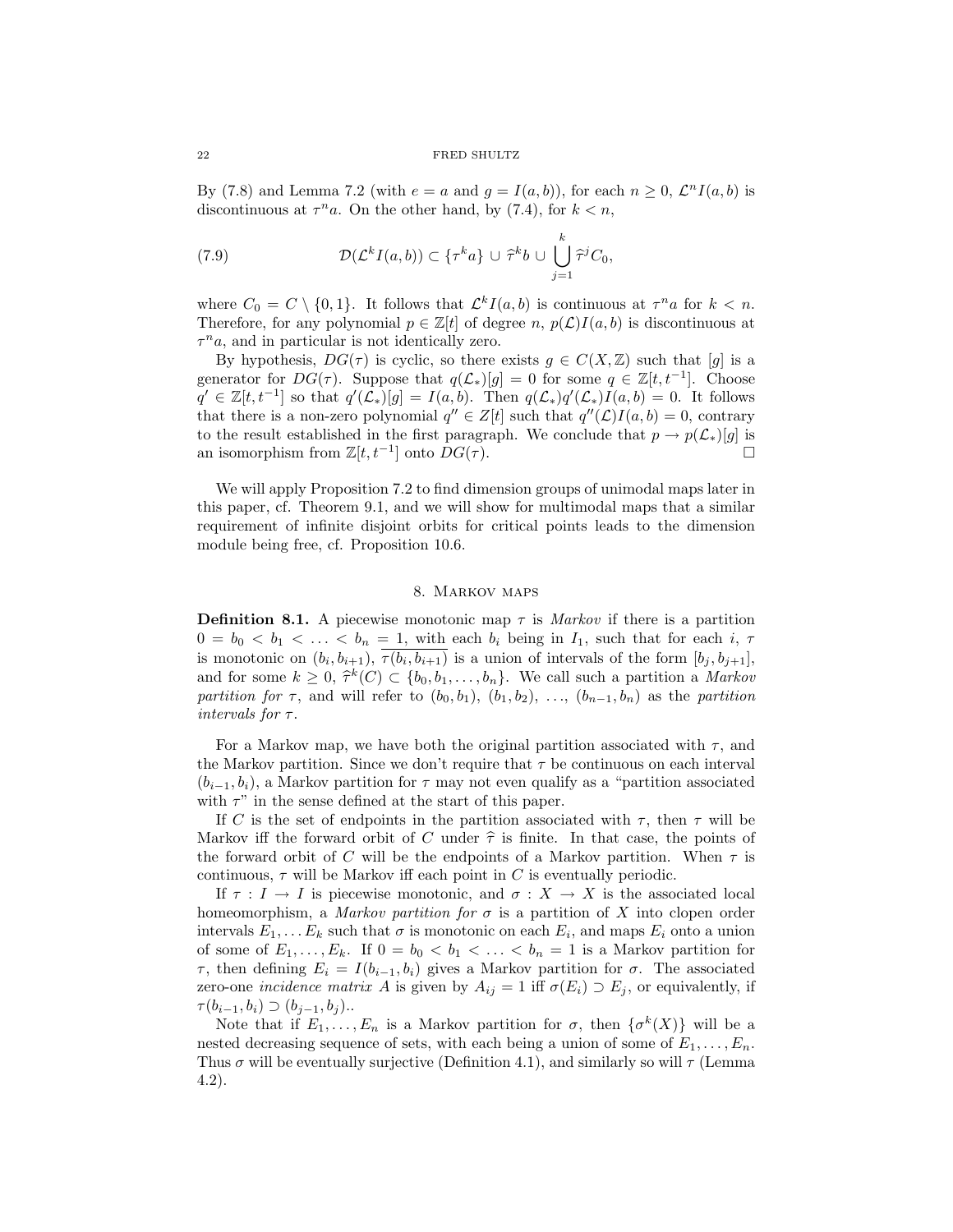**Definition 8.2.** If A is an  $n \times n$  zero-one matrix,  $G_A$  denotes the stationary inductive limit  $\mathbb{Z}^n \longrightarrow \mathbb{Z}^n$  in the category of ordered abelian groups. Here A acts by right multiplication, and  $G_A$  will be a dimension group. The action of  $A$  induces an automorphism of  $G_A$  denoted  $A_*$ , so we view  $G_A$  as a  $\mathbb{Z}[t, t^{-1}]$  module, and refer to  $(G_A, G_A^+, A_*)$  as the dimension triple associated with A.

*Notation.* Let G be an ordered abelian group,  $T: G \to G$  a positive homomorphism, and  $G_1, G_2, \ldots$  a sequence of subgroups of G such that  $T(G_i) \subset G_{i+1}$ . If  $g \in$  $G_n$ , we will write  $(g, n)$  for the sequence  $(0, 0, \ldots, 0, g, Tg, T^2g, \ldots)$ , where  $n-1$ zeros precede g. We write  $[(g, n)]$  (or simply  $[g, n]$ ) for the equivalence class of this sequence in the inductive limit. (See the notation introduced after Definition 3.7). Every element of the inductive limit is of the form  $[g, n]$ , and  $[g_1, n_1] =$  $[g_2, n_2]$  with  $n_2 \geq n_1$  iff  $T^{n_2-n_1+k}g_1 = T^k g_2$  for some  $k \geq 0$ , or equivalently, iff  $T^{n_2+k}g_1 = T^{n_1+k}g_2$ . In particular, we represent elements of  $G_A$  as pairs  $[v, k]$ , where  $v \in \mathbb{Z}^n$  and  $k \in \mathbb{N}$ , and the automorphism  $A_*$  of  $G_A$  is given by  $A_*([v, k]) =$  $[vA, k]$ . Similarly, there is a canonical automorphism associated with any stationary inductive limit. For an exposition of inductive limits for dimension groups, see [28].

**Lemma 8.3.** Let  $C_1, C_2, \ldots$  be subgroups of  $C(X, \mathbb{Z})$  such that  $\mathcal{L}C_n \subset C_{n+1}$  for all n, and let G be the inductive limit of the sequence  $C_n \xrightarrow{c} C_{n+1}$ . If

- (1) for each  $f \in C(X, \mathbb{Z})$  there exists  $n \geq 0$  such that  $\mathcal{L}^n f \in C_n$ ,
- (2) for every  $k \geq 0$  and  $f \in C_k$ , there exists  $g \in C(X, \mathbb{Z})$  such that  $\mathcal{L}_*^k[g] = [f]$ ,

then the map  $\Phi: G \to DG(\tau)$  defined by  $\Phi([f, n]) = \mathcal{L}_*^{-n}[f]$  is an order isomorphism from the dimension group G onto the dimension group  $DG(\tau)$ . If  $C_1 = C_2 =$  $C_3 \cdots$ , then this isomorphism carries the canonical automorphism of this stationary inductive limit to  $\mathcal{L}_{*}$ .

*Proof.* Recall that  $\mathcal{L}_*$  is injective, but need not be surjective. However, by (2),  $\mathcal{L}_*^{-n}$  makes sense on  $C_n$ . Suppose that  $f_1 \in C_{n_1}$  and  $f_2 \in C_{n_2}$ , and that  $[f_1, n_1] =$  $[f_2, n_2]$ . Then  $\mathcal{L}^{n_2+k} f_1 = \mathcal{L}^{n_1+k} f_2 \in C_{n_1+n_2+k}$  for some  $k \geq 0$ , so taking equivalence classes and applying  $\mathcal{L}_{*}^{-n_{1}-n_{2}-k}$  gives  $\mathcal{L}_{*}^{-n_{1}}[f_{1}] = \mathcal{L}_{*}^{-n_{2}}[f_{2}]$ . Thus  $\Phi$  is well defined.

If  $f_1 \in C_{n_1}, f_2 \in C_{n_2}$  and  $\Phi([f_1, n_1]) = \Phi([f_2, n_2])$ , then reversing the previous argument gives  $\mathcal{L}_*^{n_2}[f_1] = \mathcal{L}_*^{n_1}[f_2]$ , so for some  $n \geq 0$ ,  $\mathcal{L}^{n+n_2}f_1 = \mathcal{L}^{n+n_1}f_2 \in$  $C_{n+n_1+n_2}$ . Thus  $[f_1, n_1] = [f_2, n_2]$ , proving that  $\Phi$  is 1-1.

For any  $f \in C(X, \mathbb{Z})$ , choose n so that  $\mathcal{L}^n f \in C_n$ . Then  $\Phi[\mathcal{L}^n f, n] = \mathcal{L}_*^{-n}[\mathcal{L}^n f] =$ [f], so  $\Phi$  is surjective. The remaining assertions are readily verified.  $\Box$ 

**Proposition 8.4.** Let  $\tau : I \to I$  be piecewise monotonic and Markov, with associated local homeomorphism  $\sigma : X \to X$ . Let  $E_1, E_2, \ldots, E_q$  be the associated Markov partition for  $\sigma$ , with incidence matrix A, and define  $\psi : \mathbb{Z}^q \to C(X,\mathbb{Z})$ by  $\psi(z_1, z_2, \ldots, z_q) = \sum_i z_i E_i$ . Then the map  $\Phi : G_A \to DG(\tau)$  defined by  $\Phi([v,n]) = \mathcal{L}_*^{-n}[\psi(v)]$  is an isomorphism from the dimension triple  $(G_A, G_A^+, A_*)$ onto the dimension triple  $(DG(\tau), DG(\tau)^+, \mathcal{L}_*).$ 

*Proof.* Let M be the range of  $\psi$ . Then  $\psi$  is an order isomorphism from  $\mathbb{Z}^q$  onto M, and M is invariant under  $\mathcal L$  (by the Markov property of the partition). Observe that

(8.1) 
$$
\mathcal{L}(\psi(v)) = \psi(vA) \text{ for all } v \in \mathbb{Z}^q,
$$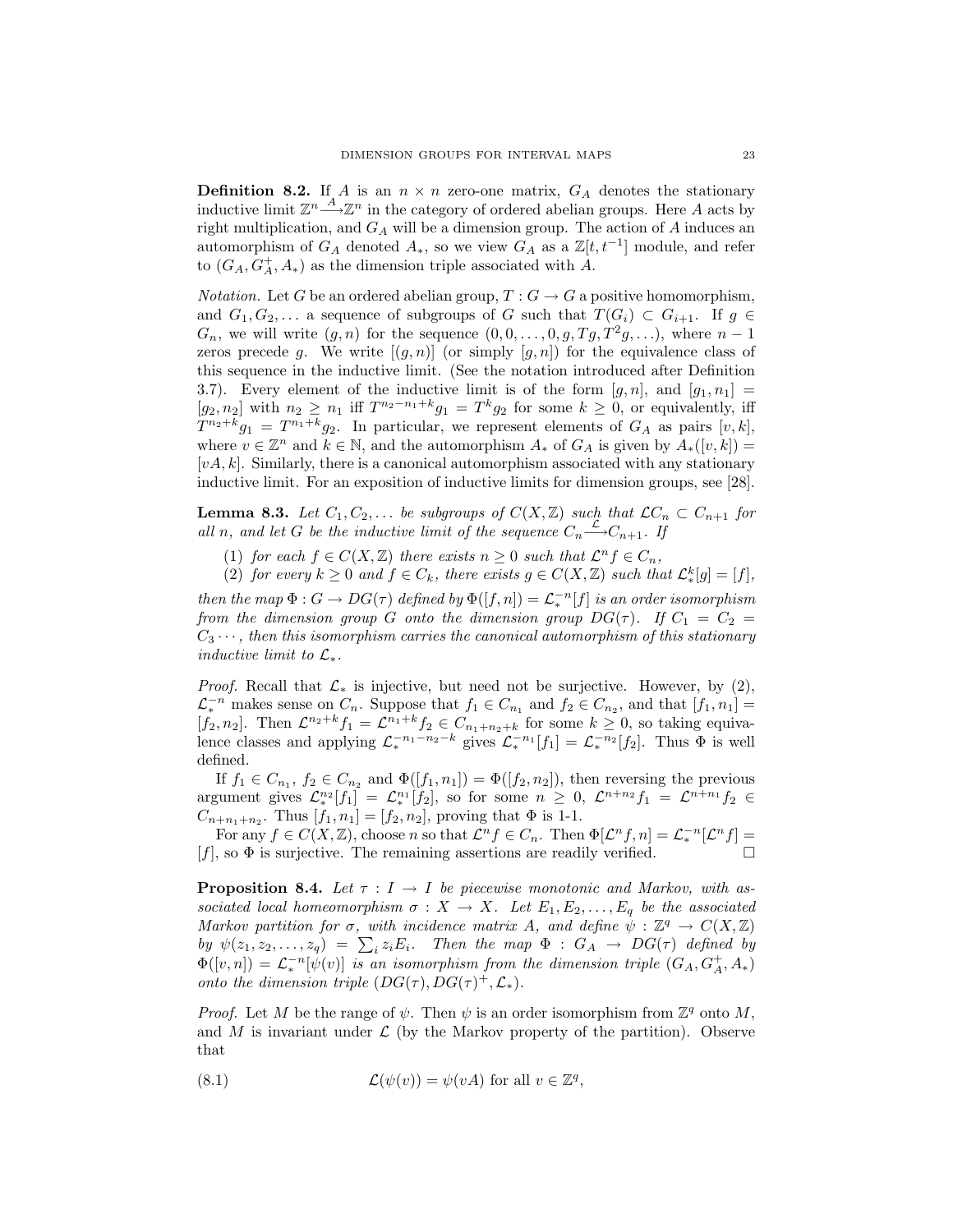so  $\psi$  is an isomorphism from  $(G_A, G_A^+, A_*)$  onto the inductive limit of the stationary sequence  $\mathcal{L}: M \to M$ .

We next show that for any  $f \in C(X, \mathbb{Z})$  there exists  $n \geq 0$  such that  $\mathcal{L}^n f \in M$ . It suffices to prove this for  $f = I(a, b)$  with  $a, b \in I_1$ . Note that  $\mathcal{L}I(a, b)$  is a sum of intervals  $I(c, d)$  with c, d either being images of a, b or being points in  $\hat{\tau}C$ . By definition of  $I_1$ , for each point  $x \in I_1$  there exists n such that  $\tau^n(x)$  is in the forward orbit of C. It follows that for k large enough,  $\mathcal{L}^k f$  is a sum of intervals of the form  $I(x, y)$  with endpoints x, y in the forward orbit of C, and thus, by the definition of a Markov partition (Definition 8.1), for  $k$  large enough these endpoints will be in  $\{b_0, \ldots, b_q\}$ . Thus  $\mathcal{L}^n f \in M$  for n large enough. Since  $\tau$  is Markov,  $\tau$  and  $\sigma$ are eventually surjective, so  $\mathcal{L}_{*}$  is surjective (Proposition 4.5). Now the conclusion follows from Lemma 8.3 with each of  $C_1, C_2, \ldots$  equal to  $M$ .

Every zero-one square matrix (without zero rows) is the incidence matrix of a Markov map. To illustrate, the matrix

(8.2) 
$$
A = \begin{pmatrix} 0 & 1 & 1 \\ 1 & 0 & 1 \\ 1 & 1 & 0 \end{pmatrix}
$$

is the incidence matrix for the Markov map pictured in Figure 1 on page 2, with respect to the Markov partition  $B = \{0, 1/3, 2/3, 1\}$ . In this example, the maximal partition associated with  $\tau$  is  $C = \{0, 1/3, 1/2, 2/3, 1\}.$ 

Let A be an  $n \times n$  zero-one matrix (with no zero rows), and let  $(X_A, \sigma_A)$  be the associated one-sided shift of finite type. (In other words,  $X_A$  consists of sequences  $x_0x_1x_2...$  with entries in  $\{1,2,\ldots,n\}$  such that  $A_{x_ix_{i+1}}=1$  for all i, and  $\sigma$  is the left shift.) Then, for an appropriate metric,  $X_A$  is a zero dimensional metric space, and  $\sigma_A$  is a local homeomorphism. The dimension group  $G_{\sigma_A}$  (cf. Definition 3.3) is isomorphic to  $G_A$ . (For A irreducible, this is [1, Thm. 4.5]; the proof in [1] works in general. Alternatively, the proof of Proposition 8.4 can be adapted to prove this.) This suggests that  $(X, \sigma)$  might be conjugate to the one-sided shift  $(X_A, \sigma_A)$ , and we now show that this happens precisely if  $\tau$  has no homervals (Definition 5.6).

Given a Markov partition  $E_1, \ldots, E_n$  for  $\sigma : X \to X$ , with incidence matrix A, the *itinerary* map  $S: X \to X_A$  is given by  $S(x) = s_0 s_1 s_2 \dots$ , where  $\sigma^k(x) \in E_{s_k}$ . We say *itineraries separate points of*  $X$  if the itinerary map is 1-1. The following proposition shows that this property is independent of the choice of Markov partition.

**Proposition 8.5.** Assume  $\tau : I \to I$  is piecewise monotonic and Markov, with incidence matrix A. These are equivalent.

- (1)  $\tau$  has no homtervals.
- (2) Itineraries separate points of  $X$ .
- (3)  $(X, \sigma)$  is conjugate to the one-sided shift of finite type  $(X_A, \sigma_A)$ .

In particular, these equivalent conditions hold if  $\tau$  is transitive.

*Proof.* Let  $B = \{b_0, b_1, \ldots, b_q\}$  be the given Markov partition for  $\tau$ , and let C be the partition associated with  $\tau$ .

 $(1) \Rightarrow (2)$  Assume that there are no hometry also We will show that the itinerary map  $S: X \to X_A$  is 1-1. Suppose (to reach a contradiction) that there exists points  $x < y$  in X with the same itinerary.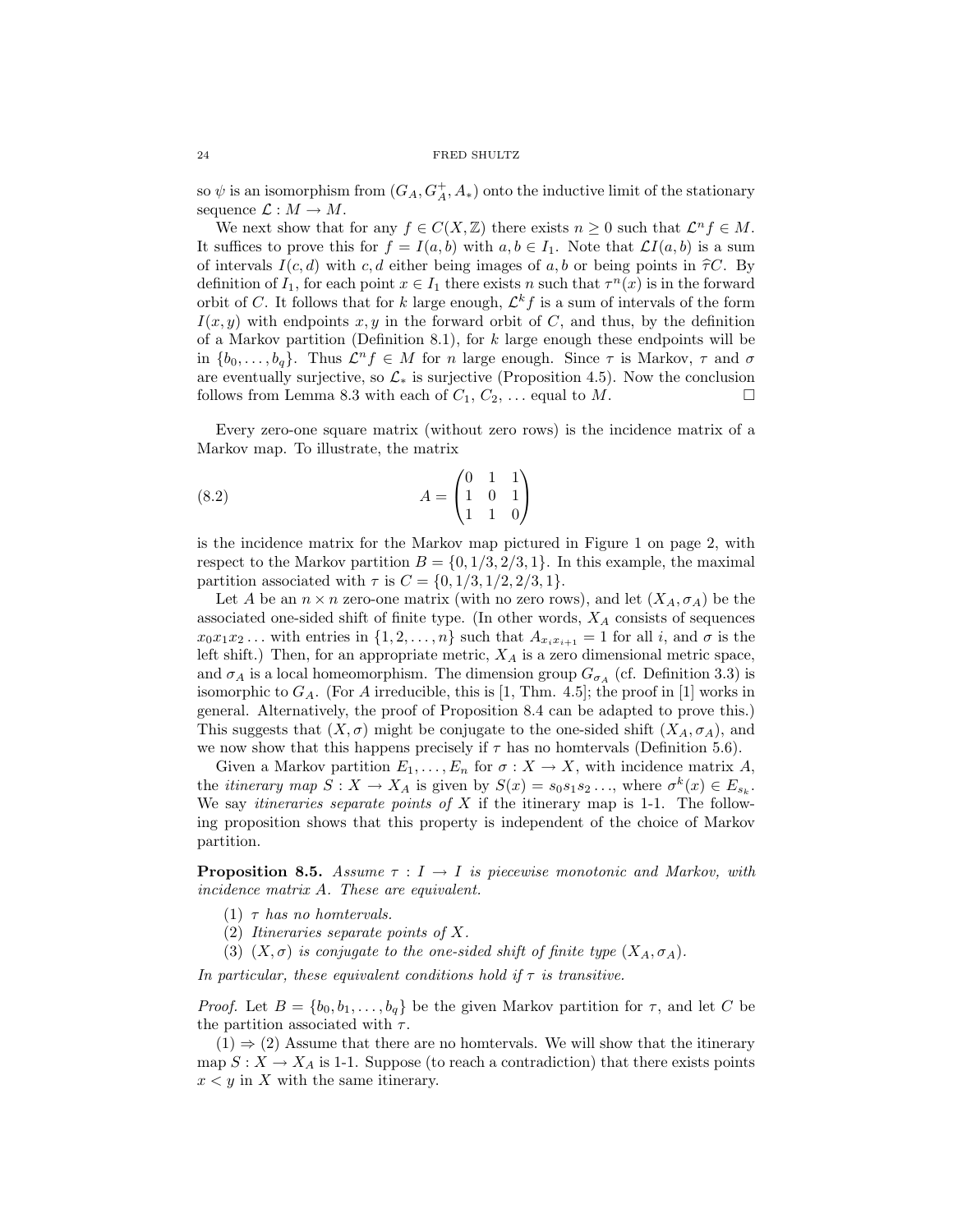We first consider the case where  $x = a^-$  and  $y = a^+$  for  $a \in I_1$ . By definition of  $I_1$ , the orbit of a eventually lands on some point in the forward orbit of C, and by the definition of a Markov partition, the forward orbit of  $C$  is eventually contained in B. Thus there exists n such that  $\hat{\tau}^n a \subset B$ , so  $\pi(\sigma^n(a^{\pm})) \subset B$ . Suppose that  $\sigma^k(a^-)$  and  $\sigma^k(a^{\pm})$  belong to the same Markov partition interval for  $0 \leq k \leq n-1$ .  $\sigma^k(a^-)$  and  $\sigma^k(a^+)$  belong to the same Markov partition interval for  $0 \leq k \leq n-1$ . Then  $\sigma$  is monotonic on the Markov partition interval containing  $\sigma^{n-1}(a^-)$  and  $\sigma^{n-1}(a^+),$  so  $\sigma^n(a^-) \neq \sigma^n(a^+).$  If  $\sigma^n(a^-) = b^{\pm}$  for  $b \in B$ , then  $\sigma^n(a^+) = b^{\mp}$ , so the itineraries of  $a^{\pm}$  are different, contrary to our assumption.

Now assume  $(x, y)_X$  is not empty, and that  $x, y$  have the same itinerary. By density of  $X_0$  in X, we may assume x and y are in  $X_0$ . Then  $x' = \pi(x)$  and  $y' = \pi(y)$  are distinct points in  $I_0$  with the same itinerary with respect to the given Markov partition of *I*. Let  $J = (x', y')$ , and for  $n \geq 0$  define  $J_n$  to be the open interval whose endpoints are  $\tau^{n}(x')$  and  $\tau^{n}(y')$ . Since x and y have the same itinerary,  $\tau$  is monotonic on  $J_n$  for all n. Since there are no hometryals, there is some *n* such that  $J_n$  contains a point  $c \in C$ . Then  $\hat{\tau}^k(c) \subset J_{n+k}$  for all  $k \geq 0$ .<br>However, the orbit of c eventually lands in B, so L contains a point of B for some g. However, the orbit of c eventually lands in B, so  $J_q$  contains a point of B for some q. But then  $\tau^q(x')$  and  $\tau^q(y')$  would have different itineraries, a contradiction. Thus S is 1-1.

 $(2) \Rightarrow (3)$  Assume itineraries separate points, so that S is 1-1. To show that S is surjective, let  $s = s_0 s_1 \cdots \in X_A$ . For each  $n \geq 0$ , let  $I_{s_0 s_1 \cdots s_n}$  be the set of points in X with the initial itinerary  $s_0s_1 \ldots s_n$ . Then the points with itinerary s are those that are in  $\bigcap_{n=0}^{\infty} I_{s_0s_1...s_n}$ . The sets  $I_{s_0s_1...s_n}$  for  $n=0,1,...$  are nested and compact, so surjectivity of the map  $S$  will follow if we show each such set is nonempty.

Observe that  $I_{s_0s_1...s_n} = I_{s_0} \cap \sigma^{-1}(I_{s_1...s_n})$ . We use induction on the length of the partial itinerary. Suppose that these partial itinerary sets are nonempty for partial itineraries of length m. If  $s_0s_1$  is an allowed transition with respect to the incidence matrix A, by definition of A,  $\sigma(I_{s_0}) \supset I_{s_1}$ , so  $\sigma(I_{s_0}) \supset I_{s_1...s_m}$ . Thus  $\sigma(I_{s_0}) \cap \sigma^{-1}(I_{s_1...s_m})$  is not empty, which completes the proof that S is surjective, so that  $(X, \sigma)$  is conjugate to  $(X_A, \sigma_A)$ .

 $(3) \Rightarrow (1)$  If  $(X, \sigma)$  is conjugate to a shift of finite type, then X is totally disconnected. By Proposition 5.8,  $\tau$  has no hometryals.

Finally, if  $\tau$  is transitive, then  $\tau$  has no homtervals (Proposition 5.8).

**Example 8.6.** Let  $\tau_0(x) = kx(1-x)$ , with c the unique critical point, and choose  $k \approx 3.68$  so that  $p = \tau^3(c)$  is fixed. Let  $\tau$  denote  $\tau_0|_J$ , where  $J = [\tau^2(c), \tau(c)],$ rescaled so that the domain of the restricted map is  $[0, 1]$ . (See the restricted logistic map in Figure 1 on page 2.) The map  $\tau$  is Markov, with Markov partition  $\{0, c, p, 1\}$ . The incidence matrix is

$$
A = \begin{pmatrix} 0 & 0 & 1 \\ 0 & 0 & 1 \\ 1 & 1 & 0 \end{pmatrix}.
$$

Since  $\tau$  is a polynomial, it will have homervals iff it has an attracting periodic orbit (Proposition 5.7). For a quadratic, the orbit of the critical point will be attracted to any attracting periodic orbit ([9, p. 158]). For our particular polynomial  $\tau_0$ , since the orbit of the critical point  $c$  lands on a repelling fixed point  $p$ , we conclude that there are no hometryals. If  $\sigma : X \to X$  is the associated local homeomorphism, by Proposition 8.5,  $(X, \sigma) \cong (X_A, \sigma_A)$ .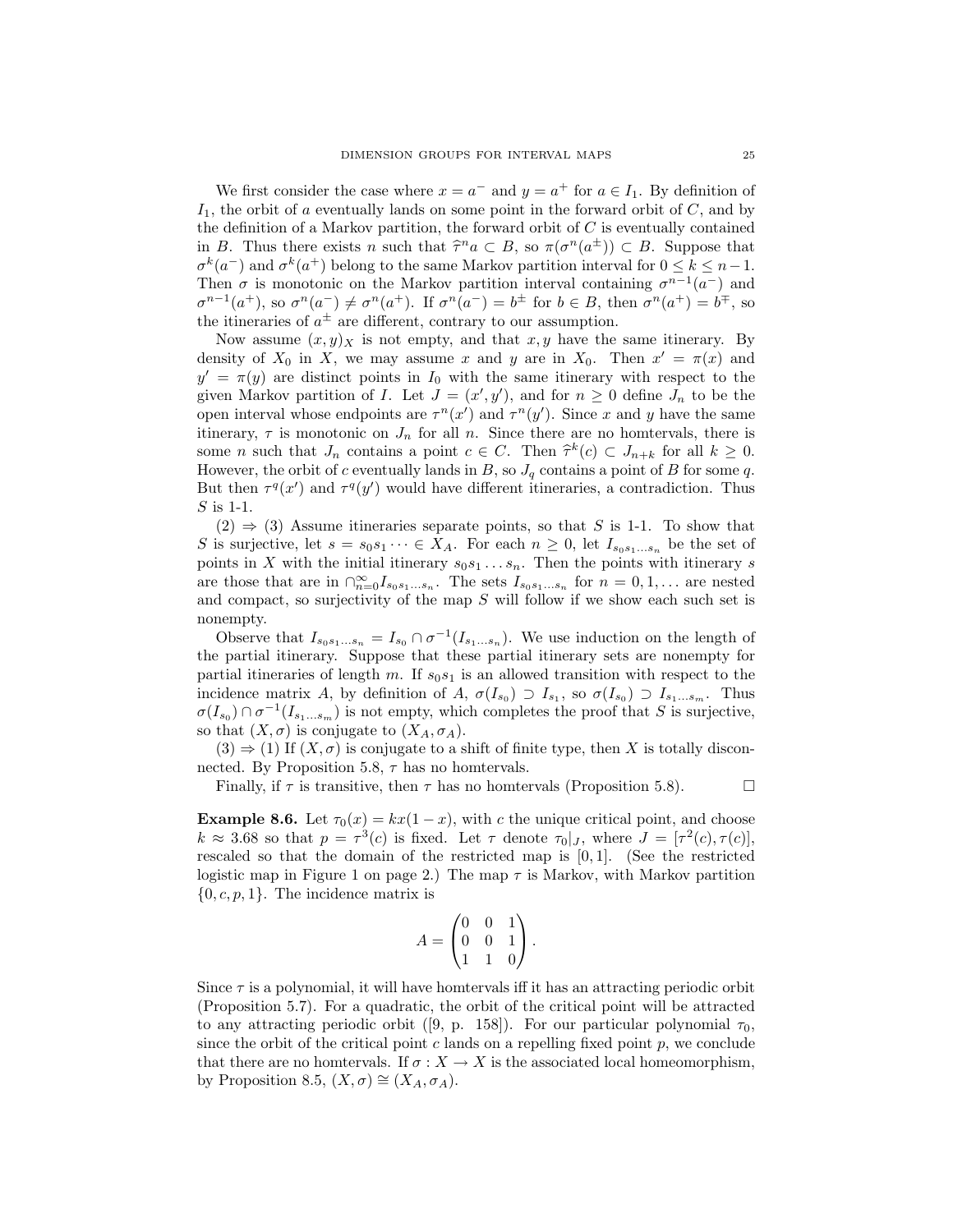If  $\tau : I \to I$  is piecewise monotonic and Markov, the *directed graph associated* with  $\tau$  has vertices consisting of the Markov partition intervals, with an edge from E to F if  $\tau(E) \supset F$ . This is the same as the directed graph associated with the incidence matrix for  $\tau$ . By "directed graph" we will always mean a graph in which there are no multiple edges between pairs of vertices. A loop in a directed graph is a path that begins and ends at the same vertex. If  $\tau : I \to I$  is piecewise linear and Markov, we will see we can determine whether there are homtervals by looking at the directed graph associated with  $\tau$ .

**Definition 8.7.** Let  $v_1, \ldots, v_n$  be vertices of a directed graph. If  $v_1v_2 \ldots v_nv_1$  is a loop, then an *exit* for this loop is an edge from some  $v_i$  to a vertex other than  $v_{i+1 \mod n}$ . A directed graph satisfies *Condition L* if every loop has an exit.

Condition L appears in the study of  $C^*$ -algebras associated with (possibly infinite) directed graphs, cf. [23]. An equivalent condition for finite graphs ("Condition I") was assumed in [6]. If a (finite) directed graph is irreducible, Condition L is equivalent to the associated incidence matrix not being a permutation matrix.

In Proposition 8.8, by a piecewise linear Markov map we mean a piecewise monotonic map, which is Markov, and which on each interval of the Markov partition is piecewise linear. We allow the slopes of the pieces to vary from interval to interval, but not within an interval of the partition. We don't require the map to be continuous on each partition interval, since we want to allow examples like the Markov map in Figure 1 on page 2.

**Proposition 8.8.** Let  $\tau : I \to I$  be piecewise linear and Markov, with incidence matrix A. These are equivalent.

- (1)  $\tau$  has no homtervals.
- (2) Itineraries separate points of X.
- (3)  $(X, \sigma)$  is conjugate to the one-sided shift of finite type  $(X_A, \sigma_A)$ .
- (4) In the directed graph associated with  $\tau$ , every loop has an exit.

Proof. By Proposition 8.5, it suffices to prove that (4) and (1) are equivalent. Suppose  $v_1v_2 \ldots v_nv_1$  is a loop without an exit in the directed graph associated with  $\tau$ . By definition, each  $v_i$  is an open interval in the associated Markov partition for  $\tau$ . Since  $\tau$  is monotonic and piecewise linear on each  $v_i$ , and  $\tau(v_i) = \overline{v_{i+1 \mod 1}}$  for each i, then  $\tau$  must be a homomorphism of  $v_i$  onto  $v_{i+1 \text{ mod } n}$  for each i. Thus  $v_i$ is a homterval.

Conversely, assume that every loop has an exit. By conjugating  $\tau$  by a suitable continuous piecewise linear map if necessary, we may assume that each interval in the Markov partition has the same length. If  $E$  is an interval in the Markov partition, since the slope of  $\tau$  within E is constant, it must be an integer, equal to the number of partition intervals covered by  $\tau(E)$ . Let V be a homterval contained in a partition interval  $E_0$ . We claim that there exists  $n \geq 1$  such that the length  $\tau^{n}(V)$  is at least double that of V. If the slope of  $\tau|_{E_0}$  is  $\pm 1$ , since all partition intervals have the same length, then  $E_1 = \tau(E_0)$  will also be a partition member. If  $E_0, \ldots, E_j$  have been defined, and the slope of  $\tau$  on  $E_j$  is  $\pm 1$ , define  $E_{j+1} = \tau(E_j)$ . Note that if  $E_i = E_j$  for  $i < j$ , then  $E_i, \ldots, E_j$  would be a loop without an exit, which is not allowed, so the sets  $E_1, E_2, \ldots, E_j$  are distinct. Choose n maximal such that  $E_0, E_2 = \tau(E_1), \ldots, E_n = \tau(E_{n-1})$  are all partition members. Then  $\tau|_{E_n}$  has slope  $\geq 2$ , so the (Lebesgue) measure of  $\tau^{n}(V)$  is at least double the length of V.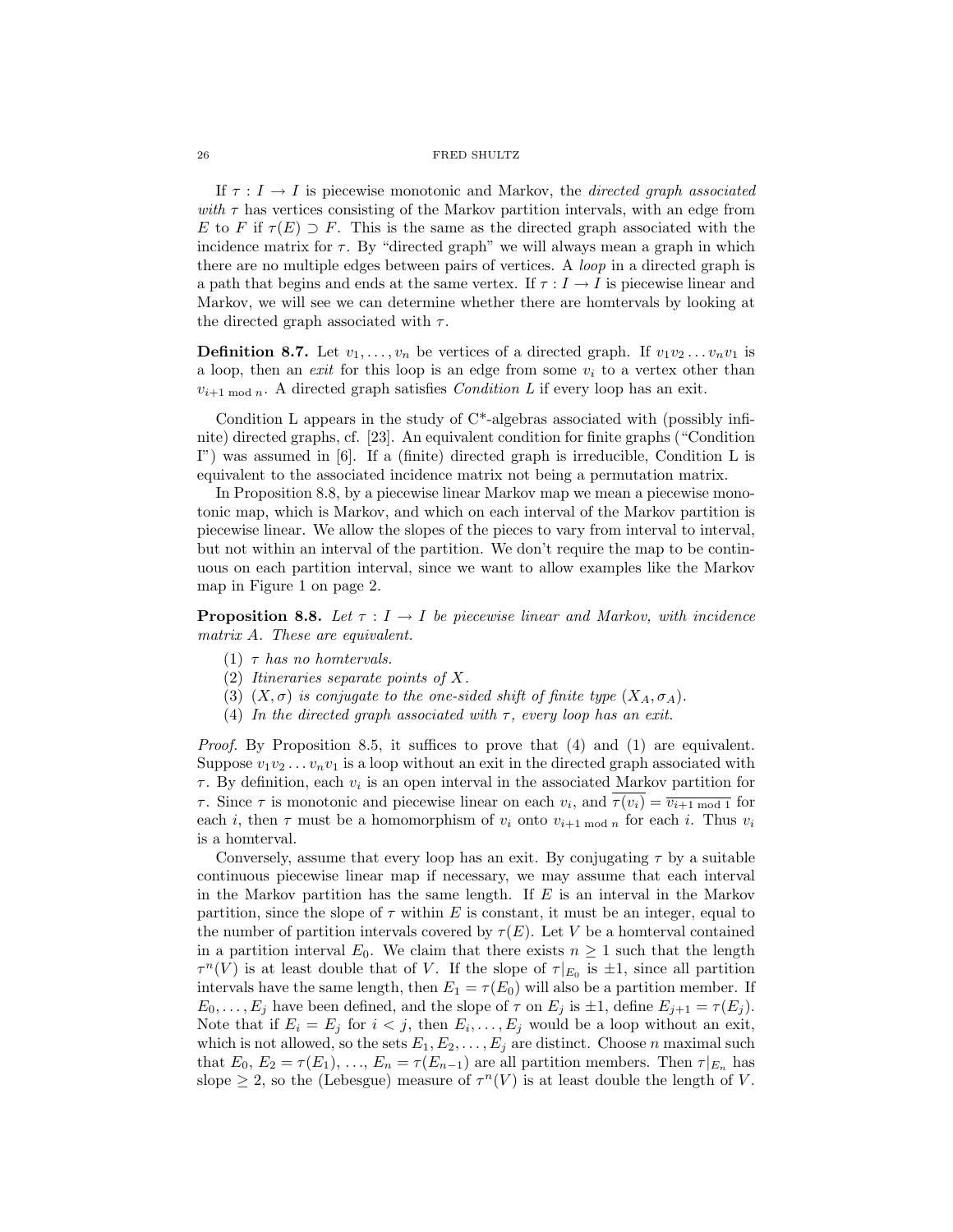Furthermore, since V is a homterval,  $\tau$  is 1-1 on  $\tau^k(V)$  for all k, so the measure of  $\tau^k(V)$  never decreases as k increases.

Now let  $V$  be an arbitrary homterval. Then we can write  $V$  as a disjoint union of homtervals  $V_1, \ldots, V_k$ , each contained in a partition interval, together with a finite set of points. Then there exists n such that for all i,  $\tau^n(V_i)$  has measure at least double the length of  $V_i$ . Then the measure of  $\tau^n(V)$  is at least double the length of  $V$ . This process can be repeated indefinitely, which is impossible since  $\tau^{n}(V) \subset [0,1]$  for all *n*. We conclude that  $\tau$  has no hometryals.

This provides an easy way to tell if Markov piecewise linear maps are transitive or topologically exact. Recall that a zero-one matrix is irreducible if in the associated directed graph, there is a path from any vertex to any other vertex, and is *irreducible* and aperiodic if it is irreducible and the greatest common divisor of the lengths of paths between any two vertices is 1. This is equivalent to A being primitive, i.e., to some power of A having strictly positive entries. It is well known that the one-sided shift  $\sigma_A$  is transitive iff A is irreducible, (e.g., [20, Thm. 1.4.1]), and is topologically mixing iff A is primitive. It is readily verified that  $\sigma_A$  will be topologically exact iff it is topologically mixing.

Corollary 8.9. Assume  $\tau : I \to I$  is piecewise linear and Markov, with incidence matrix A. Then  $\tau$  is topologically exact iff A is primitive, and is transitive iff A is irreducible and is not a permutation matrix. If A is irreducible, and is not a permutation matrix, and  $\sigma: X \to X$  is the local homeomorphism associated with  $\tau$ , then  $(X, \sigma)$  is conjugate to the one-sided shift  $(X_A, \sigma_A)$ .

*Proof.* Assume  $\tau$  is transitive. By Proposition 8.5,  $(X, \sigma)$  is conjugate to the onesided shift  $(X_A, \sigma_A)$ . Transitivity of  $\tau$  implies transitivity of  $\sigma$  (Proposition 2.9). Thus  $\sigma_A$  is transitive, so A is irreducible. If A were a permutation matrix, then  $A^p$ would be the identity for some  $p$ , so  $\tau^p$  restricted to each interval of the Markov partition would be a monotonic bijection of that interval onto itself. This contradicts transitivity of  $\tau$ , so A cannot be a permutation matrix.

Conversely, if A is irreducible and not a permutation matrix, then  $\sigma_A$  is transitive, and every loop has an exit, which implies that  $\tau$  has no hometryals (Proposition 8.8). Having no homtervals implies that  $(X, \sigma)$  is conjugate to  $(X_A, \sigma_A)$  (Proposition 8.5). Thus  $\sigma$  and  $\tau$  are transitive.

If  $\tau$  is topologically exact, then it is also transitive, so again  $(X, \sigma)$  is conjugate to  $(X_A, \sigma_A)$ . Then  $\sigma$  and  $\sigma_A$  are topologically exact, so A is primitive. Conversely, if A is primitive, one easily verifies that in the associated graph every loop has an exit, so  $(X, \sigma)$  will be conjugate to  $(X_A, \sigma_A)$ . Primitivity of A implies that  $\sigma_A$  is topologically exact, and thus that  $\sigma$  and  $\tau$  are topologically exact.

**Example 8.10.** Let  $\tau$  be the Markov map in Figure 1 on page 2, and let  $\sigma: X \to X$ be the associated local homeomorphism. Then  $\tau$  is Markov, so the dimension triples  $(DG(\tau), DG(\tau)^+, \mathcal{L}_*)$  and  $(G_A, G_A^+, A_*)$  are isomorphic (Proposition 8.4). The associated incidence matrix A is primitive, so  $(X, \sigma)$  is conjugate to  $(X_A, \sigma_A)$ and  $\tau$  is topologically exact (Corollary 8.9).

## 9. Unimodal maps

If  $\tau : I \to I$  is continuous, with just two intervals of monotonicity, without loss of generality, we may assume  $\tau$  increases and then decreases. (If not, conjugate by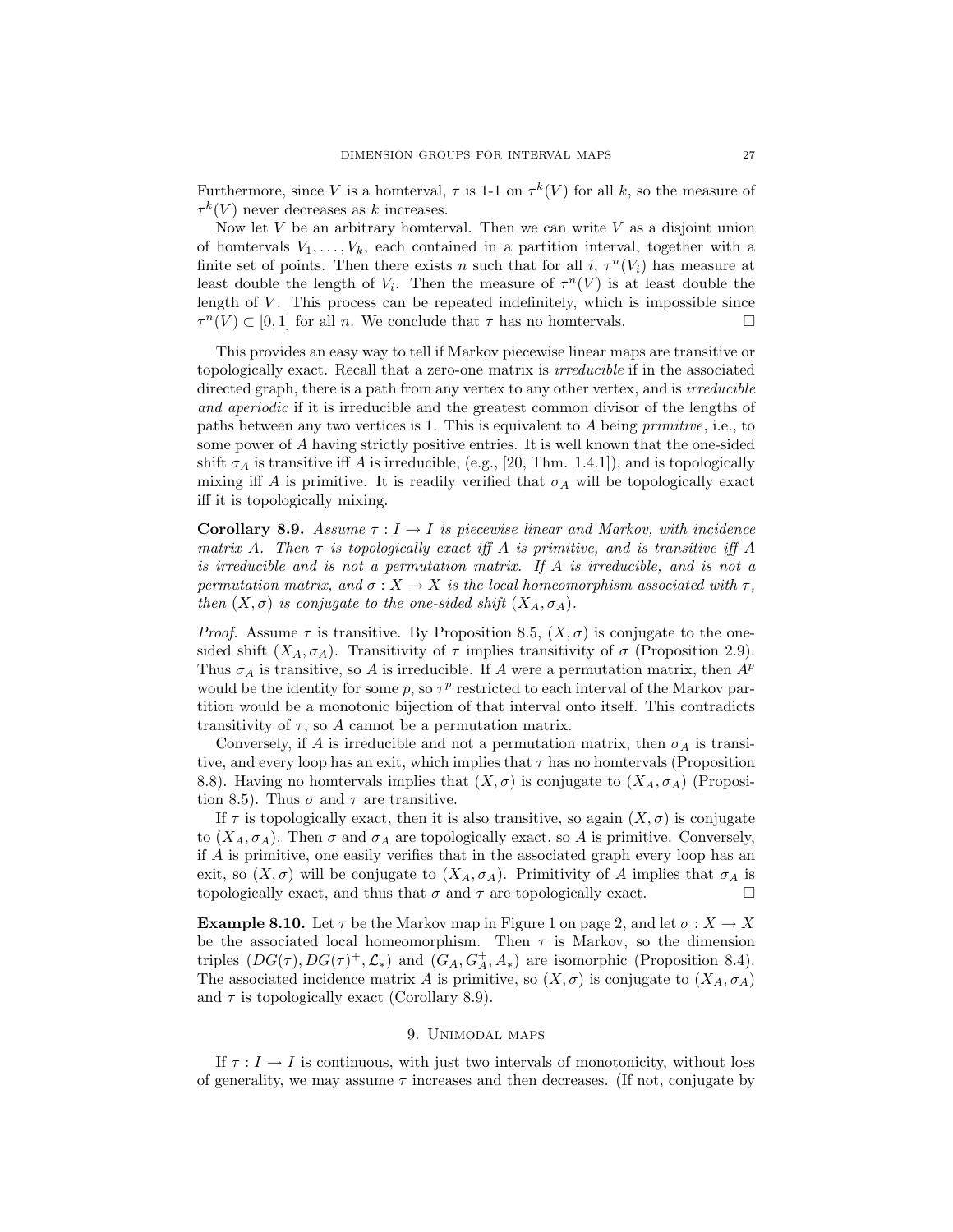the map  $\phi(x) = 1 - x$ .) We will say a continuous map  $\tau : I \to I$  is unimodal if there exists c in  $(0, 1)$  such that  $\tau$  is increasing on  $[0, c]$  and decreasing on  $[c, 1]$ . We are mainly interested in the case when  $\tau$  is eventually surjective. In that case, for the purpose of computing the dimension group, we may as well assume that  $\tau$  is surjective, cf. Proposition 4.7.

**Theorem 9.1.** Let  $\tau : I \to I$  be unimodal and surjective. Then the dimension module  $DG(\tau)$  is cyclic, with generator  $I(0,1)$ . If the critical point c is eventually periodic, then  $\tau$  is Markov. In that case, if the incidence matrix is A, then  $(DG(\tau), DG(\tau)^+, \mathcal{L}_*) \cong (G_A, G_A^+, A_*).$  If c is not eventually periodic, then  $DG(\tau) \cong \mathbb{Z}[t, t^{-1}]$  (as abelian groups), with the action of  $\mathcal{L}_*$  given by multiplication by t.

*Proof.* Suppose  $\tau(1) = 0$ . By Corollary 6.3, the module  $DG(\tau)$  is generated by  $I(0, c)$  and  $I(c, 1)$ , where c is the unique critical point. Since  $\mathcal{L}_{*}I(c, 1) = I(0, 1)$ , then  $I(0, c) = I(0, 1) - (\mathcal{L}_*)^{-1} I(0, 1)$ , so  $DG(\tau)$  is generated by  $I(0, 1)$ , and thus is cyclic. The same conclusion applies if  $\tau(0) = 0$ , by a similar argument.

If c is eventually periodic, then  $\tau$  is Markov with respect to the partition given by the forward orbit of c, together with the endpoint 0. Then  $(DG(\tau), DG(\tau)^+, \mathcal{L}_*) \cong$  $(G_A, G_A^+, A_*)$  follows from Proposition 8.4. If c is not eventually periodic, by surjectivity the unique critical point maps to 1, one endpoint of I must map to zero, and the other endpoint will have an infinite orbit. Thus  $DG(\tau) \cong \mathbb{Z}[t, t^{-1}]$  by Proposition 7.3.

Given  $s > 1$ , we define the *restricted tent map*  $T_s$  by

(9.1) 
$$
T_s(x) = \begin{cases} 1 + s(x - c) & \text{if } x \le c \\ 1 - s(x - c) & \text{if } x > c, \end{cases}
$$

where  $c = 1 - 1/s$ . (This is the usual symmetric tent map on [0, 1] with slopes  $\pm s$ , restricted to the interval  $[\tau^2(1/2), \tau(1/2)]$ , which is the interval of most interest for the dynamics. Then the map has been rescaled so that its domain is  $[0,1]$ . See Figure 1 on page 2.) Note that  $\tau(c) = 1$  and  $\tau(1) = 0$ .

For use in the next example, we recall one way to compute the dimension group  $G_A$  (Definition 8.2), due to Handelman; see [24] for an exposition. If A is  $n \times n$ , view A as acting on  $\mathbb{Q}^n$ , and let  $V_A \subset \mathbb{Q}^n$  be the eventual range of A, i.e.  $V_A =$  $\bigcap_{k=1}^{\infty} \mathbb{Q}^n A^k$ . Let G be the set of vectors  $v \in V_A$  such that  $vA^k \in \mathbb{Z}^n$  for some  $k \geq 0$ , and  $G^+$  those vectors such that  $vA^k \in (\mathbb{Z}^n)^+$  for some  $k \geq 0$ . Then  $(G_A, G_A^+, A_*) \cong (G, G^+, A).$ 

**Example 9.2.** Let  $\tau = T_2$  be the full tent map. Then  $\tau$  is Markov, with incidence matrix  $A = \begin{pmatrix} 1 & 1 \\ 1 & 1 \end{pmatrix}$ , so  $DG(\tau) \cong G_A$ . Since the incidence matrix is primitive,  $\tau$  is topologically exact (Corollary 8.9), as also is easy to verify directly. We compute  $G_A$ . The eventual range of A in  $\mathbb{Q}^2$  consists of multiples of  $(1, 1)$ , and multiplication by A on the eventual range multiplies this vector by 2. Thus  $G_A$  is isomorphic to the space of vectors  $q(1,1)$  for q in  $\mathbb Q$  such that  $q(1,1)A^k = 2^k q(1,1) \in \mathbb Z^2$  for some  $k \geq 0$ . It follows that  $DG(\tau)$  is isomorphic to the group of dyadic rationals, with the automorphism  $\mathcal{L}_*$  given by multiplication by 2.

**Example 9.3.** Let  $\tau$  be the restricted tent map  $T_{\sqrt{2}}$ , let c be the critical point, and let p be the fixed point. Then  $\tau$  is Markov, with Markov partition  $\{0, c, p, 1\}$ ,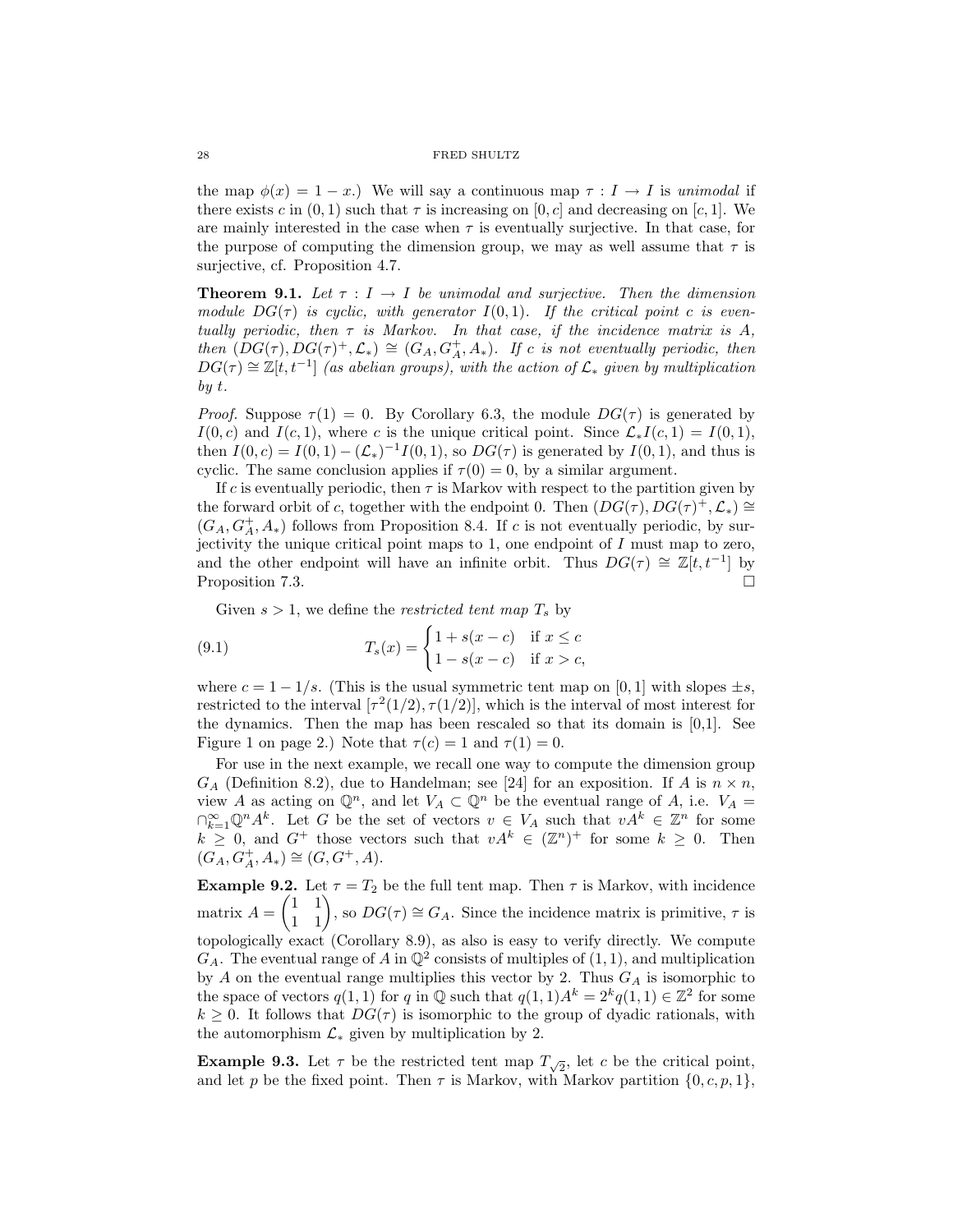and  $\tau^2$  is conjugate to the tent map on each of the invariant intervals  $[0, p]$  and [p, 1]. Thus  $\tau$  is transitive (as can also be seen by applying Corollary 8.9). By Example 9.2,  $DG(\tau)$  will be the direct sum of two copies of the dyadic rationals, with the generators of the summands being  $I(0, p)$  and  $I(p, 1)$ . The associated automorphism  $\mathcal{L}_*$  will exchange the two summands, taking  $(a, b) \in \mathbb{Z}[1/2] \oplus \mathbb{Z}[1/2]$ to  $(b, 2a)$ .

**Example 9.4.** Let  $s = 3/2$ . Then the critical point of the restricted tent map  $T_s$  is not eventually periodic. (Indeed, if c is the critical point and  $n \geq 3$ , then  $\tau^{n}(c) = a_{n}/2^{n-2}$ , where  $a_{n}$  is odd.) By Theorem 9.1,  $DG(T_{s}) \cong \mathbb{Z}[t, t^{-1}]$  as abelian groups, with the action of  $\mathcal{L}_*$  given by multiplication by t.

**Example 9.5.** Let  $\tau(x) = kx(1-x)$ , with k as in Example 8.6, restricted to the interval described there. Then  $\tau$  is Markov, with incidence matrix is

$$
A = \begin{pmatrix} 0 & 0 & 1 \\ 0 & 0 & 1 \\ 1 & 1 & 0 \end{pmatrix}.
$$

As shown in Example 8.6, the associated local homeomorphism  $(X, \sigma)$  is conjugate to  $(X_A, \sigma_A)$ . The map  $T_{\sqrt{2}}$  is Markov, with the same incidence matrix. Since A is irreducible and not a permutation matrix,  $T_{\sqrt{2}}$  also is conjugate to  $(X_A, \sigma_A)$ (Corollary 8.9). Thus  $\tau$  is conjugate to  $T_{\sqrt{2}}$ , so  $DG(\tau)$  is as described in Example 9.3. Alternatively,  $DG(\tau)$  can be computed by applying Proposition 8.4.

## 10. Multimodal maps

By a multimodal map we mean a continuous piecewise monotonic map. In this section we will show that the dimension modules for multimodal maps are free modules, under the assumption that the critical points have orbits that are infinite and disjoint.

**Definition 10.1.** Let  $\tau : I \to I$ . If a set  $B \subset I$  has the property that for  $b_1, b_2 \in B$ , and  $n, m \geq 0$ ,

(10.1) 
$$
\tau^m b_1 = \tau^n b_2 \implies b_1 = b_2 \text{ and } m = n,
$$

we say B satisfies the infinite disjoint orbit condition (IDOC).

Note that if B satisfies the IDOC, then  $\tau$  is 1-1 on orbit(B). The IDOC condition has been used in studies of interval exchange maps, cf., e.g., [18].

Recall from Section 7 that we view functions in  $C(X,\mathbb{Z})$  as functions in  $L^1(\mathbb{R})$ , continuous except on a finite set, and that  $\mathcal{D}(g) \subset I_1$  denotes the set of points where  $g \in L^1(\mathbb{R})$  has an essential (jump) discontinuity.

**Lemma 10.2.** Let  $\tau : I \to I$  be piecewise monotonic and continuous, with associated partition C, and associated local homeomorphism  $\sigma : X \to X$ . Let  $B =$  $\tau C \setminus \{0,1\}$ . Assume

- (1) The orbits of points in B are infinite and disjoint.
- (2)  $\tau({0,1}) \subset B$ .

Then the only solution in  $C(X, \mathbb{Z})$  of  $\mathcal{L}g = g$  is  $g = 0$ .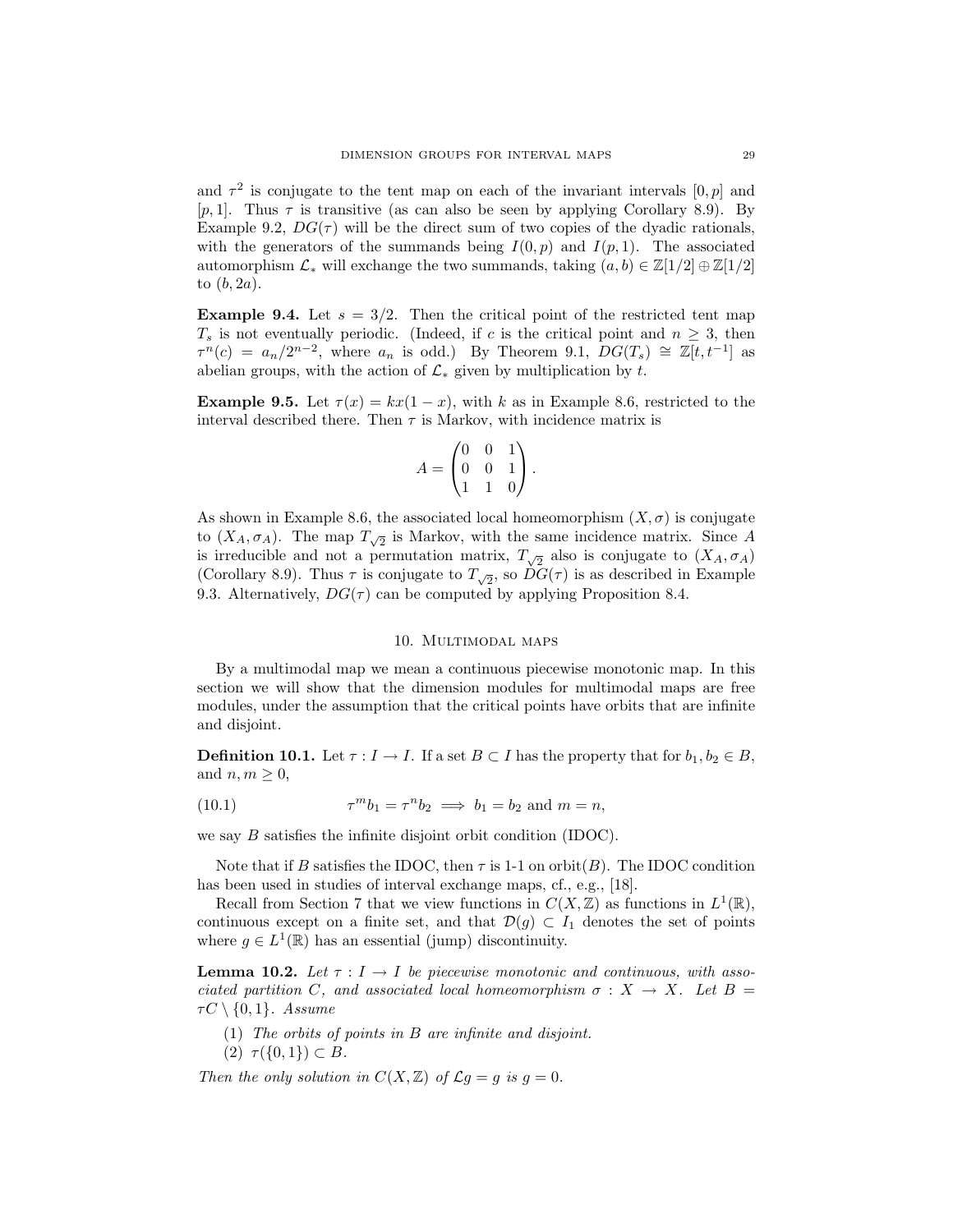*Proof.* We start by establishing some basic facts about  $B$  that will also be used in the proof of Lemma 10.3. By the definition of  $B$ ,

$$
(10.2) \t\t \tau C \subset B \cup \{0,1\},\
$$

and since  $\tau(\{0,1\}) \subset B$ ,

$$
(10.3) \t\t\t\t\t\tau^2 C \subset \tau B \cup B.
$$

Combining  $(10.2)$  and  $(10.3)$  gives

(10.4) 
$$
\operatorname{orbit}(C) \setminus C \subset \operatorname{orbit}(B).
$$

By (10.3) and the IDOC,

(10.5) 
$$
\tau^2(\text{orbit}(B)) \cap \tau^2 C \subset \left(\bigcup_{2}^{\infty} \tau^n B\right) \cap (\tau B \cup B) = \emptyset.
$$

Hence

(10.6) 
$$
\text{orbit}(B) \cap C = \tau(\text{orbit}B) \cap \tau C = \emptyset,
$$

since if (10.6) failed, the result of applying  $\tau^2$  or  $\tau$  to each equality would contradict  $(10.5).$ 

By the definition of  $I_1$ , for each  $a \in I_1$  there exists  $m \geq 0$  such that  $\tau^m a \in I_1$ orbit(*C*). By (10.3),  $\tau^2 C \subset \text{orbit}(B)$ , and thus  $\tau^{m+2} a \in \text{orbit}(B)$ . Hence

(10.7) 
$$
a \in I_1 \implies \tau^n a \in \text{orbit}(B) \text{ for some } n \ge 0.
$$

Now assume 
$$
g \in C(X, \mathbb{Z})
$$
 and  $\mathcal{L}g = g$ . Choose  $n \ge 0$  such that

(10.8) 
$$
\tau^n \mathcal{D}(g) \subset \text{orbit}(B).
$$

By (7.4), (10.2), and (10.3), using  $\mathcal{L}g = g$ ,

(10.9) 
$$
\mathcal{D}(g) = \mathcal{D}(\mathcal{L}^n g) \subset \tau^n \mathcal{D}(g) \cup \bigcup_{k=1}^n \tau^k C \subset \text{orbit}(B) \cup \{0, 1\}.
$$

Suppose that  $\mathcal{D}(g) \not\subset \{0, 1\}$ , and let  $N \geq 0$  be the largest integer such that  $\mathcal{D}(g)$ contains a point of  $\tau^N B$ . (By the IDOC for B, the sets  $\{\tau^n B \mid n \geq 0\}$  are disjoint, and  $\mathcal{D}(g)$  is finite, so such an integer N exists.) Choose  $e \in \mathcal{D}(g) \cap \tau^N B$ . We now will verify that the hypotheses of Lemma 7.1 hold here. Since  $e \in \text{orbit}(B)$ , then  $\tau e \notin \tau C$  by (10.6). Let  $x \in \mathcal{D}(g) \cap \tau^{-1} \tau e$ . Then  $\tau x = \tau e \notin \tau C$ , so  $x \notin C$ . Thus  $x \in \mathcal{D}(g) \setminus C$  and (10.9) imply that x is in orbit(B). By the IDOC,  $\tau$  is 1-1 on orbit(B), so  $\tau x = \tau e$  implies  $x = e$ . Now Lemma 7.1 implies that  $\tau e \in \mathcal{D}(\mathcal{L}g)$ . Then  $\mathcal{D}(g) = \mathcal{D}(\mathcal{L}g)$  contains  $\tau e \in \tau^{N+1}B$ , which contradicts the maximality of N.

We conclude that  $\mathcal{D}(g) \subset \{0,1\}$ , and therefore  $g \in \mathbb{Z}I(0,1)$ . If  $\mathcal{L}I(0,1) = I(0,1)$ , since  $\mathcal{L}I(0,1)(t)$  is the cardinality of  $\sigma^{-1}(t)$ , then  $\sigma$  would be bijective. It would follow that  $\tau$  was bijective, and thus would be a homeomorphism, so  $\tau({0, 1}) \subset$  $\{0, 1\}$ , contrary to (2). Thus  $g = 0$ .

**Lemma 10.3.** Let  $\tau : I \to I$  be piecewise monotonic and continuous, with associated partition C, and associated local homeomorphism  $\sigma : X \to X$ . Let  $B =$  $\tau C \setminus \{0,1\}$ . Assume

(1) the orbits of points in B are infinite and disjoint, and

- (2)  $\tau({0,1}) \subset B$ .
- If  $f \in C(X, \mathbb{Z})$  and  $\mathcal{D}(f \mathcal{L}f) \subset C$ , then  $\mathcal{D}(f) \subset C$  and  $\mathcal{L}f \in \mathbb{Z}I(0, 1)$ .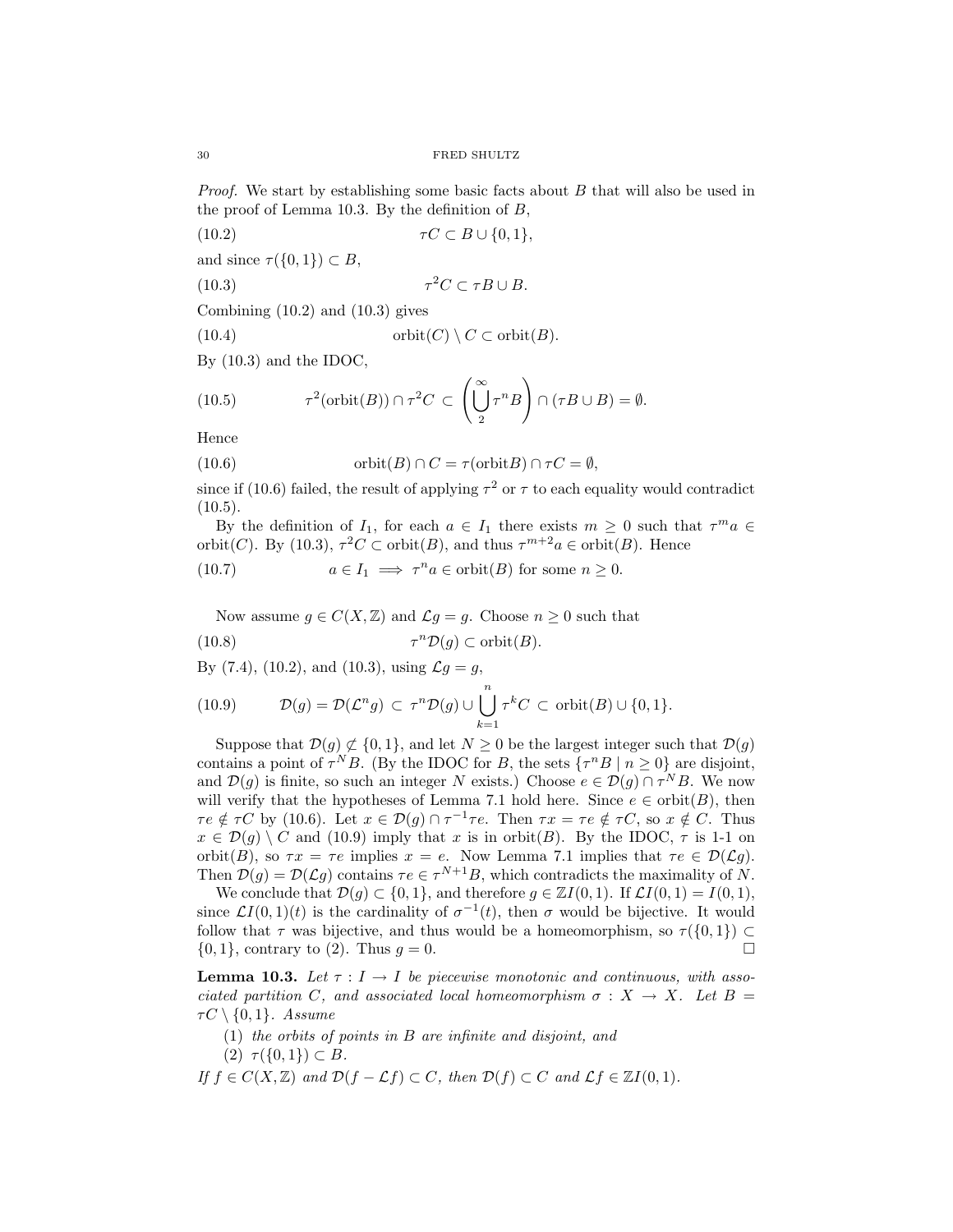*Proof.* Assume  $\mathcal{D}(f - \mathcal{L}f) \subset C$ . We first prove

$$
(10.10) \t\t \mathcal{D}(f) \subset \text{orbit}(C).
$$

Suppose that  $e_0 \in \mathcal{D}(f) \setminus \text{orbit}(C)$ . Observe that  $e_0$  can't be periodic, since by (10.7), the orbit of  $e_0$  lands in the orbit of B, and by the IDOC, no point of B can be periodic. Therefore the sets  $\{\tau^{-k}e_0 \mid k \geq 0\}$  are disjoint, so there exists a maximal integer N such that  $\tau^{-N}e_0 \cap \mathcal{D}(f) \neq \emptyset$ . Choose  $e \in \tau^{-N}e_0 \cap \mathcal{D}(f)$ , and observe that

(10.11) 
$$
e \in \mathcal{D}(f) \setminus \text{orbit}(C) \text{ and } \tau^{-1}e \cap \mathcal{D}(f) = \emptyset.
$$

Then  $e \notin \tau \mathcal{D}(f)$ , and since  $e \notin \text{orbit}(C)$ , in particular  $e \notin \tau C$ . By (7.4),

$$
(10.12)\quad \mathcal{D}(\mathcal{L}f)\subset \tau(\mathcal{D}(f))\cup \tau C,
$$

so  $e \notin \mathcal{D}(\mathcal{L}f)$ . Since f is discontinuous at e and  $\mathcal{L}f$  is continuous at e, then e is in  $\mathcal{D}(f - \mathcal{L}f)$ , which is contained in C by hypothesis, contradicting  $e \notin \text{orbit}(C)$ . This proves (10.10).

We now prove

(10.13) 
$$
\tau(\mathcal{D}(f) \setminus C) \subset \mathcal{D}(f) \setminus C.
$$

Let e be an arbitrary member of  $\mathcal{D}(f) \setminus C$ . By (10.10) and (10.4),

(10.14) 
$$
e \in \mathcal{D}(f) \setminus C \subset \text{orbit}(C) \setminus C \subset \text{orbit}(B).
$$

By the same argument as in the proof of Lemma 10.2, the hypotheses of Lemma 7.1 are satisfied here, so  $\tau e \in \mathcal{D}(\mathcal{L}f)$ . By (10.6),  $\tau e \in \text{orbit}(B)$  implies that  $\tau e \notin C$ . By hypothesis,  $\mathcal{D}(f - \mathcal{L}f) \subset C$ , so  $\tau e \notin \mathcal{D}(f - \mathcal{L}f)$ , i.e.,  $f - \mathcal{L}f$  is continuous at τe. Since τe ∈ D(Lf), then Lf is discontinuous at τe, so f = (f − Lf) + Lf is discontinuous at  $\tau e$ . Hence  $\tau e \in \mathcal{D}(f) \setminus C$ , which finishes the proof of (10.13).

Since  $\mathcal{D}(f) \setminus C \subset \text{orbit}(B)$ , by the IDOC any point in  $\mathcal{D}(f) \setminus C$  has an infinite orbit, and this orbit stays in  $\mathcal{D}(f) \setminus C$  by (10.13). Since  $\mathcal{D}(f)$  is finite, it follows that  $\mathcal{D}(f) \setminus C$  is empty, so we've proven

 $\mathcal{D}(f) \subset C$ .

By hypothesis  $\mathcal{D}(f - \mathcal{L}f) \subset C$ , so  $\mathcal{D}(\mathcal{L}f) \subset C$ . On the other hand, by (10.12),

(10.15) 
$$
\mathcal{D}(\mathcal{L}f) \subset \tau \mathcal{D}(f) \cup \tau C \subset \tau C.
$$

By (10.6),  $B \cap C = \emptyset$ , so by (10.2),

(10.16) 
$$
\mathcal{D}(\mathcal{L}f) \subset \tau C \cap C \subset (B \cup \{0,1\}) \cap C = \{0,1\}.
$$

If follows that  $\mathcal{L}f \subset \mathbb{Z}I(0,1)$ , which completes the proof of the lemma.

**Lemma 10.4.** Let  $E_1, \ldots, E_n$  be elements in a  $\mathbb{Z}[t]$  module M. If

(1)  $E_1, \ldots, E_n$  are independent in M viewed as a Z module,

- (2)  $(1-t)M ∩ \sum_i \mathbb{Z}E_i = \{0\}$ , and
- (3) ker $(1-t) = \{0\},\$

then  $E_1, E_2, \ldots, E_n$  are independent in M viewed as a  $\mathbb{Z}[t]$  module.

*Proof.* We first prove the implication (for  $p_1, p_2, \ldots, p_n \in \mathbb{Z}[t]$ )

(10.17) 
$$
\sum_{i} p_i(t) E_i = 0 \implies p_1(1) = p_2(1) = \dots = p_n(1) = 0.
$$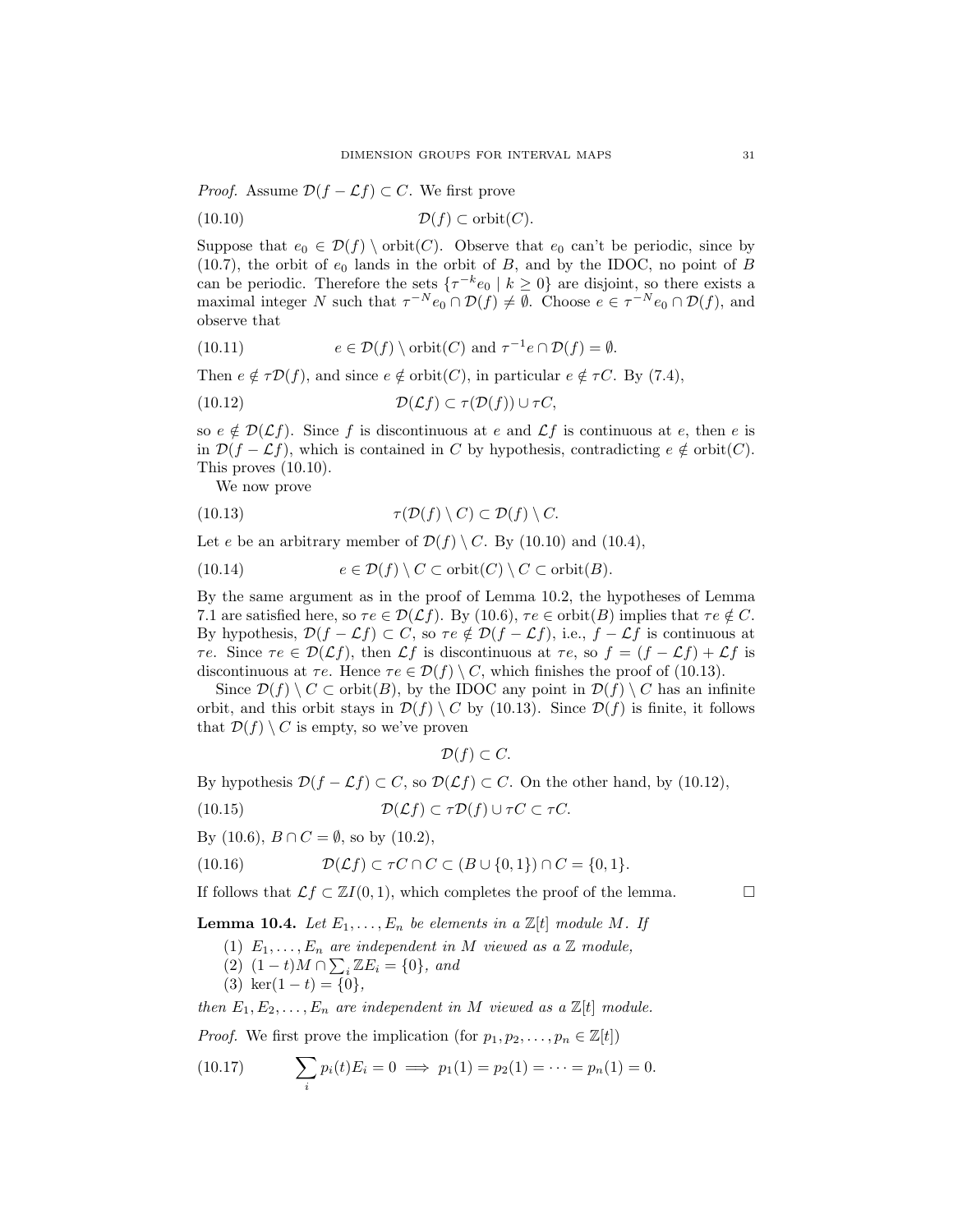If

(10.18) 
$$
0 = \sum_{i} p_i(t) E_i = \sum_{i} (p_i(t) - p_i(1)) E_i + \sum_{i} p_i(1) E_i,
$$

since each  $p_i(t) - p_i(1)$  is divisible by  $(1-t)$ , then

(10.19) 
$$
\sum_{i} p_i(1) E_i = -\sum_{i} (p_i(t) - p_i(1)) E_i \in (1-t)M,
$$

which by  $(1)$  and  $(2)$  gives the implication  $(10.17)$ .

Now let  $p_1, p_2, \ldots, p_n$  be arbitrary polynomials in  $\mathbb{Z}[t]$ , and assume that  $\sum_i p_i(t) E_i =$ 0, and that not all  $p_i$  are the zero polynomial. Let k be the largest power such that  $(1-t)^k$  divides each  $p_i(t) - p_i(1)$  for  $1 \le i \le n$ . Write  $p_i(t) - p_i(1) = (1-t)^k q_i(t)$ , where  $q_1, \ldots, q_n \in \mathbb{Z}[t]$ . Note, for use below, that by the maximality of k, there is an index j such that  $(1 - t)$  does not divide  $q_j(t)$ , and thus  $q_j(1) \neq 0$ .

Now by  $(3)$ ,

(10.20) 
$$
0 = (1 - t)^k \sum_{i} q_i(t) E_i
$$

implies that  $\sum_i q_i(t)E_i = 0$ , so by  $(10.17), q_1(1) = q_2(1) = \ldots = q_n(1) = 0$ . This contradicts  $q_i(1) \neq 0$ . Thus we conclude that  $p_1 = p_2 = \cdots = p_n = 0$ , and hence that  $E_1, \ldots, E_n$  are independent in the  $\mathbb{Z}[t]$  module M.

**Lemma 10.5.** Let  $\tau : I \to I$  be continuous, surjective, and piecewise monotonic, with associated partition  $C = \{a_0, a_1, \ldots, a_q\}$ , and associated local homeomorphism  $\sigma: X \to X$ . Assume that the orbits of  $a_1, a_2, \ldots, a_{q-1}$  are infinite and disjoint, and that  $\tau(\{0,1\}) \cap \{0,1\} = \emptyset$ . Then  $I(a_0,a_1), I(a_1,a_2), \ldots, I(a_{q-2},a_{q-1})$  are independent in  $DG(\tau)$ .

*Proof.* Let  $B = \tau C \setminus \{0, 1\}$ . By surjectivity,

$$
(10.21) \t{0,1} \subset \tau(\{a_1,\ldots,a_{q-1}\}),
$$

and it follows that B satisfies the hypotheses of Lemma 10.2 and 10.3. Let  $E_i =$  $I(a_{i-1}, a_i)$  for  $1 \leq i \leq q-1$ .

We now verify the hypotheses of Lemma 10.4 with  $n = q - 1$  and  $M = C(X, \mathbb{Z}),$ viewed as a  $\mathbb{Z}[t]$  module via the action of  $\mathcal{L} = \mathcal{L}_{\sigma}$ .

Since  $E_1, \ldots, E_{q-1}$  are disjoint, if  $\sum_i z_i E_i = 0$ , where  $z_1, \ldots, z_{q-1} \in \mathbb{Z}$ , then  $z_1 = \cdots = z_{q-1} = 0$ , so  $E_1, \ldots, E_{q-1}$  are independent in M viewed as a Z module.

Next we show  $(id - \mathcal{L})C(X, \mathbb{Z}) \cap \sum_i \mathbb{Z}E_i = \{0\}$ . Suppose that  $g \in \sum_{i=1}^{q-1} \mathbb{Z}E_i$ , with  $g \neq 0$ , and that  $g = (\mathrm{id} - \mathcal{L})f$  for some  $f \in C(X, \mathbb{Z})$ . Then  $\mathcal{D}(f - \mathcal{L}f) =$  $\mathcal{D}(g) \subset C$ , so by Lemma 10.3,  $\mathcal{D}(f) \subset C$ , and  $\mathcal{L}f = zI(0,1)$  for some  $z \in \mathbb{Z}$ . Let  $f = \sum_{i=1}^{q} z_i I(a_{i-1}, a_i)$ , where  $z_1, \ldots, z_q \in \mathbb{Z}$ . Then

(10.22) 
$$
zI(0,1) = \mathcal{L}f = \sum_{i=1}^{q} z_i I(\tau a_{i-1}, \tau a_i).
$$

By (10.21) and the IDOC for  $\{a_1, \ldots, a_{q-1}\}\$ , the points  $\{\tau a_j \mid 0 \leq j \leq q\}$  are all distinct. If x is the first index in (10.22) for which  $z_x$  is nonzero, and y is the last such index, then the right side of (10.22) will be discontinuous at  $\tau a_{x-1}$  and  $\tau a_y$ , so  $\{\tau a_{x-1}, \tau a_y\} \subset \{0, 1\}$ , and  $z_x = z_y = z \neq 0$ . Since  $g \in \sum_{i=1}^{q-1} \mathbb{Z} E_i$  is continuous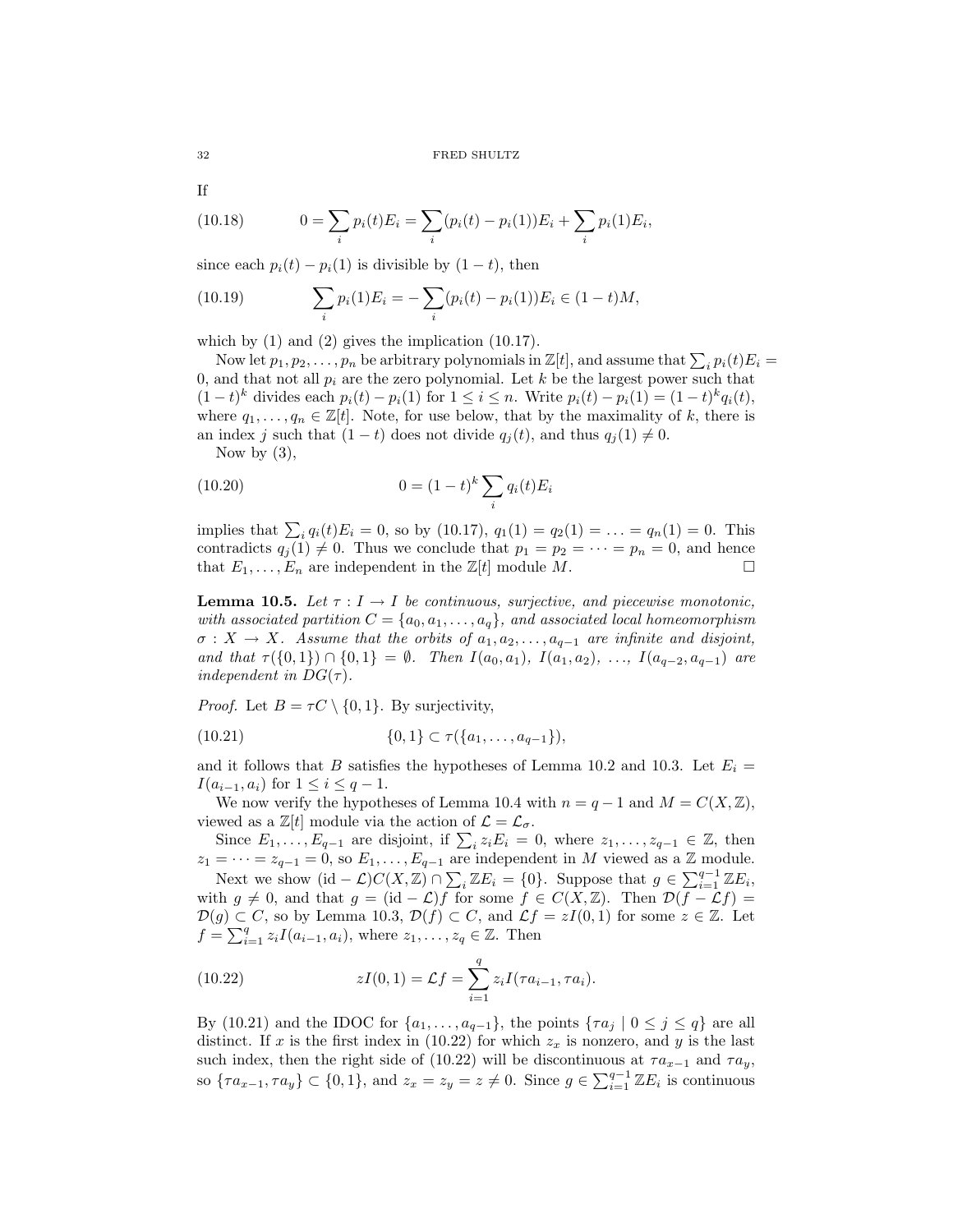at 1,

(10.23) 
$$
g = f - \mathcal{L}f = \sum_{i=x}^{y} z_i I(a_{i-1}, a_i) - zI(0, 1)
$$

implies that  $a_y = 1$ . Since  $\{\tau a_{x-1}, \tau a_y\} \subset \{0, 1\}$ , this contradicts our assumption that  $\tau({0, 1}) \cap {0, 1} = \emptyset$ , so we have shown that g cannot be in  $(id - \mathcal{L})C(X, \mathbb{Z})$ .

Finally, by Lemma 10.2, ker(id  $-\mathcal{L}$ ) = {0}, so we have verified all the assumptions of Lemma 10.4. We conclude that  $E_1, \ldots, E_{q-1}$  are independent in the  $\mathbb{Z}[t]$ module  $C(X, \mathbb{Z})$ . It follows that their equivalence classes are also independent in the  $\mathbb{Z}[t, t^{-1}]$  module  $DG(\tau)$ .

**Proposition 10.6.** Let  $\tau : I \to I$  be multimodal and surjective, with associated partition  $C = \{a_0, a_1, a_2, \ldots, a_q\}$ . If the orbits of  $a_1, \ldots, a_{q-1}$  are disjoint and infinite, and  $\tau(\{0,1\}) \cap \{0,1\} = \emptyset$ , then  $DG(\tau) \cong (\mathbb{Z}[t,t^{-1}])^{q-1}$  as (unordered)  $\mathbb{Z}[t, t^{-1}]$  modules, with basis  $I(a_0, a_1)$ ,  $I(a_1, a_2)$ , ...,  $I(a_{q-2}, a_{q-1})$ .

*Proof.* By Corollary 6.3,  $I(a_0, a_1), I(a_1, a_2), \ldots, I(a_{q-1}, a_q)$  generate  $DG(\tau)$ . We will show  $I(a_{q-1}, a_q)$  is in the submodule generated by the first  $q-1$  of these elements. It will follow that  $I(a_0, a_1), I(a_1, a_2), \ldots, I(a_{q-2}, a_{q-1})$  generate  $DG(\tau)$ , and are independent by Lemma 10.5, and thus these elements form a basis.

Since  $\tau$  is surjective, we can choose indices x, y such that  $\tau(a_x) = 0$  and  $\tau(a_y) =$ 1. For simplicity of notation, we suppose that  $x < y$ . Since  $\tau(\{0,1\}) \cap \{0,1\} = \emptyset$ , then  $0 < x < y < q$ . Next observe that for  $a, b \in I_1$ ,  $I(0, a) \pm I(a, b) = I(0, b)$ , with the  $\pm$  sign depending on whether  $a < b$  or  $a > b$ . Let  $b_i = \tau(a_{x+i})$  for  $0 \le i \le y-x$ . In particular,  $b_0 = \tau(a_x) = 0$  and  $b_{y-x} = \tau(a_y) = 1$ . Then for appropriate choices of the  $\pm$  signs in the equation below,

$$
\mathcal{L}(I(a_x, a_{x+1}) \pm I(a_{x+1}, a_{x+2}) \pm \cdots \pm I(a_{y-1}, a_y))
$$
  
=  $I(b_0, b_1) \pm I(b_1, b_2) \pm \cdots \pm I(b_{y-x-1}, b_{y-x})$   
=  $I(b_0, b_{y-x}) = I(0, 1).$ 

It follows that  $I(0,1)$  is in the  $\mathbb{Z}[t,t^{-1}]$  submodule of  $DG(\tau)$  generated by  $I(a_0,a_1)$ ,  $I(a_1, a_2), \ldots, I(a_{q-2}, a_{q-1})$ . Since

$$
(10.24) \tI(a_{q-1}, a_q) = I(0, 1) - I(a_0, a_1) - I(a_1, a_2) - \cdots - I(a_{q-2}, a_{q-1}),
$$

it follows that  $I(a_0, a_1), I(a_1, a_2), \ldots, I(a_{q-2}, a_{q-1})$  generate  $DG(\tau)$ . This completes the proof that the prescribed set of  $q-1$  elements form a basis for the module  $DG(\tau)$ , and thus that  $DG(\tau) \cong (\mathbb{Z}[t, t^{-1}])^{q-1}$ .

### 11. Interval exchange maps

**Definition 11.1.** A piecewise monotonic map  $\tau : [0,1) \rightarrow [0,1)$  is an *interval* exchange map if  $\tau$  is linear with slope 1 on each interval of monotonicity, is bijective, and is right continuous at all points. (See Figure 1 on page 2 for an example.) We will usually identify  $\tau$  with its extension to a map from [0, 1] into [0, 1], defined to be left continuous at 1.

If  $\{a_0, a_1, \ldots, a_n\}$  is the associated partition for an interval exchange map, then for each i, the lengths of  $[a_{i-1}, a_i)$  and  $\tau([a_{i-1}, a_i))$  will be the same, and the images of the intervals  $\{\tau | a_{i-1}, a_i\} \mid 1 \leq i \leq n\}$  will form a partition of  $[0, 1)$ , which is the reason for the name "interval exchange map".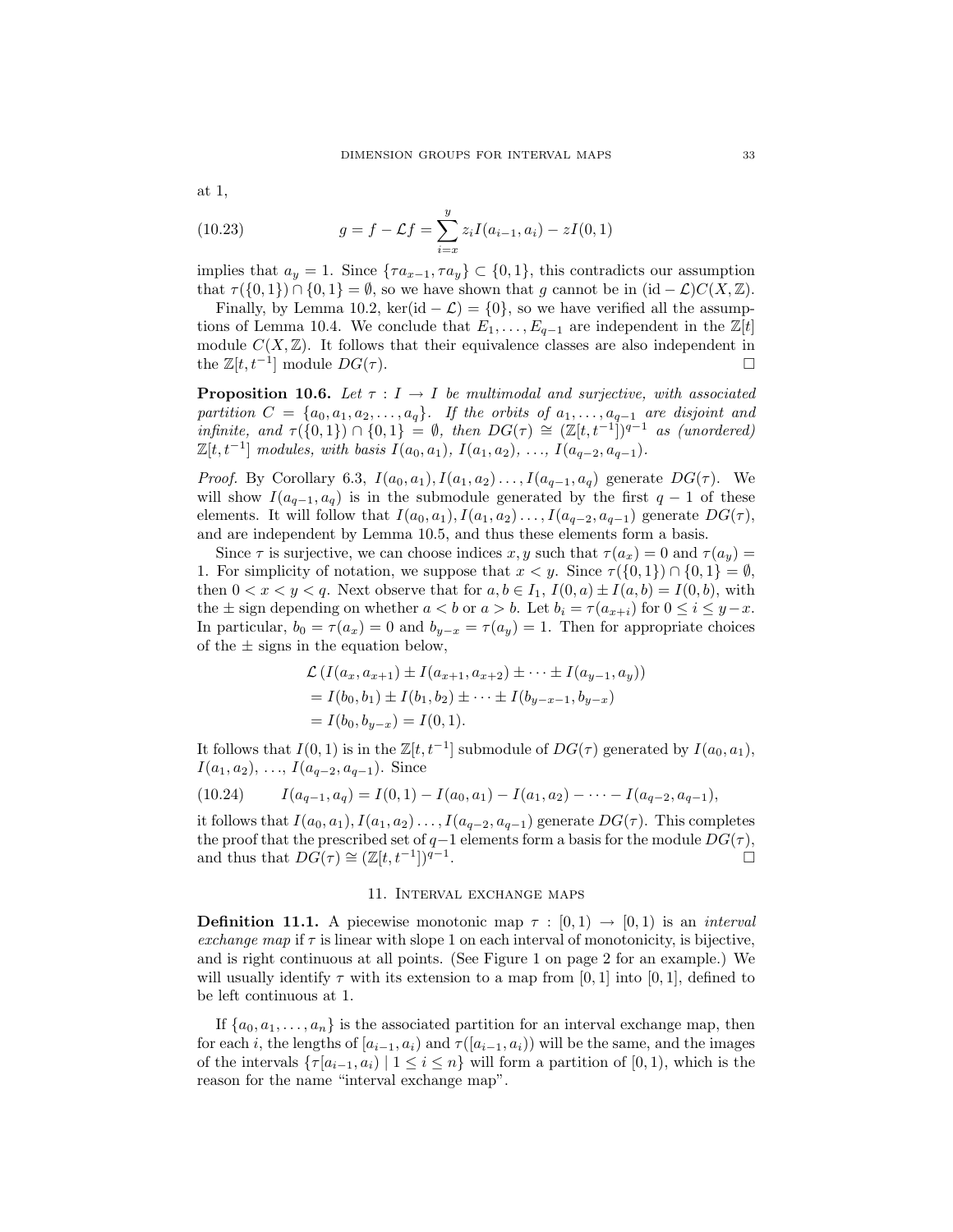**Definition 11.2.** A map  $\tau: I \to I$  is essentially injective if there are no disjoint intervals  $J, J'$  with  $\tau(J) = \tau(J')$ .

This is equivalent to  $\tau$  being injective on the complement of the set of endpoints of intervals of monotonicity.

**Lemma 11.3.** A piecewise monotonic map  $\tau : I \to I$  is essentially injective iff the associated local homeomorphism  $\sigma : X \to X$  is injective.

*Proof.* If  $J, J'$  are disjoint intervals in I such that  $\tau(J) = \tau(J')$ , then  $\tau(J \cap I_0) =$  $\tau(J' \cap I_0)$ . Since  $\sigma$  restricted to  $X_0$  is conjugate to  $\tau$  restricted to  $I_0$ , then  $\sigma$  is not 1-1.

Conversely, suppose  $\sigma$  is not 1-1. Note that for  $z \in X$ ,  $(\mathcal{L}1)(z)$  is the number of pre-images of z. Let  $z \in X$  have at least two distinct pre-images. Since  $\mathcal{L}1$  is integer valued and continuous, then  $(\mathcal{L}1)(x) > 2$  for all x in an open neighborhood  $V$  of z. Thus each member of  $V$  has at least two pre-images. It follows that each member of an open set in  $X_0$  has two pre-images, so the same is true for  $\tau$  on an open set in  $I_0$ . It follows that  $\tau$  is not essentially injective.

**Definition 11.4.** A piecewise monotonic map  $\tau : I \to I$  is essentially bijective if  $\tau$  is surjective and essentially injective, cf. Definitions 4.1 and 11.2.

A piecewise monotonic map  $\tau : I \to I$  will be essentially bijective iff the associated local homeomorphism  $\sigma: X \to X$  is bijective, cf. Lemma 11.3 and the remarks after Definition 4.1. Note that an interval exchange map  $\tau : I \to I$  is bijective on  $[0, 1)$ , but might only be essentially bijective on  $I = [0, 1]$ .

For our purposes, the fact that an interval exchange map is linear on each interval of monotonicity will not play a role, which motivates the following definition.

**Definition 11.5.** A piecewise monotonic map  $\tau : [0,1) \rightarrow [0,1)$  is a *generalized* interval exchange map if  $\tau$  is increasing on each interval of monotonicity, is bijective, and is right continuous at all points. We will usually identify  $\tau$  with its extension to a map from  $[0, 1]$  into  $[0, 1]$ , defined to be left continuous at 1. (That map will be essentially bijective.)

We are now going to find the dimension group for (generalized) interval exchange maps that have certain orbits infinite and disjoint. (See also Theorem 9.1 and Proposition 10.6 for continuous maps with the IDOC property.)

**Lemma 11.6.** Let  $\tau : I \to I$  be piecewise monotonic, with associated partition  $C = \{a_0, a_1, \ldots, a_n\}$ , and associated local homeomorphism  $\sigma : X \to X$ . Let  $E_i =$  $I(a_{i-1}, a_i)$  for  $1 \leq i \leq n-1$ . If  $\mathcal{L} = \mathcal{L}_{\sigma}$  is injective, and orbit( $\hat{\tau} C \cap C \subset \{0, 1\}$ , then  $E_1, \ldots, E_{n-1}$  are independent in  $DG(\tau)$ .

*Proof.* Suppose first, to reach a contradiction, that  $E_1, \ldots, E_{n-1}$  are not independent in the  $\mathbb{Z}[t]$  module  $C(X,\mathbb{Z})$ , and choose  $p_1,\ldots,p_{n-1}$  in  $\mathbb{Z}[t]$ , not all zero, satisfying  $\sum_i p_i(\mathcal{L})E_i = 0$ , with the sum of the degrees of the non-zero polynomials among  $p_1, \ldots, p_{n-1}$  as small as possible. For  $1 \leq i \leq n-1$ , define  $q_i(t) \in \mathbb{Z}[t]$  by  $tq_i(t) = p_i(t) - p_i(0)$ , and define

(11.1) 
$$
g_1 = \sum_{i=1}^{n-1} p_i(0) E_i, \text{ and } g_2 = \sum_{i=1}^{n-1} q_i(\mathcal{L}) E_i.
$$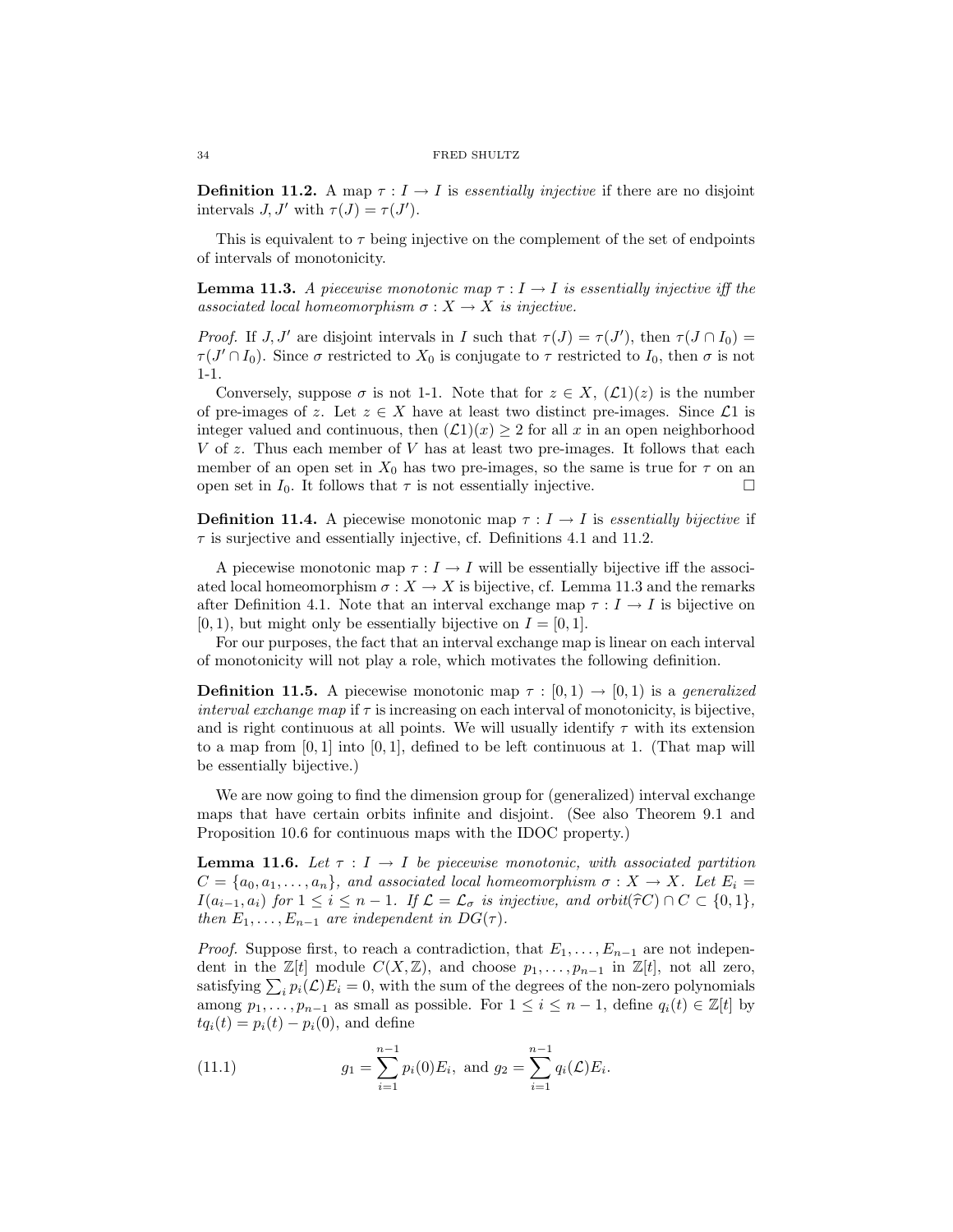Then  $g_1 + \mathcal{L}g_2 = \sum_i p_i(\mathcal{L})E_i = 0$ . Note by (7.4),

(11.2) 
$$
\mathcal{D}(\mathcal{L}g_2) \subset \widehat{\tau}(\mathcal{D}(g_2)) \cup \widehat{\tau}C.
$$

Since  $\cup_i \mathcal{D}(E_i) \subset C$ , then  $\mathcal{D}(g_2) \subset \text{orbit}(C)$ , so  $\mathcal{D}(\mathcal{L}g_2) \subset \text{orbit}(\hat{\tau}C)$ . Since  $\mathcal{D}(g_1) \subset$  $C \setminus \{1\}$  and  $g_1 = -\mathcal{L}g_2$ , by the assumption that orbit( $\hat{\tau}C \cap C \subset \{0, 1\}$ ,

(11.3) 
$$
\mathcal{D}(g_1) = \mathcal{D}(\mathcal{L}g_2) \subset \text{orbit}(\hat{\tau}C) \cap (C \setminus \{1\}) \subset \{0\}.
$$

Thus  $\mathcal{D}(g_1) = \mathcal{D}(\mathcal{L}g_2) = \{0\}$ , hence  $g_1 = 0$ , and  $\mathcal{L}g_2 = \mathcal{L}\sum_i q_i(\mathcal{L})E_i = 0$ . By assumption,  $\mathcal L$  is injective, so  $\sum_i q_i(\mathcal L)E_i = 0$ , which contradicts the minimality of the sum of the degrees of the non-zero polynomials among  $p_1, \ldots, p_{n-1}$ . We conclude that  $p_1, \ldots, p_{n-1}$  are all the zero polynomial. Thus  $E_1, \ldots, E_{n-1}$  are independent in the  $\mathbb{Z}[t]$  module  $C(X,\mathbb{Z})$ . It follows that their equivalence classes are independent in the  $\mathbb{Z}[t, t^{-1}]$  module  $DG(\tau)$ . □

We will write  $\tau(a^-)$  for  $\lim_{t\to a^-} \tau(t)$ , and define  $\tau(a^+)$  similarly.

**Proposition 11.7.** Assume  $\tau : I \rightarrow I$  is piecewise monotonic and essentially bijective, with associated partition  $C = \{a_0, a_1, \ldots, a_n\}$ . If orbit( $\hat{\tau}C \cap C \subset \{0, 1\}$ , then the (unordered) module  $DG(\tau)$  is isomorphic to  $\mathbb{Z}[t, t^{-1}]^{n-1} \oplus \mathbb{Z}$ , where the action of  $\mathbb{Z}[t, t^{-1}]$  on the first summand is the usual one, and t acts trivially on the second summand.

*Proof.* Since  $\tau$  is essentially bijective, the associated local homeomorphism  $\sigma : X \to Y$ X is bijective. Then for  $g \in C(X, \mathbb{Z})$ ,  $\mathcal{L}_{\sigma}g = g \circ \sigma^{-1}$ , so  $\mathcal{L}_{\sigma}$  is bijective.

Let  $E_i = I(a_{i-1}, a_i)$  for  $1 \leq i \leq n$ . By Lemma 11.6,  $E_1, \ldots, E_{n-1}$  are independent in  $DG(\tau)$ . Let  $\hat{\tau}C = \{b_0, b_1, \ldots, b_n\}$ , in increasing order. Then each interval  $I(b_{j-1}, b_j)$  is equal to  $\mathcal{L}E_k$  for some k. The left and right limits of  $\tau$  at partition points are in  $\hat{\tau}C$ , so each jump  $I(\tau(a_i^-), \tau(a_i^+))$  at partition points is of the form  $\hat{\tau}C$ . form  $I(b_i, b_k)$  for some  $j < k$ , and therefore is a sum of intervals of the form  $\mathcal{L}E$ for  $E \in \{E_1, \ldots, E_n\}$ . Furthermore, by surjectivity,  $0 \in \hat{\tau}C$ , so by Theorem 6.2,  $\{E_1, \ldots, E_n\}$  is a set of generators for  $DG(\tau)$ . Since  $E_1 + E_2 \ldots + E_n = I(0,1)$ , then the intervals  $I(0, 1), E_1, E_2, \ldots, E_{n-1}$  also generate.

Since  $\sigma$  is bijective, then  $\mathcal{L}_* I(0,1) = I(0,1)$ , so for every  $p \in \mathbb{Z}[t, t^{-1}], p(\mathcal{L}_*) I(0,1) =$  $p(1)I(0,1)$ . Thus  $\mathbb{Z}[t,t^{-1}]I(0,1) = \mathbb{Z}[t(0,1)]$ , so every element of  $DG(\tau)$  can be written in the form  $\sum_{i=1}^{n-1} p_i(\mathcal{L}_*) E_i + zI(0,1)$ , with each  $p_i \in \mathbb{Z}[t, t^{-1}]$ , and  $z \in \mathbb{Z}$ . By the independence of  $\{E_i \mid 1 \leq i \leq n-1\}$ , no nonzero element  $\sum_{i=1}^{n-1} p_i(\mathcal{L}_*) E_i$  is fixed by  $\mathcal{L}_*$ , so this representation is unique.

When we have referred to the orbit of a point with respect to a piecewise monotonic map with some discontinuities, we have previously used the orbit with respect to the multivalued map  $\hat{\tau}$ . In the next proposition, we need to refer to the orbit with respect to  $\tau$  itself, and we will call this the  $\tau$ -orbit to avoid confusion with our earlier usage. Recall that if a set  $B$  has the property that its points have orbits that are infinite and disjoint, we refer to this property as the IDOC for B.

Corollary 11.8. Let  $\tau : I \to I$  be a generalized interval exchange map, with associated partition  $C = \{a_0, a_1, \ldots, a_n\}$ . If the  $\tau$ -orbits of  $a_1, a_2, \ldots, a_{n-1}$  are infinite and disjoint, then  $DG(\tau) = C(X, \mathbb{Z})$  is isomorphic as an (unordered)  $\mathbb{Z}[t, t^{-1}]$  module to  $\mathbb{Z}[t, t^{-1}]^{n-1} \oplus \mathbb{Z}$  (where the action of  $\mathcal{L}_*$  on the first summand is coordinatewise multiplication by t, and on the second summand is trivial).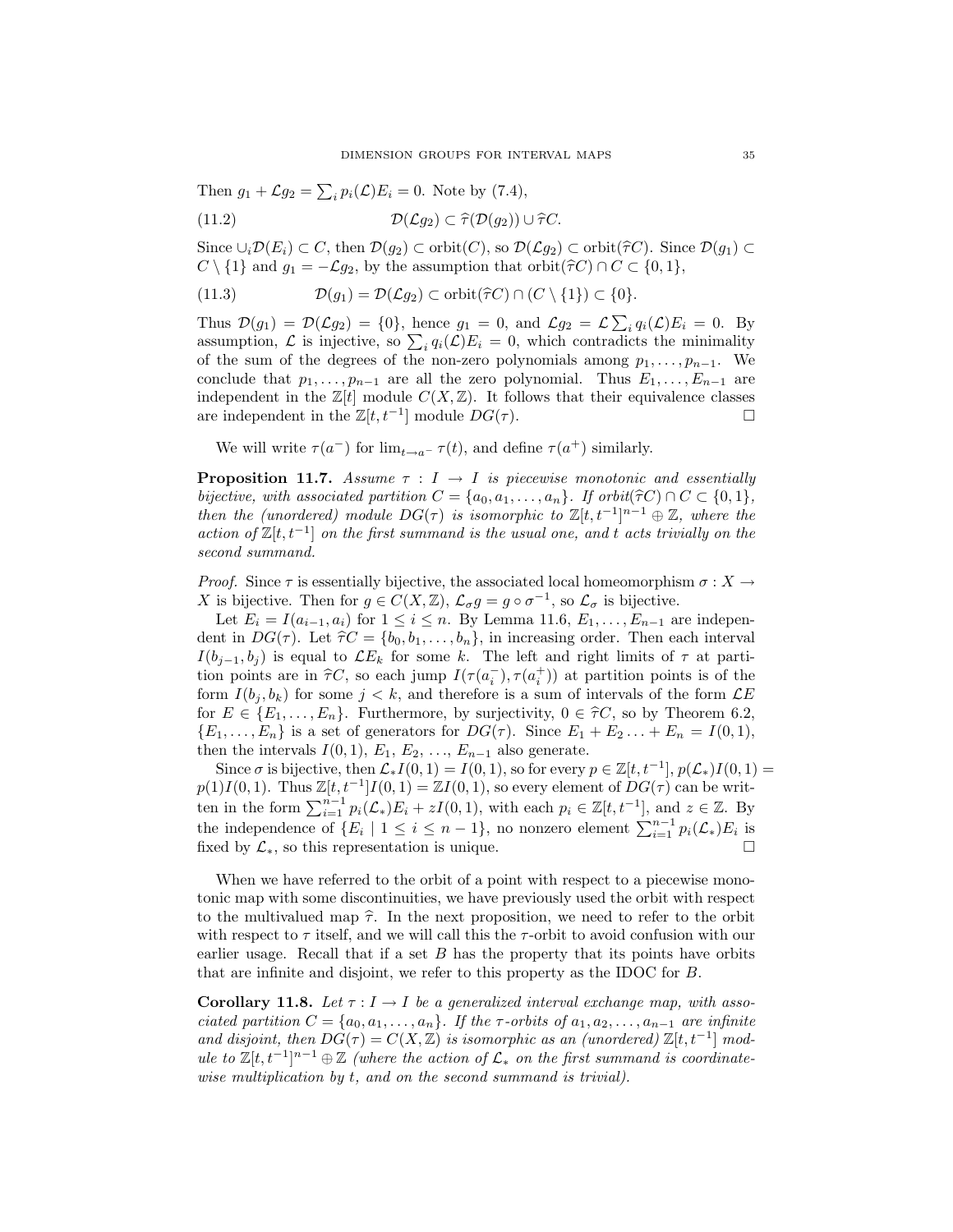*Proof.* Let  $C_0 = C \setminus \{0, 1\} = \{a_1, a_2, \ldots, a_{n-1}\}.$  We'll prove

(11.4) 
$$
x \in C \implies \text{orbit}(\hat{\tau}x) \cap C_0 = \emptyset.
$$

First consider the case  $x = 0$ . If  $\tau 0 = 0$ , then (11.4) is clear. If  $\tau 0 \neq 0$ , by surjectivity, we can choose  $a \in C_0$  with  $\tau a = 0$ . Then orbit( $\hat{\tau}^0$ ) = orbit( $\tau^2 a$ ), and orbit( $\hat{\tau}^2 a$ ), misses  $C_1$  by the IDOC orbit( $\tau^2 a$ ) misses  $C_0$  by the IDOC.

Now suppose  $x \in C_0$ . Then the orbit of  $\tau x$  misses  $C_0$  by the IDOC. Furthermore, if  $x \in C_0 \cup \{1\}$ , there exists  $y \in C_0 \cup \{0\}$  such that  $\tau y = \tau(x^-)$ . Then orbit $(\tau(x^{-}))$  = orbit $(\tau y)$  misses  $C_0$  by the previous part of this proof. Thus we've shown orbit( $\hat{\tau}C$ )  $\cap C_0 = \emptyset$ .

As observed in the proof of Proposition 11.7, if  $\sigma : X \to X$  is the local homeomorphism associated with  $\tau$ , then essential bijectivity of  $\tau$  implies that  $\mathcal{L} = \mathcal{L}_{\sigma}$ is bijective, and so  $DG(\tau) = C(X,\mathbb{Z})$ . The rest of the corollary follows from Proposition 11.7.

Note that in Corollary 11.8, the order on  $DG(\tau) = C(X,\mathbb{Z})$  is just the usual pointwise order on  $C(X, \mathbb{Z})$ .

# 12. C\*-algebras

Let  $\tau : I \to I$  be a piecewise monotonic map, with associated partition  $C =$  ${a_0, a_1, \ldots, a_n}$ . We now give a dynamical construction of a C<sup>\*</sup>-algebra  $A_\tau$  such that  $K_0(A_\tau) \cong DG(\tau)$ . The construction will also display  $DG(\tau)$  explicitly as an inductive limit of groups of the form  $\mathbb{Z}^{n_k}$ , with the connecting maps easily computable from the map  $\tau$ .

Define  $C_0 = \{0, 1\}$ , and for  $n \geq 1$ , define  $C_n = (\bigcup_{k=1}^{2n} \hat{\tau}^k C) \bigcap \hat{\tau}^n(I)$ . Observe that the sequence  $\{C_n\}$  has the following properties.

$$
\widehat{\tau}(C) \subset C_1.
$$

$$
\widehat{\tau}(C_n) \subset C_{n+1}.
$$

$$
(12.3) \t C_n \subset \hat{\tau}^n I.
$$

(12.4) 
$$
C_k \cap \hat{\tau}^n I \subset C_n \text{ for } k \leq n.
$$

(12.5) If 
$$
a \in I_1
$$
, then there exists  $n \ge 0$  such that  $\hat{\tau}^n(a) \subset C_n$ .

Any sequence  $\{C_n\}$  of finite subsets of  $I_1$  satisfying these five properties would work equally well in what follows. (Note that (12.5) could fail if we replaced the upper limit 2n by n in the union defining  $C_n$ .) We say  $x, y \in C_n$  are adjacent in  $C_n$  if there is no point in  $C_n$  strictly between x and y. For  $n \geq 0$ , let  $\mathcal{P}_n$  be the set of closed intervals contained in  $\hat{\tau}^n(I)$  whose endpoints are adjacent points in<br> $C$  For each  $Y \in \mathcal{P}$  choose a point x in the interior of Y and define  $k(Y)$  to be  $C_n$ . For each  $Y \in \mathcal{P}_n$ , choose a point x in the interior of Y and define  $k(Y)$  to be the cardinality of  $\tau^{-n}(x)$ . (By the definition of  $\mathcal{P}_n$ ,  $k(Y)$  does not depend on the choice of x.) For  $n \geq 0$ , define

(12.6) 
$$
A_n = \bigoplus_{Y \in \mathcal{P}_n} C(Y, M_{k(Y)}).
$$

Recall that for each i,  $\tau_i$  denotes the continuous extension of  $\tau |_{(a_{i-1},a_i)}$  to a homeomorphism on  $[a_{i-1}, a_i]$ . Fix  $n \geq 0$ . If  $Z \in \mathcal{P}_{n+1}$ , for each index  $i, \tau_i(I)$  either contains  $Z$  or is disjoint from the interior of  $Z$ . In the former case, there is exactly one  $Y \in \mathcal{P}_n$  such that such that  $\tau_i(Y) \supset Z$ , or equivalently,  $\tau_i^{-1}(Z) \subset Y$ .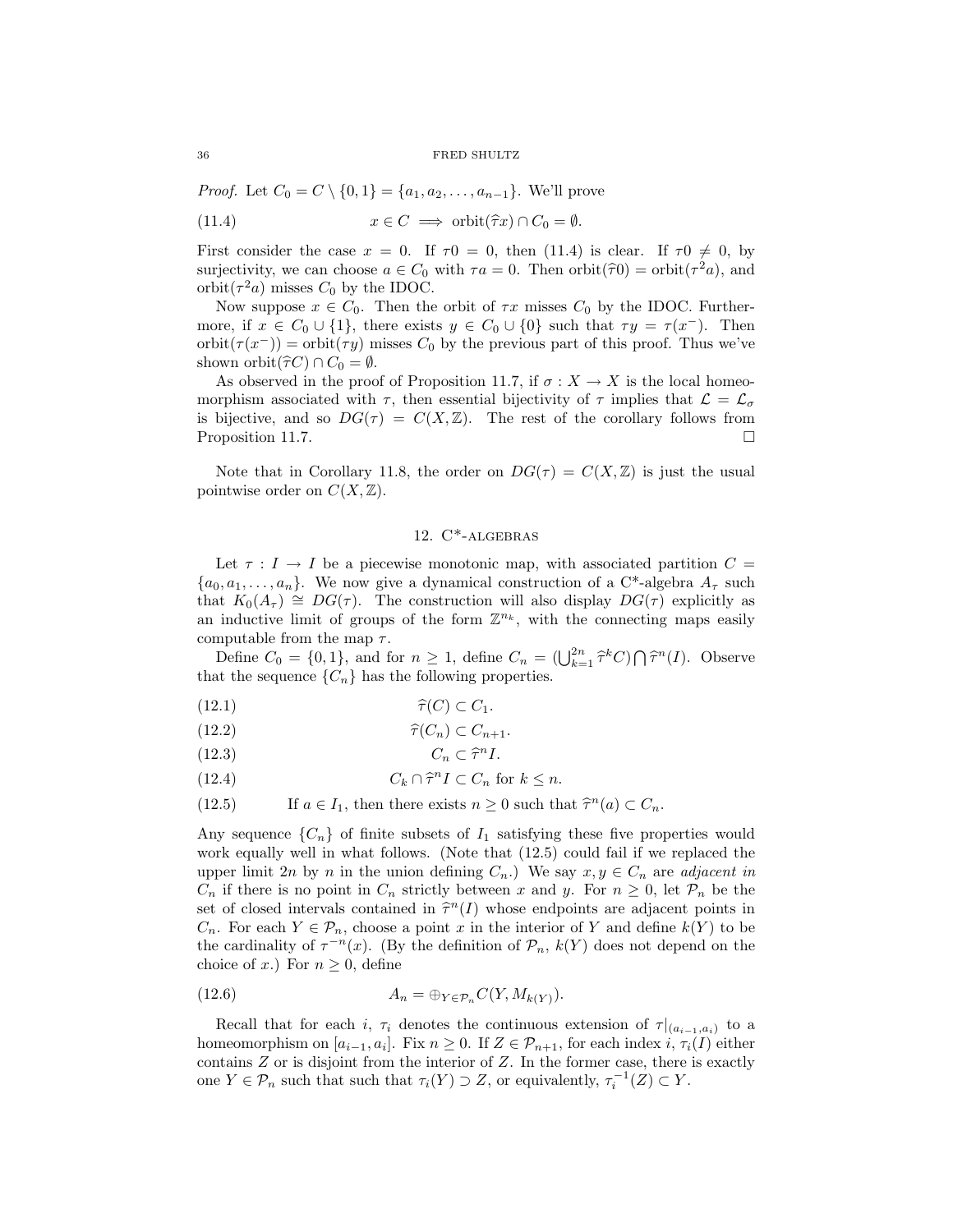For  $n \geq 0$ , let  $X^n$  be the disjoint union of  $\{Y \in \mathcal{P}_n\}$ . We view  $A_n$  as a subalgebra of  $C(X^n, \bigoplus_{Y \in \mathcal{P}_n} M_{k(Y)}).$  Define  $\phi_n : A_n \to A_{n+1}$  by

(12.7) 
$$
\phi_n(f) = \oplus_{Z \in \mathcal{P}_{n+1}} \text{diag}(f \circ \tau_{i_1}^{-1}, \dots, f \circ \tau_{i_p}^{-1}),
$$

where for each  $Z \in \mathcal{P}_{n+1}$  the indices  $i_1, \ldots, i_p$  are the indices i such that  $\tau_i(I)$ contains Z.

Let  $A_{\tau}$  be the inductive limit of the sequence  $\phi_n : A_n \to A_{n+1}$ . Recall that an *interval algebra* is one isomorphic to  $C([0, 1], F)$ , where F is a finite dimensional C<sup>\*</sup>algebra, and an AI-algebra is an inductive limit of a sequence of interval algebras. Thus each  $A_n$  is an interval algebra, and  $A_\tau$  is an AI-algebra.

Example 12.1. We illustrate this construction with the full tent map, cf. Example 9.2. Here  $C_n = \{0, 1\}$  for all  $n, \tau_1^{-1}(x) = x/2$  and  $\tau_2^{-1}(x) = 1 - x/2$ . Hence for all  $n$ ,  $A_n = C([0,1], M_{2^n})$ , and  $\phi_n : A_n \to A_{n+1}$  is given by  $\phi_n(f) = \text{diag}(f \circ \tau_1^{-1}, f \circ \tau_2^{-1})$ . (This example also appears in [3] and [7].)

**Example 12.2.** Let  $\tau$  be the restricted tent map  $\tau = T_{\sqrt{2}}$ . In this case the critical point c is eventually fixed, with  $\tau^4 c = \tau^3 c$ . Let  $c = c_0, c_1, c_2, c_3, \cdots$  be the orbit of c, and let p be the fixed point of  $\tau$ . Note that  $0 = c_2 < c_0 = c < c_3 = p < c_1 = 1$ . Then we can represent the imbeddings by the following diagram of intervals.



Figure 2. Inductive limit construction

The disjoint union of the intervals on each level of this diagram are the sets  $X^0, X^1, X^2, \ldots$  described previously, with the connecting lines indicating the maps of intervals by  $\tau$ . From this diagram, the algebras  $A_0, A_1, \ldots$  and the maps  $\phi_n$ :  $A_n \to A_{n+1}$  can also be read off. For example,

(12.8) 
$$
A_3 = C([c_2, c_3], M_2) \oplus C([c_3, c_1], M_4).
$$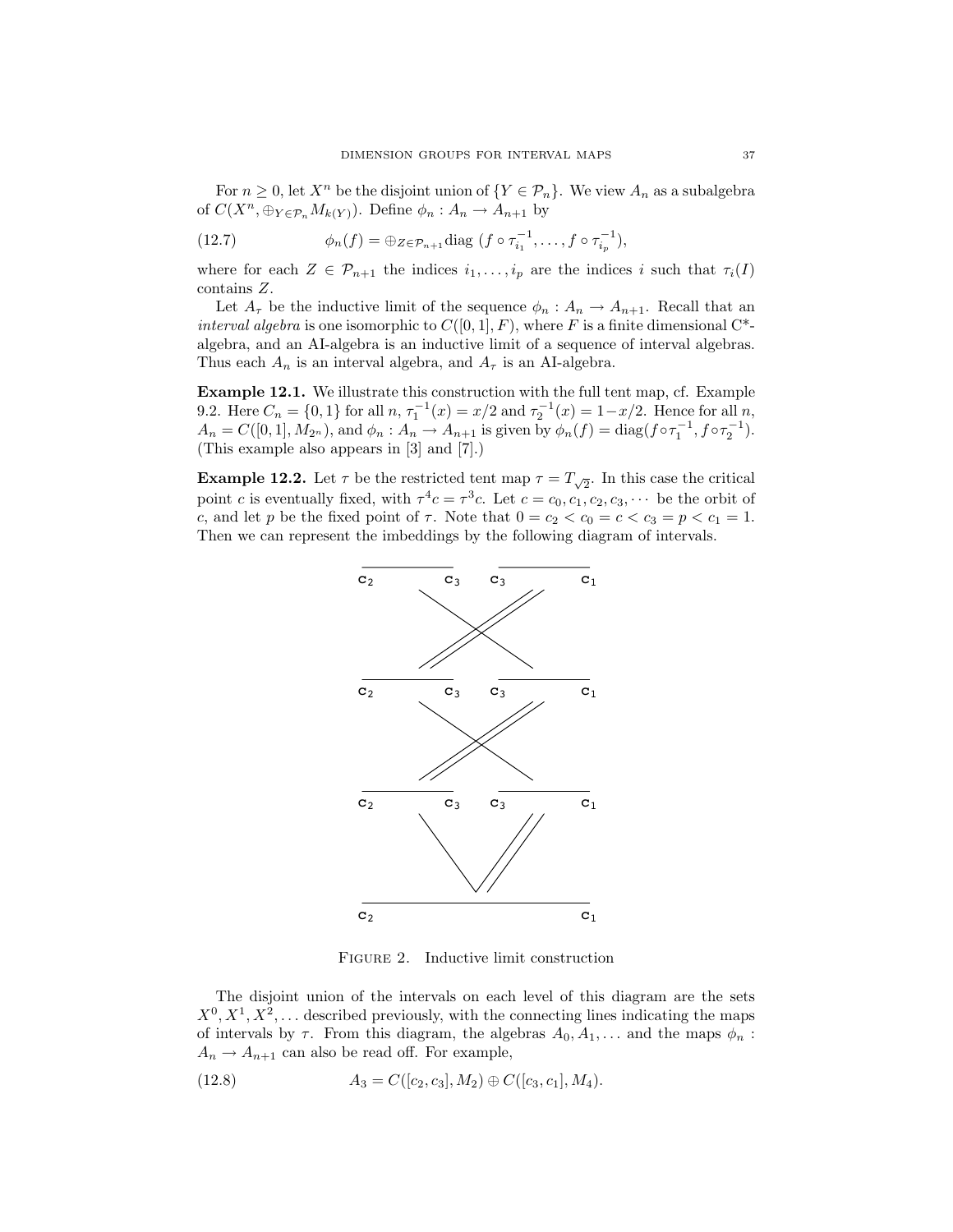Here the dimensions of the matrix algebras for a given interval are the number of paths from the bottom to that interval. Since  $K_0(C([0,1], M_n)) = \mathbb{Z}$ ,  $K_0(A_n)$  is found by replacing each interval by a copy of  $\mathbb{Z}$ . The connecting lines indicate the connecting maps for the inductive limit of dimension groups, giving  $DG(\tau)$ . In this particular example, the map  $\tau$  is Markov, so the width of the diagram stabilizes. For general  $\tau$  the diagram can become steadily wider, as can be seen from the examples discussed in the previous section.

The diagram in Figure 2, with intervals shrunk to points, also can be thought of as a Bratteli diagram, cf. [2]. The AF-algebra associated with that diagram would have the same  $K_0$  group as  $A_{\tau}$ . However,  $A_{\tau}$  is not necessarily an AF-algebra.

**Proposition 12.3.** If  $\tau : I \to I$  is piecewise monotonic,  $K_0(A_\tau)$  and  $DG(\tau)$  are isomorphic dimension groups.

*Proof.* Recall that for each n, we view elements of  $A_n$  as maps from  $X^n$  into a suitable matrix algebra. We view elements of the matrix algebra  $M_q(A_n)$  as functions from  $X^n$  into  $\bigoplus_{Y \in \mathcal{P}_n} M_q(M_{k(Y)})$ . For each projection p in a matrix algebra over  $A_n$ , define dim(p) to be the function  $y \mapsto \dim p(y)$ . Then  $\dim(p) \in C(X^n, \mathbb{Z}),$ and since  $X_n$  is a disjoint union of closed intervals, dim extends uniquely to an isomorphism of  $K_0(A_n)$  onto  $C(X^n, \mathbb{Z})$ .

Let  $\pi_n : \sigma^n(X) \to X^n$  be the collapse map (that collapses  $x^{\pm}$  to the single point x except for the pre-images of points in  $C_n$ .) For each  $n \geq 0$ , let  $\widehat{C}(X^n,\mathbb{Z})$  denote the subgroup of  $C(X, \mathbb{Z})$  generated by characteristic functions of intervals  $I(a, b)$ with  $a, b \in C_n$ . Then  $f \mapsto f \circ \pi_n$  is an order isomorphism from  $C(X^n, \mathbb{Z})$  onto  $\widehat{C}(X^n,\mathbb{Z})$ . Observe that

$$
\widehat{C}(X^n, \mathbb{Z}) = \{ f \in C(X, \mathbb{Z}) \mid \mathcal{D}(f) \subset C_n \},
$$

where  $\mathcal{D}(f)$  is the set of discontinuities of f viewed as a function on R, cf. Section 7. If  $f \in \widehat{C}_n(X,\mathbb{Z})$ , then supp  $f \subset \sigma^n(X)$ , and supp  $\mathcal{L}f \subset \sigma^{n+1}(X)$ . By (7.4) and  $(12.1)$ – $(12.4)$ ,

$$
\mathcal{D}(\mathcal{L}f) \subset (\widehat{\tau}(\mathcal{D}(f)) \cup \widehat{\tau}C) \cap \widehat{\tau}^{n+1}I \subset (\widehat{\tau}(C_n) \cup \widehat{\tau}C) \cap \widehat{\tau}^{n+1}I \subset C_{n+1}.
$$

Thus  $\mathcal L$  maps  $\widehat{C}_n(X,\mathbb Z)$  into  $\widehat{C}_{n+1}(X,\mathbb Z)$ .

Consider the following commutative diagram.

 $K_0(A_n) \quad \stackrel{\text{dim}}{\longrightarrow} \quad C(X^n, \mathbb{Z}) \quad \longrightarrow \quad \widehat{C}_n(X, \mathbb{Z})$ 

↓ (φn)<sup>∗</sup> ↓ <sup>L</sup>

$$
(12.9)
$$

$$
K_0(A_{n+1}) \stackrel{\text{dim}}{\longrightarrow} C(X^{n+1}, \mathbb{Z}) \longrightarrow \widehat{C}_{n+1}(X, \mathbb{Z})
$$

(The commutativity of this diagram can be verified by checking it on generators of  $K_0(A_n)$ , which are of the form  $[1_Y e_{11}]$  for  $Y \in \mathcal{P}_n$ .) Since the horizontal maps are isomorphisms, by continuity of  $K_0$  with respective to inductive limits,  $K_0(A)$  is isomorphic to the inductive limit of the sequence  $\mathcal{L} : \widehat{C}_n(X, \mathbb{Z}) \to \widehat{C}_{n+1}(X, \mathbb{Z})$ . We will be done if we show this inductive limit is isomorphic to  $DG(\tau)$ .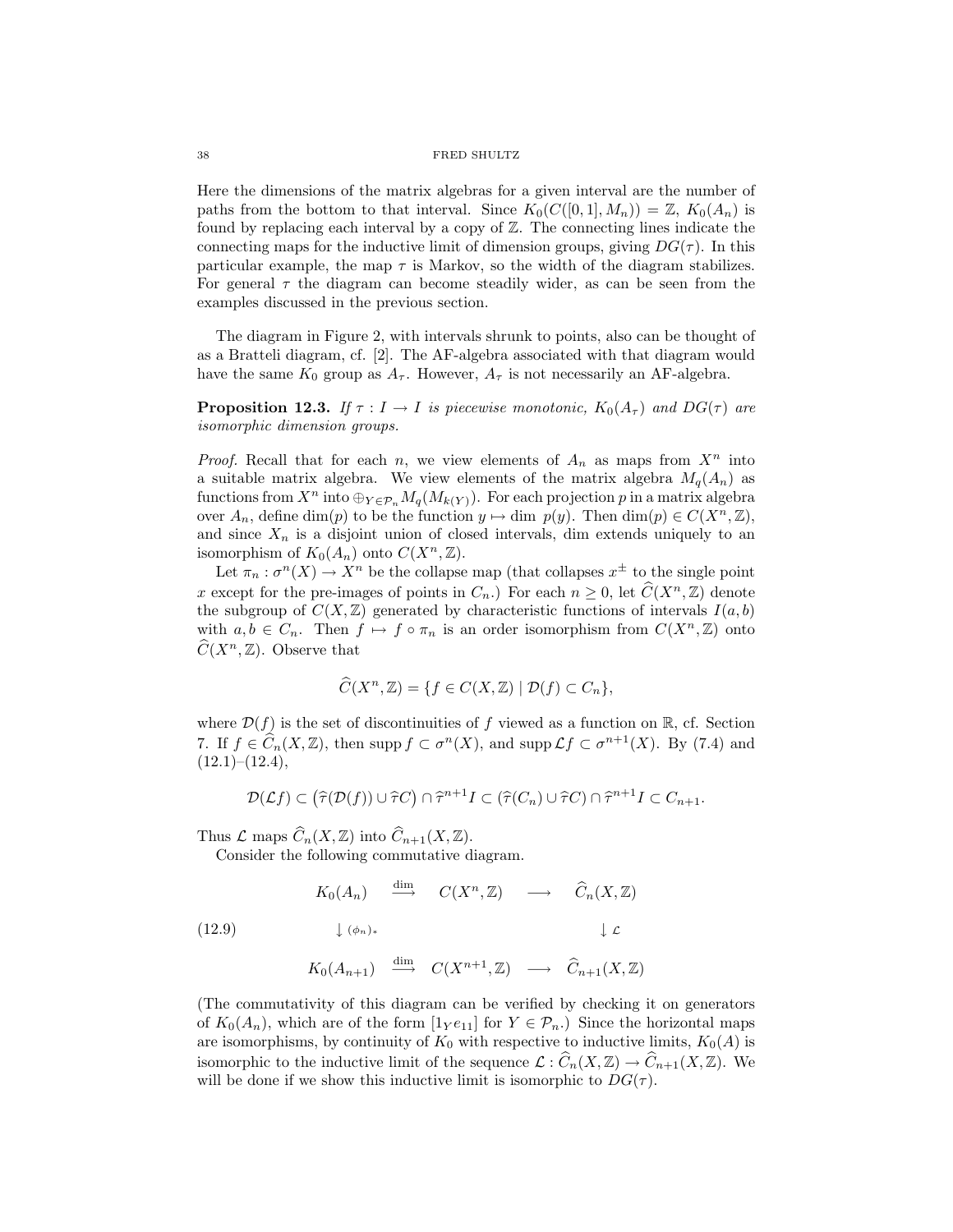For that purpose, we apply Lemma 8.3. By (7.4), for  $f \in C(X,\mathbb{Z})$ ,

(12.10) 
$$
\mathcal{D}(\mathcal{L}^n f) \subset \hat{\tau}^n \mathcal{D}(f) \cup \left( \left( \bigcup_{k=1}^n \hat{\tau}^k C \right) \cap \hat{\tau}^n I \right) \subset \hat{\tau}^n \mathcal{D}(f) \cup C_n.
$$

By (12.2) and (12.5), for each  $f \in C(X, \mathbb{Z})$  there exists  $n \geq 0$  such that  $\hat{\tau}^n \mathcal{D}(f) \subset C$  as (12.10) implies that  $\hat{C}^n f \in \hat{C}$   $(Y, \mathbb{Z})$  if  $f \in \hat{C}$   $(Y, \mathbb{Z})$  then guns  $f \subset \hat{F}(Y)$  $C_n$ , so (12.10) implies that  $\mathcal{L}^nf \in \widehat{C}_n(X,\mathbb{Z})$ . If  $f \in \widehat{C}_k(X,\mathbb{Z})$ , then supp  $f \subset \sigma^k(X)$ , so  $f \in \mathcal{L}^k C(X,\mathbb{Z})$  (Lemma 3.5). By Lemma 8.3,  $DG(\tau)$  is isomorphic to the inductive limit of the sequence  $\mathcal{L}: C_n(X,\mathbb{Z}) \to C_{n+1}(X,\mathbb{Z})$ , so  $K_0(A)$  is isomorphic to  $DG(\tau)$ .

### **REFERENCES**

- [1] M. Boyle, D. Fiebig, and U. Fiebig, A dimension group for local homeomorphisms and endomorphisms of one-sided shifts of finite type. J. Reine Angew. Math. **487** (1997), 27–59.
- [2] O. Bratteli, Inductive limits of finite dimensional C\*-algebras. Trans. Amer. Math. Soc. 171 (1972), 195–234.
- [3] O. Bratteli and G. Elliott, An introduction to fractal C\*-algebras. Operator algebras and topology (Craiova, 1989), 1–29, Pitman Res. Notes Math. Ser., 270, Longman Sci. Tech., Harlow, 1992.
- [4] J. Buzzi, Specification on the interval. Trans. Amer. Math. Soc. 349 (1997), no. 7, 2737-2754.
- [5] P. Collet and J. Eckmann, *Iterated maps on the interval as dynamical systems*, Progress in Physics 1, Birkhäuser, Boston, 1980.
- [6] J. Cuntz and W. Krieger, A class of C\*-algebras and topological Markov chains. Invent. Math. 56 (1980), no. 3, 251–268.
- [7] V. Deaconu, A path model for circle algebras. J. Operator Theory 34 (1995), no. 1, 57–89.
- [8] V. Deaconu and F. Shultz, C\*-algebras associated with interval maps. Trans. Amer. Math. Soc., to appear,  $arXiv:$  math. $OA/0405469$
- [9] R. Devaney, A first course in chaotic dynamical systems. Theory and Experiment. Addison-Wesley Studies in Nonlinearity. Advanced Book Program, Perseus Books Publishing, Cambridge, MA, 1992.
- [10] E. Effros, Dimensions and C\*-algebras. CBMS Regional Conference Series in Mathematics, 46. Conference Board of the Mathematical Sciences, Washington, D.C., 1981.
- [11] E. Effros, D. Handelman, and C. Shen, Dimension groups and their affine representations. Amer. J. Math. **102** (1980), no. 2, 385-407.
- [12] G. Elliott, On the classification of inductive limits of sequences of semisimple finitedimensional algebras. J. Algebra 38 (1976), no. 1, 29–44.
- [13] K. R. Goodearl, Partially ordered abelian groups with interpolation. Mathematical Surveys and Monographs, 20. American Mathematical Society, Providence, RI, 1986.
- [14] F. Hofbauer, The structure of piecewise monotonic transformations. Ergodic Theory Dynamical Systems 1 (1981), no. 2, 159–178.
- [15] F. Hofbauer, Piecewise invertible dynamical systems. Probab. Theory Relat. Fields 72 (1986), no. 3, 359–386.
- [16] W. Hurewicz and H. Wallman, Dimension Theory. Princeton Mathematical Series, v. 4. Princeton University Press, Princeton, N. J., 1941.
- [17] L. Jonker and D. Rand, Bifurcations in one dimension. I. The nonwandering set. Invent. Math. 62 (1981), no. 3, 347-365.
- [18] M. Keane, Interval exchange transformations. Math. Z. 141 (1975), 25–31.
- [19] G. Keller, Markov extensions, zeta functions, and Fredholm theory for piecewise invertible dynamical systems. Trans. Amer. Math. Soc. 314 (1989), no. 2, 433–497.
- [20] B. Kitchens, Symbolic dynamics. One-sided, two-sided and countable state Markov shifts. Universitext. Springer-Verlag, Berlin, 1998.
- [21] W. Krieger, On a dimension for a class of homeomorphism groups. *Math. Ann.* 252 (1979/80), no. 2, 87–95.
- [22] W. Krieger, On dimension functions and topological Markov chains. Invent. Math. 56 (1980), no. 3, 239–250.